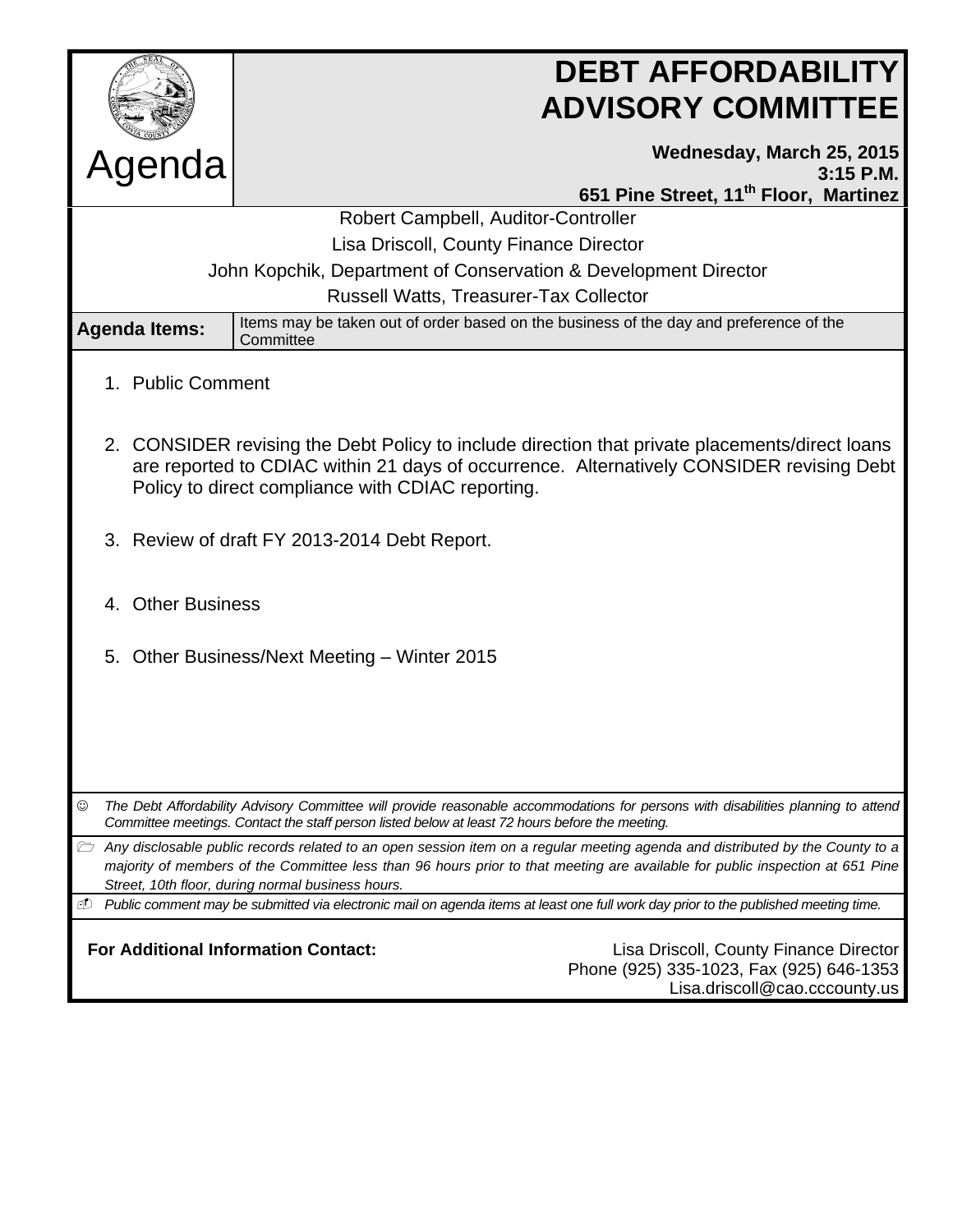#### **County of Contra Costa Post-Issuance Tax Compliance Procedures For Tax-Exempt and Build America Bonds**

<span id="page-1-0"></span>The purpose of these Post-Issuance Tax Compliance Procedures is to establish policies and procedures in connection with tax-exempt bonds and "Build America bonds" ("Bonds") issued by the County of Contra Costa and the County of Contra Costa Financing Authority (together, the "County") so as to ensure that the County complies with all applicable post-issuance requirements of federal income tax law needed to preserve the tax-exempt or Build America bond status of the Bonds.

#### **General**

Ultimate responsibility for all matters relating to County financings and refundings, other than Tax and Revenue Anticipation Notes ("TRANs"), rests with the County Administrator (the "Administrator"). The County Treasurer and County Auditor-Controller are responsible for tax compliance with respect to TRANs.

#### **Post-Issuance Compliance Requirements**

#### Timely Reporting of Final Sale

The Administrator and other appropriate County personnel shall file timely any report required by state and federal regulatory agencies notifying those agencies of final sale of bonds, or receipt bank loan/private placement proceeds, as required by law. As of this writing, this section applies to the following:

- 1. California Debt and Investment Advisory Commission (CDIAC)
	- *Report of Final Sale:* This Reports details information about the issuer and the bond issuance. The report requires attachment of the Official Statement related to the transaction or other bond documents in the case of a bank loan/private placement. The report is required to be filed within 21 days of closing, pursuant to Government Code § 8855(j).
		- o *Special Requirement for Refunding Bonds sold via Negotiated Sale or Private Placement*: In addition to the Report of Final Sale above, if refunding bonds are sold through a negotiated sale or private placement, CDIAC requires submission of a written statement explaining the reasons for not selling those bonds at a public sale within 14 days of closing, pursuant to Government Code § 53583(c)(2)(B).
- 2. Internal Revenue Service (IRS)
	- *IRS Form 8038-G "Information Return for Tax-Exempt Governmental Obligations"*: This filing details information about the issuer and tax-exempt governmental obligations over  $$100,000$ . The report is required to be filed no later than the  $15<sup>th</sup>$  day of the second calendar month after the close of the calendar quarter in which the bond was issued, pursuant to Internal Revenue Code § 149(e).

#### External Advisors / Documentation

The Administrator and other appropriate County personnel shall consult with bond counsel and other legal counsel and advisors, as needed, throughout the Bond issuance process to identify requirements and to establish procedures necessary or appropriate so that the Bonds will continue to qualify for the appropriate tax status. Those requirements and procedures shall be documented in a County resolution(s), Tax Certificate(s) and / or other documents finalized at or before issuance of the Bonds.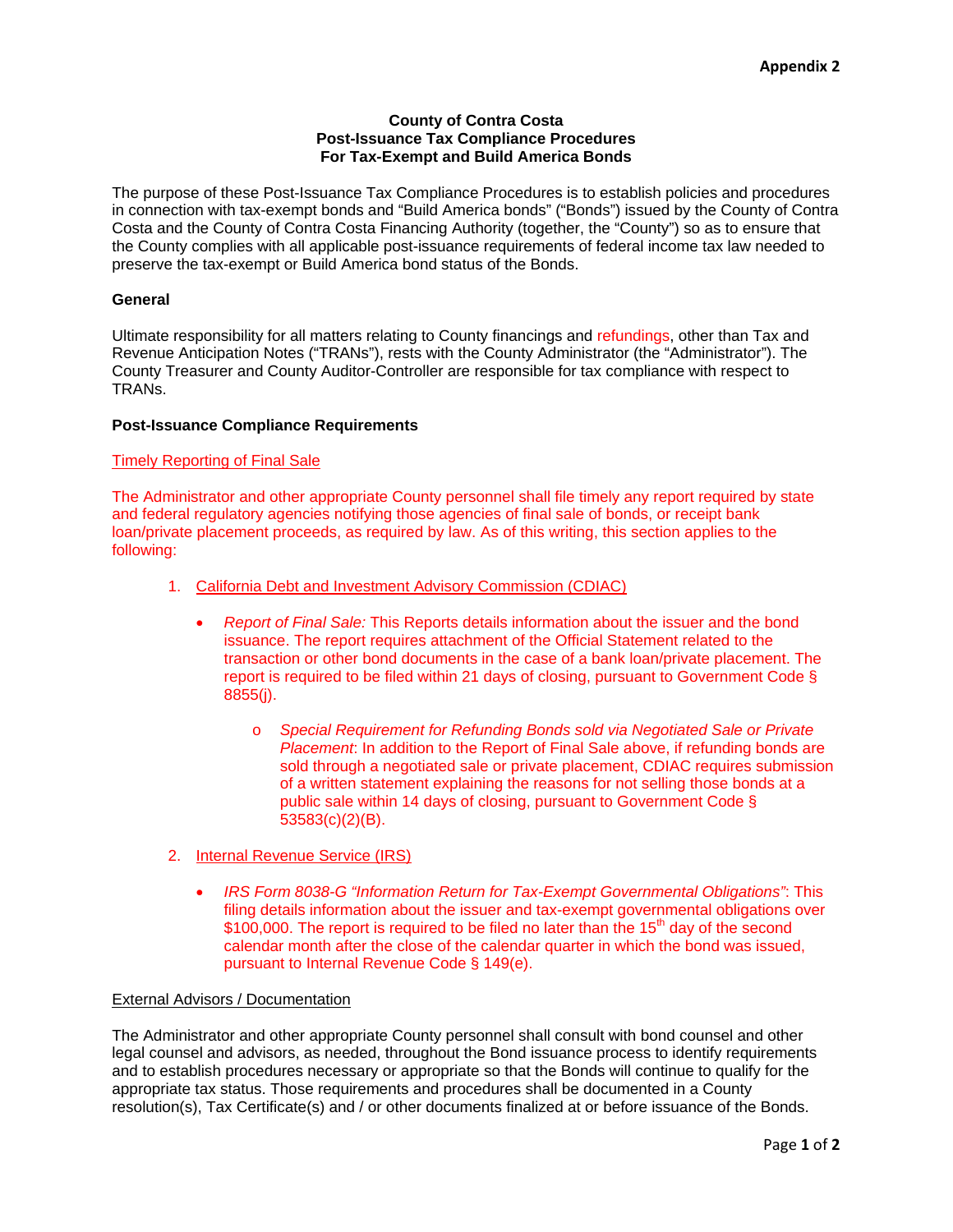Those requirements and procedures shall including future compliance with applicable arbitrage rebate requirements and all other applicable post-issuance requirements of federal tax law throughout (and in some cases beyond) the term of the Bonds.

The Administrator and other appropriate County personnel also shall consult with bond counsel and other legal counsel and advisors, as needed, following issuance of the Bonds to ensure that all applicable postissuance requirements in fact are met. This shall include, without limitation, consultation in connection with future contracts with respect to the use of Bond-financed assets and future contracts with respect to the use of output or throughput of Bond-financed assets.

Whenever necessary or appropriate, the County shall engage expert advisors (each a "Rebate Service Provider") to assist in the calculation of arbitrage rebate payable in respect of the investment of Bond proceeds.

#### Role of the County as Bond Issuer

Unless otherwise provided by County resolutions, unexpended Bond proceeds shall be held by the County, and the investment of Bond proceeds shall be managed by the [Administrator]. The Administrator shall maintain records and shall prepare regular, periodic statements to the County regarding the investments and transactions involving Bond proceeds.

If a County resolution provides for Bond proceeds to be administered by a trustee, the trustee shall provide regular, periodic (monthly) statements regarding the investments and transactions involving Bond proceeds.

#### Arbitrage Rebate and Yield

Unless a Tax Certificate documents that bond counsel has advised that arbitrage rebate will not be applicable to an issue of Bonds:

- 1. the County shall engage the services of a Rebate Service Provider, and the County or the Bond trustee shall deliver periodic statements concerning the investment of Bond proceeds to the Rebate Service Provider on a prompt basis;
- 2. upon request, the Administrator and other appropriate County personnel shall provide to the Rebate Service Provider additional documents and information reasonably requested by the Rebate Service Provider;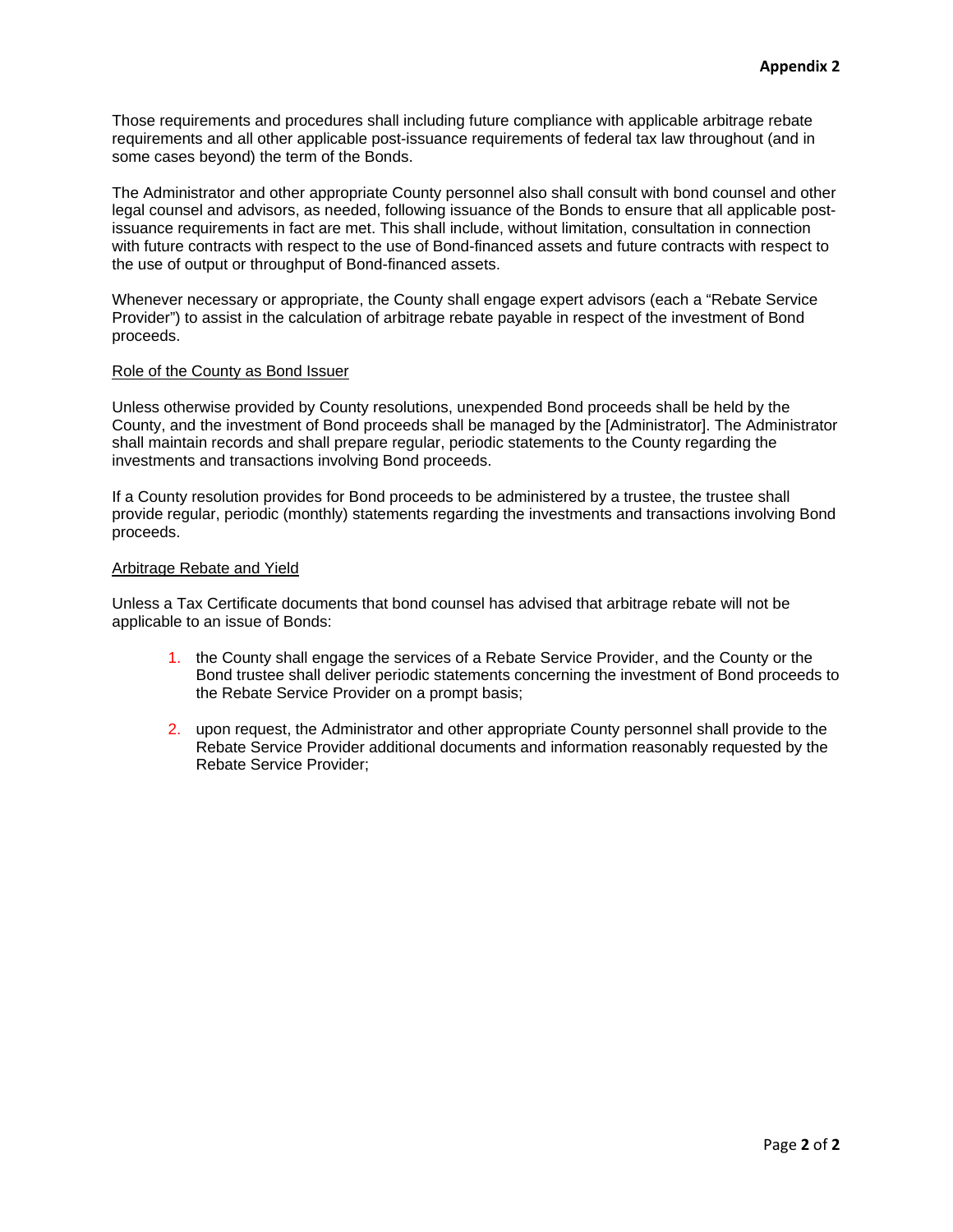<span id="page-3-0"></span>County of Contra Costa Debt Report Fiscal Year 2013-14



Debt Affordability Advisory Committee March 25, 2015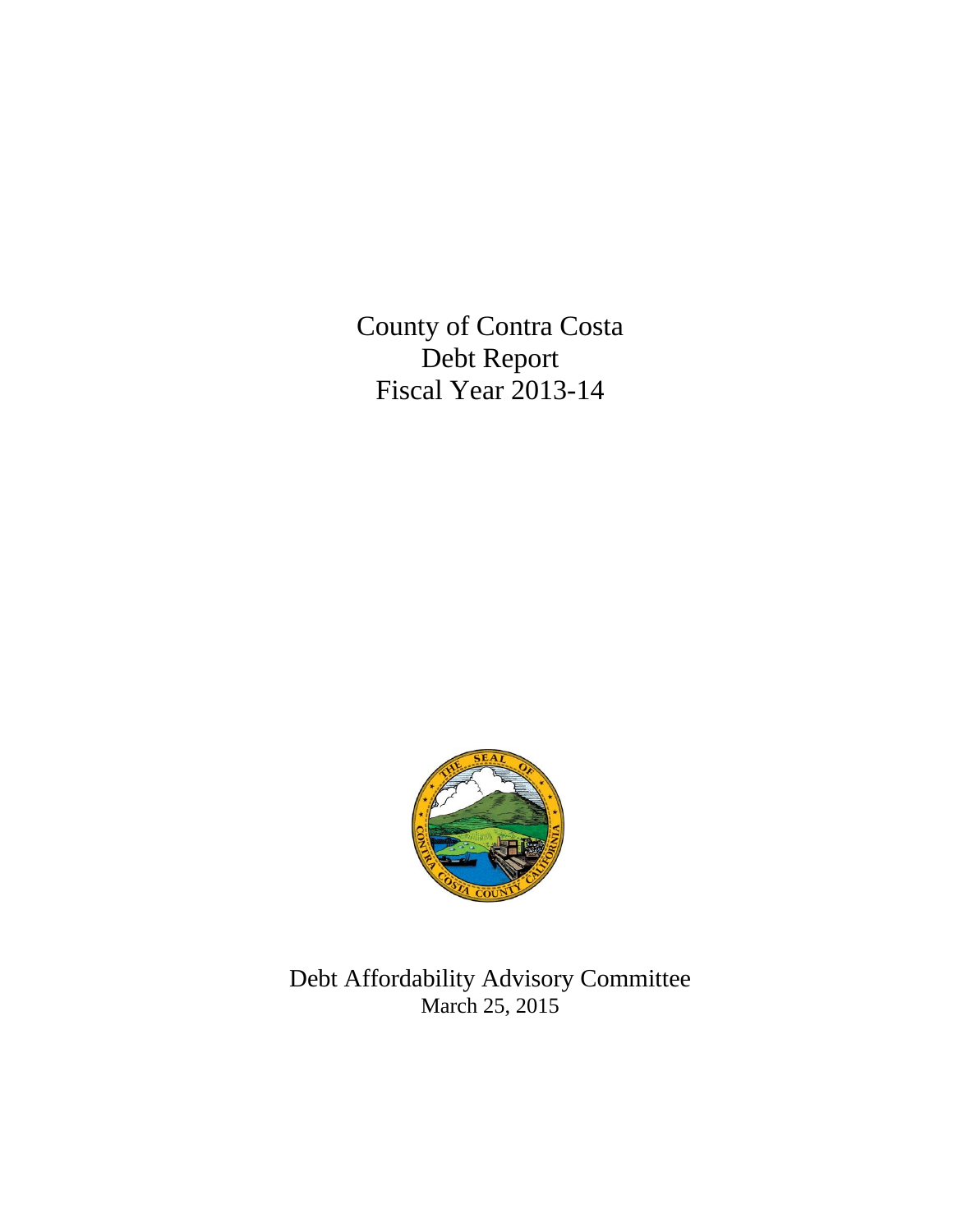# **County Administrator**

County Administration Building 651 Pine Street,  $10^{th}$  Floor Martinez, California 94553-4068 V-925-335-1080 F-925-335-1098

**David Twa** County Administrator **Contra Costa County**



#### **Board of Supervisors**

**JOHN M. GIOIA** 1<sup>st</sup> District

**CANDACE ANDERSEN** 2<sup>nd</sup> District

**MARY PIEPHO** 3rd District

**KAREN MITCHOFF** 4<sup>th</sup> District

**FEDERAL D. GLOVER** 5<sup>th</sup> District

Date: March 25, 2015

To: David Twa County Administrator

FR: Debt Affordability Advisory Committee

#### RE: **Debt Report for Fiscal Year 2013-14**

We present to you the report of the County of Contra Costa's debt (the "Debt Report") as required pursuant to Section II.A of the County's Debt Management Policy (the "Policy"). The Policy requires the Debt Affordability Advisory Committee (the "Committee") to report on the General Fund financings of the County, which is the focus of this Debt Report. It is anticipated that the Policy will be updated in the future to include agencies of the County such as the Housing Authority and special districts, at which point future debt reports will include coverage of financings undertaken by such entities.

**Highlights**. One of the most important tasks assigned to the Committee is the comparison of the County's performance on a variety of debt factors (a) to published benchmarks for counties and (b) to the cohort of urban counties in California (Section V(B)). The Committee notes that the County's debt performance is somewhat weak when compared to counties nationwide and to its California cohort counties. Of the nine debt ratio factors reviewed by the Committee that have published national medians and/or means, the County performed better on two factors, approximately equivalent on three factors and worse on four factors. When compared to its California cohort counties on eleven debt ratio factors, the County performed better or the same on five factors but worse on six factors. These outcomes relative to national and California cohort medians and means are similar to the outcomes we saw in the Fiscal Year 2012-13 Debt Report.

Even with the County's relatively weak performance on debt factors, the County's credit rating is at the highest possible level of AAA by Standard & Poor's. Further, Moody's Investors Service has maintained the County's high investment grade rating of Aa2. These achievements are due to the County's adherence to its financial management policies, to the underlying long-term strength of the County's wealth and assessed valuation demographics and to the County's recent track record of maintaining structurally balanced budgets during difficult economic cycles like we witnessed over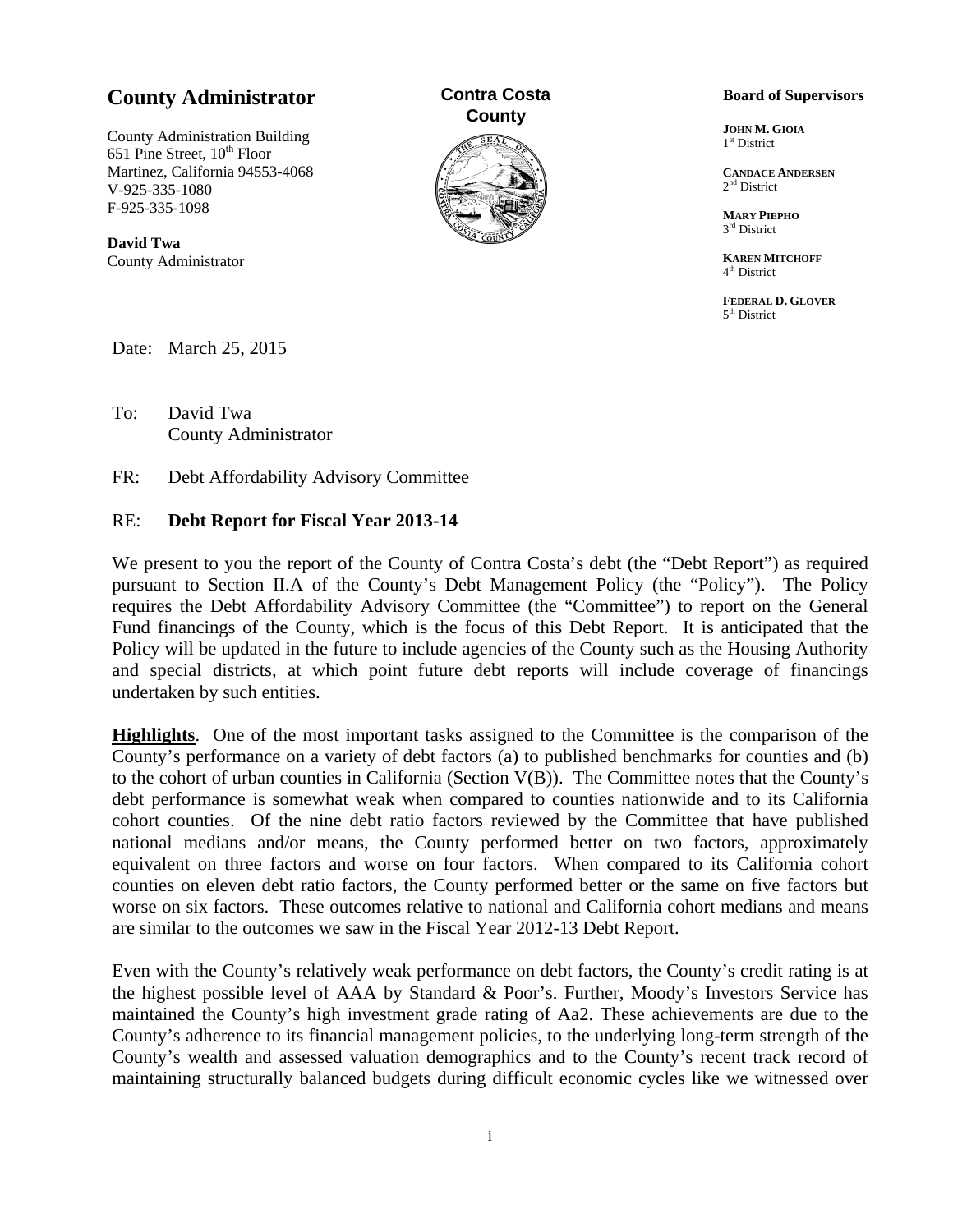the past several years. In addition, the County's conservative fixed-rate debt portfolio shielded it from the serious and expensive disruptions in the variable rate market that occurred during the recent financial crisis.

The Committee recommends that the County continue to work toward improving its comparative credit performance in order to further reduce the gap between the County and its higher performing cohort counties. Important elements under the County's control that would reduce the gap include:

- 1. Continuing to issue debt prudently and structuring debt issues conservatively to achieve low borrowing costs and maximum Federal and State reimbursements, as required under the Policy. Of note is the County's successful issuance in November 2010 of \$13.13 million on taxable Build America Bonds for which the County receives an approximate 35% federal subsidy of interest cost and the issuance of \$20.7 million of taxable Recovery Zone Bonds for which the County receives an approximate 45% federal subsidy on interest cost.<sup>1</sup>
- 2. Maximizing the County's opportunity to earn allowable arbitrage interest earnings on all indentured funds (such as reserve funds), a practice the County Finance Director has implemented with the assistance of a registered financial advisor.
- 3. Monitoring the market for refunding or refinancing opportunities to reduce debt service costs for capital projects and pension costs.
- 4. Assessing alternative funding sources in order to reduce reliance on Lease Revenue Bonds, such as when available reserves were appropriated to fund the County's portion of the purchase of East Bay Regional Communication System's emergency equipment.

We note that comparative information on pension Unfunded Actuarial Accrued Liabilities (Pension UAAL) and other post-employment benefits' Unfunded Actuarial Accrued Liabilities (OPEB UAAL) is also included in the Debt Report. These liabilities have become significant credit factors in rating agencies' financial review of local and state governments.

**Recommendations**. The Committee emphasizes the heightened importance of the County's adherence to its Policy in light of its performance relative to counties nationwide and to its California cohort counties, and the Committee recognizes it has work to do to maximize the benefits of adhering to the Policy. In addition to elevating the focus of items 1 through 4 in the Highlights section above, the Committee makes the following recommendations:

1. The Policy should be updated to require the Committee's review of the debt performance of the Special Districts and Housing Authority to assure that prudent debt management practices extend to these agencies as well.

We hope the information in this Debt Report can be used to support the development of sound capital plans and adherence to the County's finance and debt policies. Such capital plans provide

l <sup>1</sup> The subsidy percentages are "approximate" due to federal sequestration requirements that reduced the subsidies in  $2014$ and are scheduled to reduce them in 2015 as well. Sequestration requirements, if any, in the future depend upon federal budget decisions for each of its fiscal years. See Section I.C. in the Debt Report.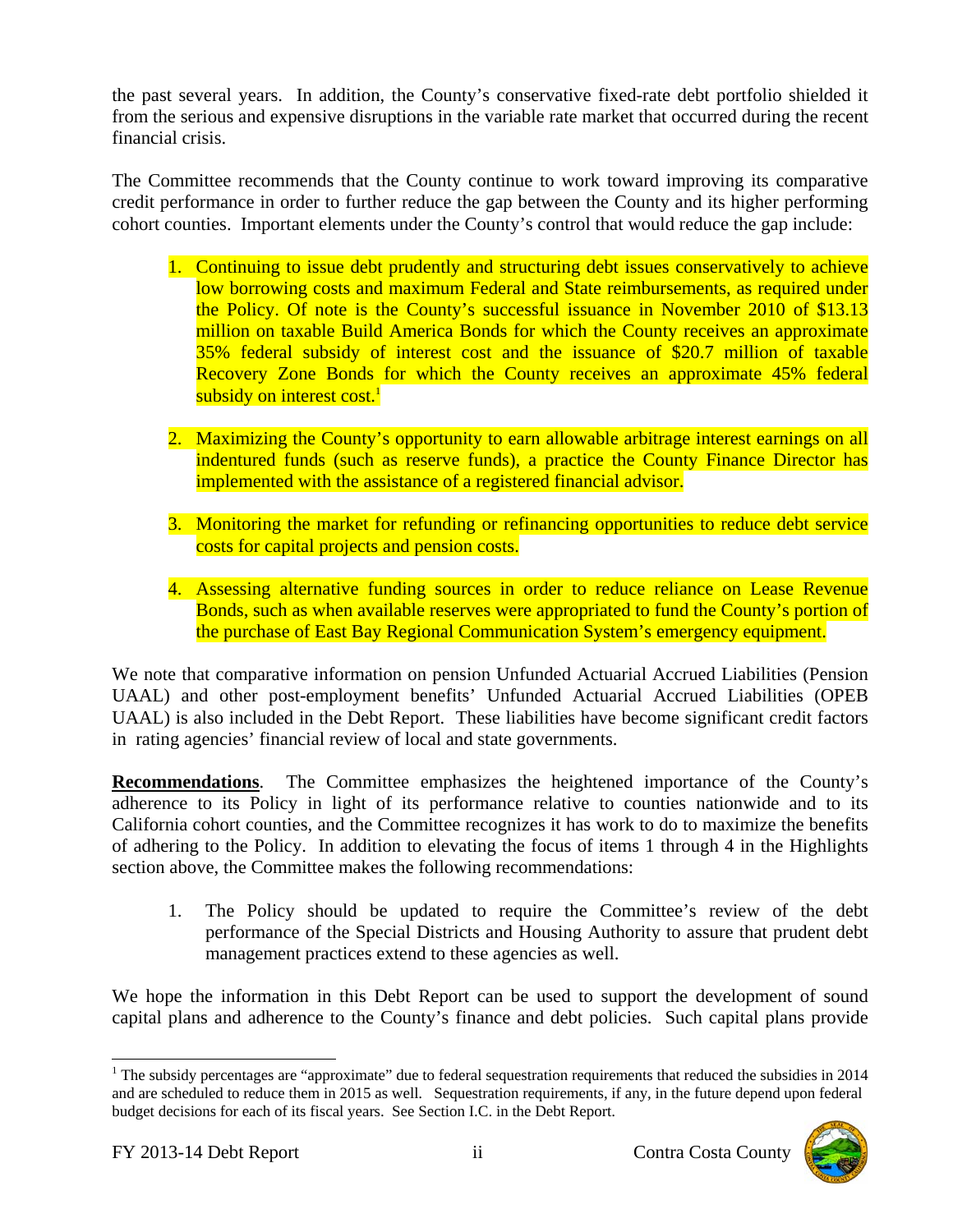critical guidance for the protection of the County's infrastructure and assets. Together with sound capital planning, the County's debt and finance policies will secure the County's fiscal strength in the years ahead.

If you have any questions or comments regarding this Debt Report, please contact Lisa Driscoll at (925) 335-1023. Your input is important to us and would be greatly appreciated.

Sincerely,

Members of the Debt Affordability Advisory Committee:

Bob Campbell, County Auditor-Controller Rusty Watts, County Treasurer-Tax Collector Lisa Driscoll, County Finance Director John Kopchik, Director/Department of Conservation and Development

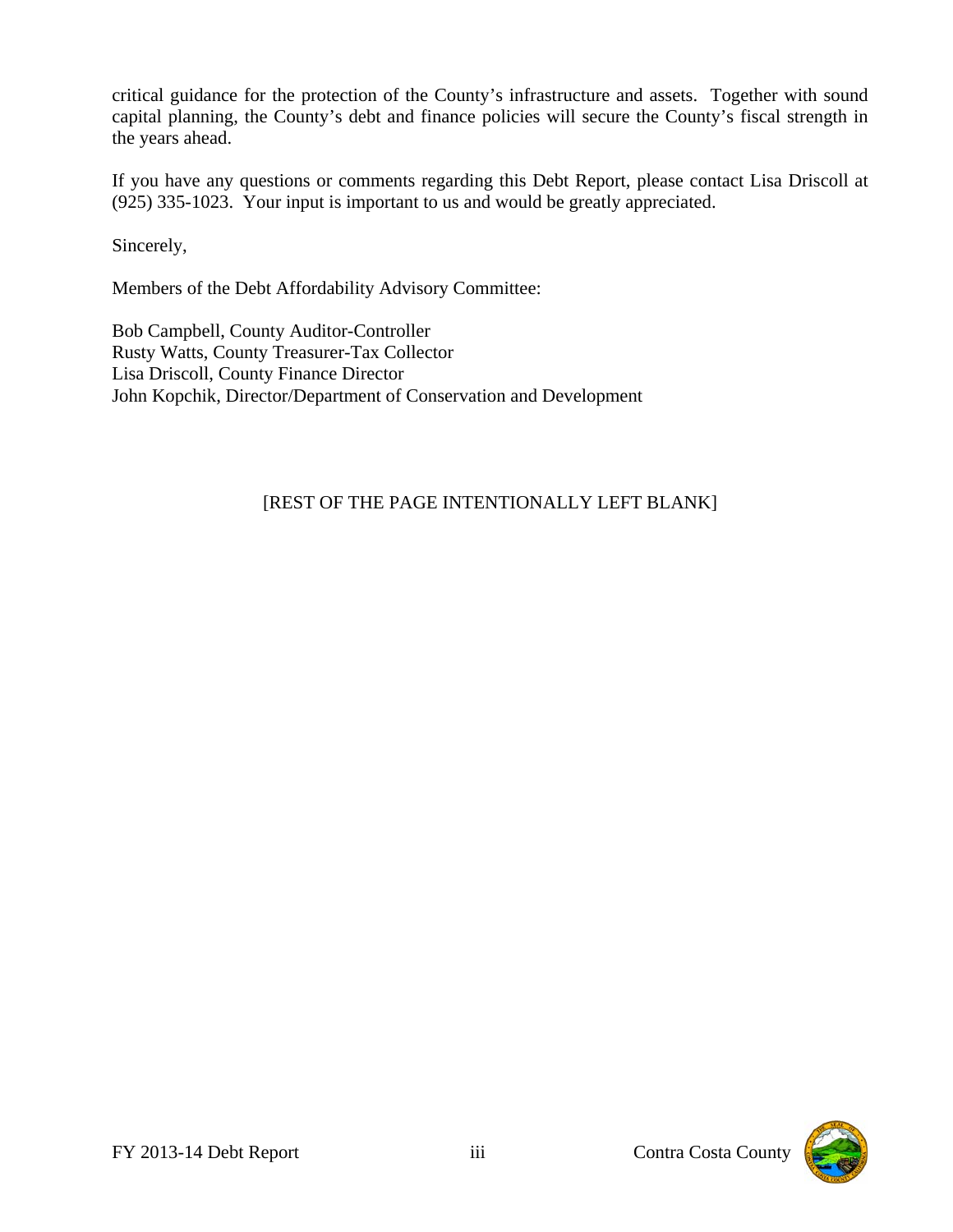# **TABLE OF CONTENTS**

|                                                                          | Page |
|--------------------------------------------------------------------------|------|
| [PAGE NUMBERS WILL BE CORRECTED IN FINAL CLEAN VERSION]                  |      |
|                                                                          |      |
|                                                                          |      |
|                                                                          |      |
|                                                                          |      |
|                                                                          |      |
|                                                                          |      |
|                                                                          |      |
|                                                                          |      |
|                                                                          |      |
|                                                                          |      |
|                                                                          |      |
| <b>SECTION II: LEASE REVENUE BOND AND</b>                                |      |
|                                                                          |      |
|                                                                          |      |
|                                                                          |      |
|                                                                          |      |
| A. Long-Term Credit Ratings on Implied General Obligation Bonds,         |      |
|                                                                          |      |
| B. Long-Term Ratings on Successor Agency to the Contra Costa County      |      |
|                                                                          |      |
| C. Short-Term Credit Ratings on Tax and Revenue Anticipation Notes 12    |      |
|                                                                          |      |
|                                                                          |      |
|                                                                          |      |
|                                                                          |      |
|                                                                          |      |
| B. County's Compliance with Debt Management Policy; Debt Levels Compared |      |
|                                                                          |      |
|                                                                          |      |
| SECTION VI: UNFUNDED PENSION OBLIGATIONS AND OTHER POST-                 |      |
|                                                                          |      |
|                                                                          |      |
|                                                                          |      |
|                                                                          |      |
|                                                                          |      |
|                                                                          |      |
|                                                                          |      |

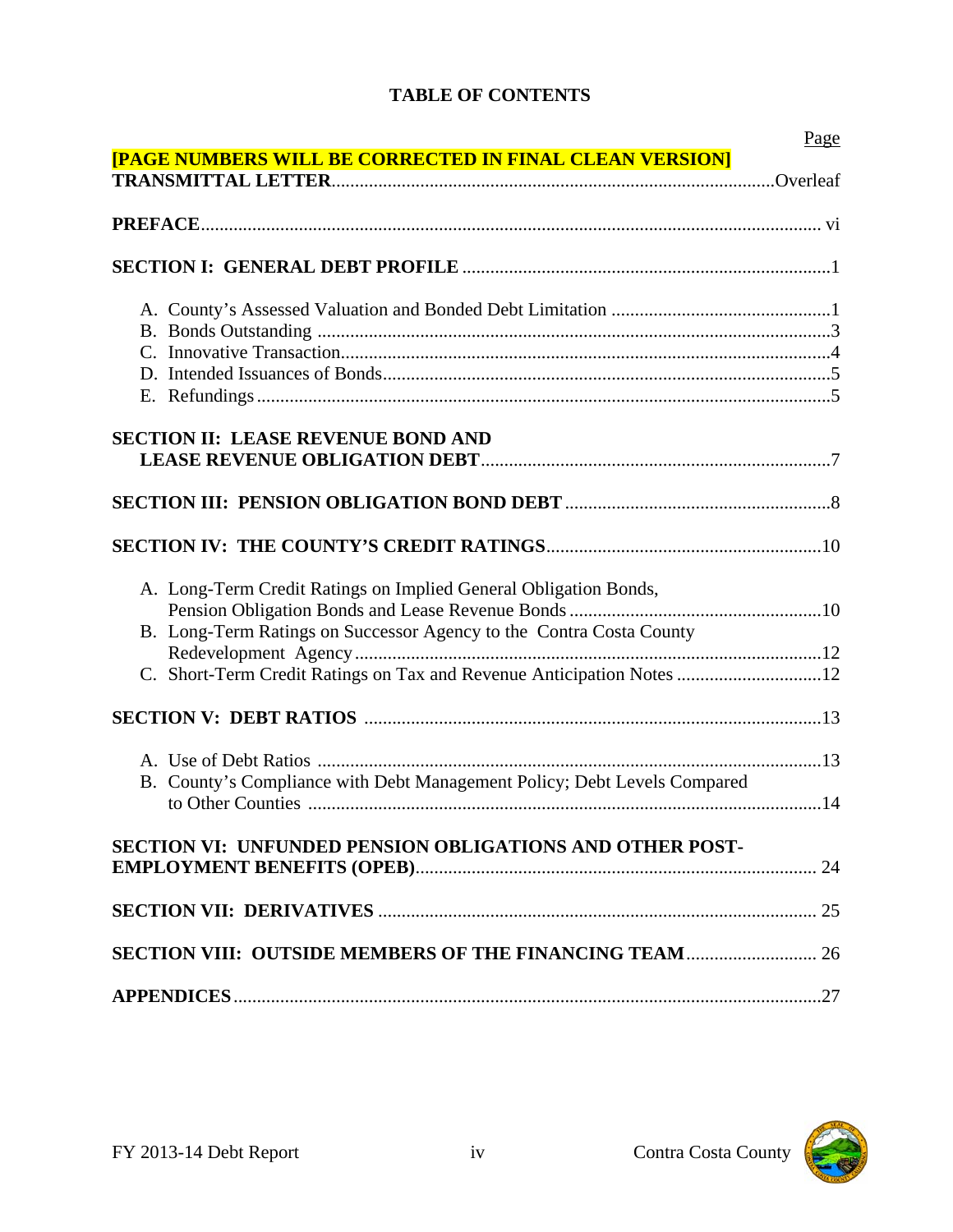# **LISTING OF CHARTS, TABLES AND APPENDIX ITEMS**

In accordance with the requirement of the County's Debt Management Policy, the Debt Affordability Advisory Committee must submit a Debt Report to the County Administrator annually. The following list identifies the information included and its location in the Debt Report:

| <b>Chart Number</b> | <b>Title</b>                                                                                  | Page<br><b>Number</b> |
|---------------------|-----------------------------------------------------------------------------------------------|-----------------------|
| 1                   | <b>Historical Assessed Valuation</b>                                                          | $\mathbf{1}$          |
| $\overline{2}$      | Debt Limit vs. Outstanding Net Bonded Debt                                                    | $\overline{2}$        |
| 3                   | Outstanding Lease Revenue Bonds Amortization of Principal by Debt Issue                       | 7                     |
| 4                   | Amortization of Outstanding Lease Revenue Bond Principal Amounts                              | 8                     |
| 5                   | Maturity Structure of 2003 Pension Obligation Bond Principal                                  | 9                     |
| 6                   | Amortization of Outstanding Pension Obligation Bonds                                          | 9                     |
| 7                   | Direct Net Debt as Percentage of Assessed Valuation                                           | 16                    |
| 8                   | Overall Net Debt as Percentage of Assessed Valuation                                          | 17                    |
| 9                   | <b>Assessed Valuation Per Capita</b>                                                          | 18                    |
| 10                  | Direct Debt Per Capita                                                                        | 19                    |
| 11                  | Direct Debt as % of Revenues                                                                  | 20                    |
| 12                  | Available Fund Balance as % of Revenues                                                       | 21                    |
| 13                  | Total Fund Balance as % of General Fund Revenues                                              | 22                    |
| 14                  | Total Available Cash as % of Debt Service                                                     | 23                    |
| 15                  | Total Available Cash as % of Expenditures                                                     |                       |
| 16                  | Annual General Fund Debt Service Burden as Percent of GF Revenues                             |                       |
| 17                  | Annual General Fund Debt Service Burden as Percent of GF Expenditures                         |                       |
| <b>Table Number</b> |                                                                                               |                       |
| 1                   | Bonded Debt Limitation and Legal Debt Margin, Fiscal Year 2013-14                             | 3                     |
| $\overline{2}$      | Outstanding Lease Revenue and Pension Obligation Bonds and True<br><b>Interest Cost</b>       | 4                     |
| $\overline{3}$      | Lease Revenue Bond Refunding Savings Since 2002                                               | 5                     |
| $\overline{4}$      | Net Return on Market Value of CCCERA's Assets                                                 | 6                     |
| 5                   | <b>Credit Quality Tranches</b>                                                                | 11                    |
| 6                   | County's Debt Affordability Measures                                                          | 15                    |
| 7                   | Comparative County Pension System UAALs and Funded Ratios                                     | 24                    |
| 8                   | <b>Comparative OPEB Liabilities</b>                                                           | 25                    |
| 9                   | <b>Comparative Interest Rate Swap Positions</b>                                               | 26                    |
| <b>Appendices</b>   |                                                                                               |                       |
| Appendix 1          | Debt Service Requirements on Outstanding Lease Revenue and Pension<br><b>Obligation Bonds</b> | 27-28                 |
| Appendix 2          | History of Underlying Long-Term Ratings since 1995                                            | 29-30                 |
| Appendix 3          | <b>County Debt Management Policy</b>                                                          | $31 - 42$             |

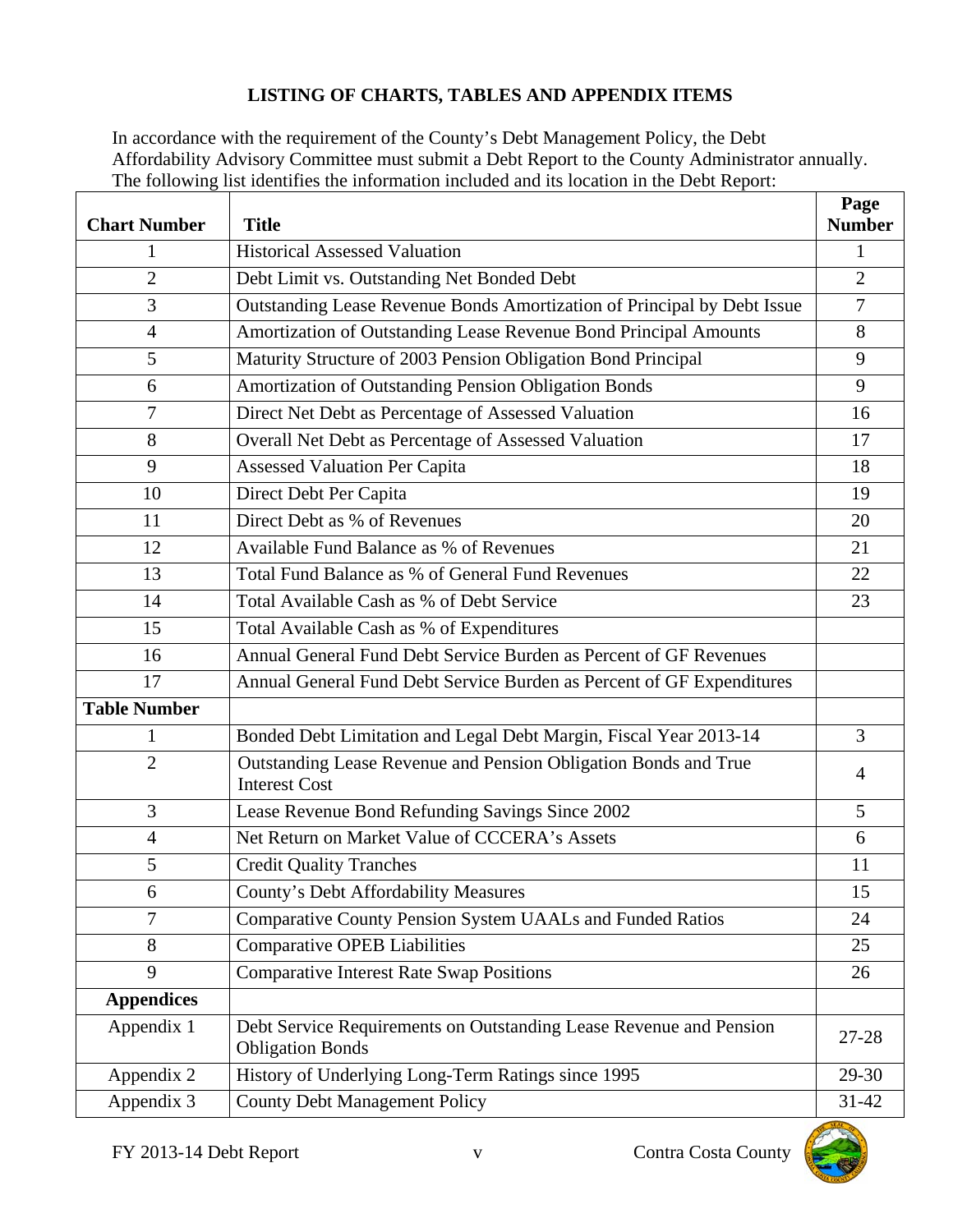#### **PREFACE**

This Debt Report frequently uses the words "bonds" and "debt" interchangeably, even when the underlying obligation does not technically constitute "debt" under California's constitution. This conforms with market convention for the general use of the term "debt" and "debt service" as applied to a broad variety of instruments in the municipal market, regardless of their precise legal status.<sup>1</sup> The rating agencies and the investor community evaluate the County's debt position based on all of its outstanding debt regardless of the term of the debt and whether or not such debt is repaid from taxpayer-approved tax levies, the General Fund or other sources.

Sometimes referred to as "bonded indebtedness," long-term debt is typically used to finance capital projects with a long useful life but may also be issued in special situations to fund other types of long-term obligations such as unfunded pension liabilities. This Debt Report presents an overall picture of the County's indebtedness in the categories of General Obligation Bonds, Lease Revenue Bonds and Pension Obligation Bonds as well as a summary of the County's short-term debt in the form of Tax and Revenue Anticipation Notes.

General Obligation Bonds represent debt that is paid from voter approved *ad valorem* property taxes that, while levied and collected by the County, are not under the control of the County. The County currently has no outstanding General Obligation Bonds.

Lease Revenue Bonds and Certificates of Participation represent debt that is paid from revenues under the County's control, such as General Fund revenues, to finance long-term capital projects. Pension Obligation Bonds also represent debt that is paid from revenues under the County's control, such as General Fund revenues, but are used to refinance unfunded pension costs at an anticipated lower interest cost over time than would be charged by the Contra Costa County Employers' Retirement Association. To assure that issuance of both types of debt is undertaken in a prudent manner that protects the County's operations and fiscal margins, the Board of Supervisors adopted the Policy that prescribes benchmarks against which the combined amount of Lease Revenue Bond and Pension Obligation Bond indebtedness is to be compared. This Debt Report provides a discussion of the County's performance compared to the benchmarks as well as to the performance of cohort counties. Generally, the County performs well on demographic measures such as assessed valuation but underperforms on debt ratios as discussed in this Debt Report.

General Obligation Bonds, Lease Revenue Bonds and Pension Obligation Bonds are considered to be "Direct Debt" of the County and are also included in the measurement of the "Combined Direct Debt" issued by all local public agencies within the County's boundaries. It is important to monitor the levels and growth of both Direct Debt and Overall Debt as they portray the debt burden borne by our taxpayers and serve as proxies for the capacity taxpayers have to take on additional debt in the future.

When debt is issued, independent credit rating agencies assign a rating to the issue. The County's credit ratings are directly related to the financial condition of the County. As of the date of this Debt Report, the County's implied General Obligation Bond ratings were AAA by Standard & Poor's and

 $\overline{\phantom{a}}$ 



<sup>1</sup> The legal definition of "debt" excludes short-term obligations such as tax and revenue anticipation notes and longterm obligations such as lease revenue bonds, but this Debt Report presents information on such obligations.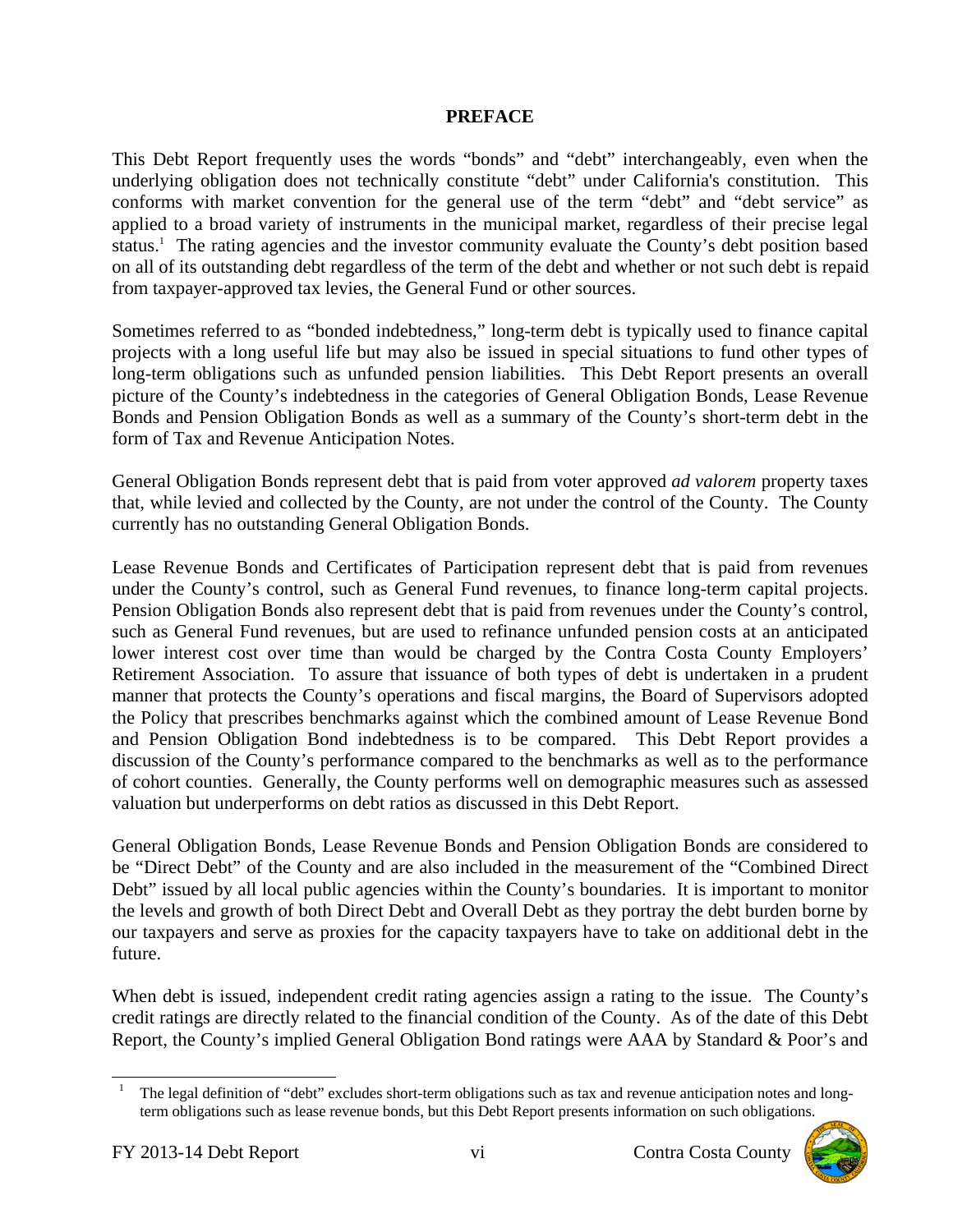Aa2 by Moody's Investors Service reflecting the highest quality (S&P), and high quality (Moody's) investment grade status. The ratings on Pension Obligation Bonds were AA+ (S&P) and A1 (Moody's) and the ratings on Lease Revenue Bonds were AA+ (S&P) and A1 (Moody's) . The ratings assigned to all County debt issues affect interest payments and the debt service costs to the General Fund. In addition, the fiscal health of the State may affect the County's interest costs. A history of the County's long-term credit ratings is provided in Appendix 2 to this Debt Report.

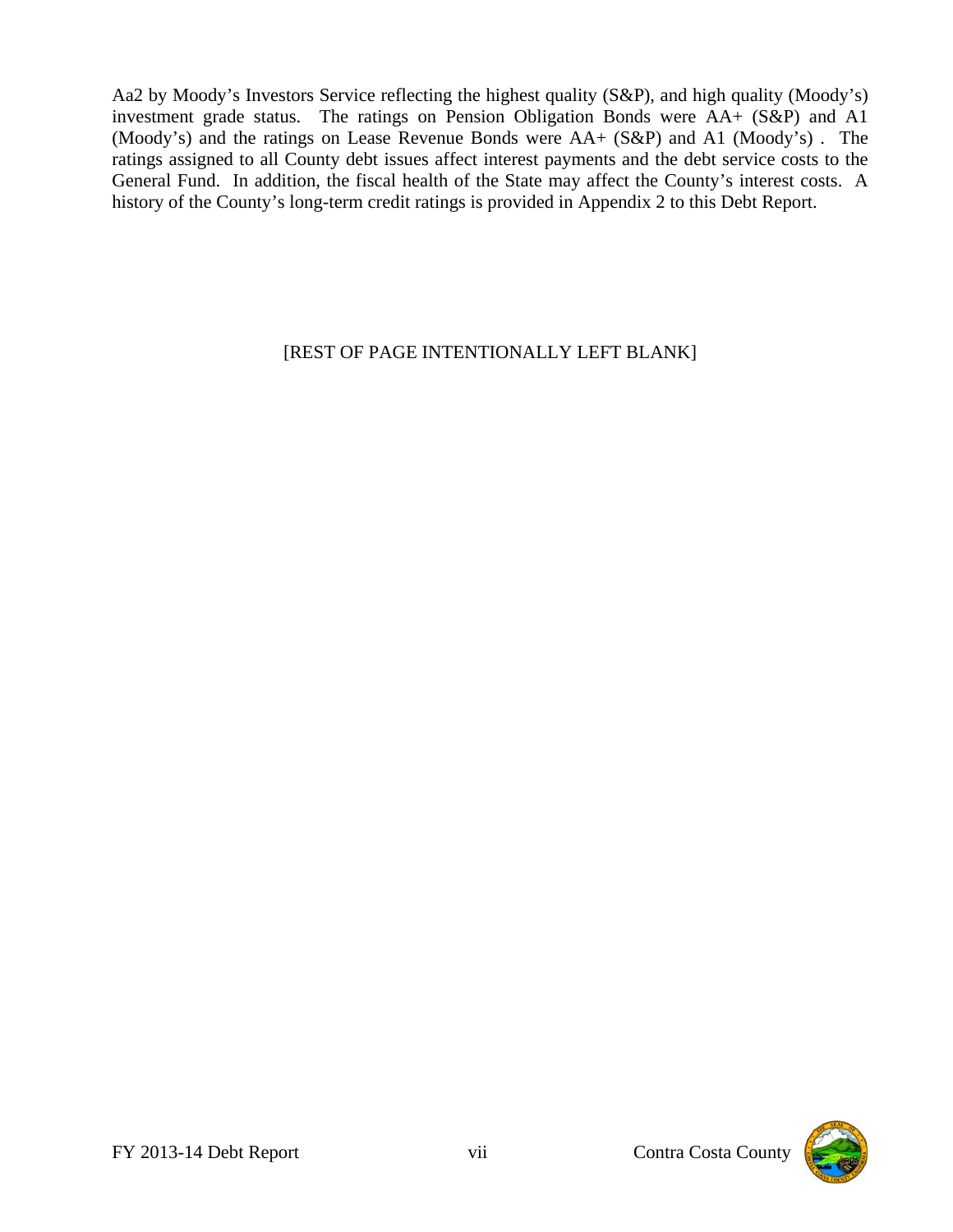#### **SECTION I: GENERAL DEBT PROFILE**

#### **A. County's Assessed Valuation and Bonded Debt Limitation**

For Fiscal Year 2013-14, the County's total assessed valuation base was \$155.2 billion and the growth rate of total assessed valuation in the County was 3.66%, the second fiscal year increase since Fiscal Year 2008-09. The local portion of total assessed valuation can grow up to the maximum annual rate of 2% allowed under Proposition 13 for existing property plus additional growth from new construction and the sale and exchange of property. The annual growth rate in assessed valuation averaged 10.1% over the last 25 years but averaged -1.02% over the past 5 years. Assessed valuation fell by a cumulative 9.3% from its peak in Fiscal Year 2008-09 through the trough in Fiscal Year 2011-12 as a result of the impacts of foreclosures and recession on the County's economy. Assessed valuation appears to have stabilized. Subsequent to the reporting period of this Debt Report, total assessed valuation grew by 6.06% in Fiscal Year 2014-15, surpassing the historical peak in Fiscal Year 2008-09. See Chart 1 below.



**Chart 1**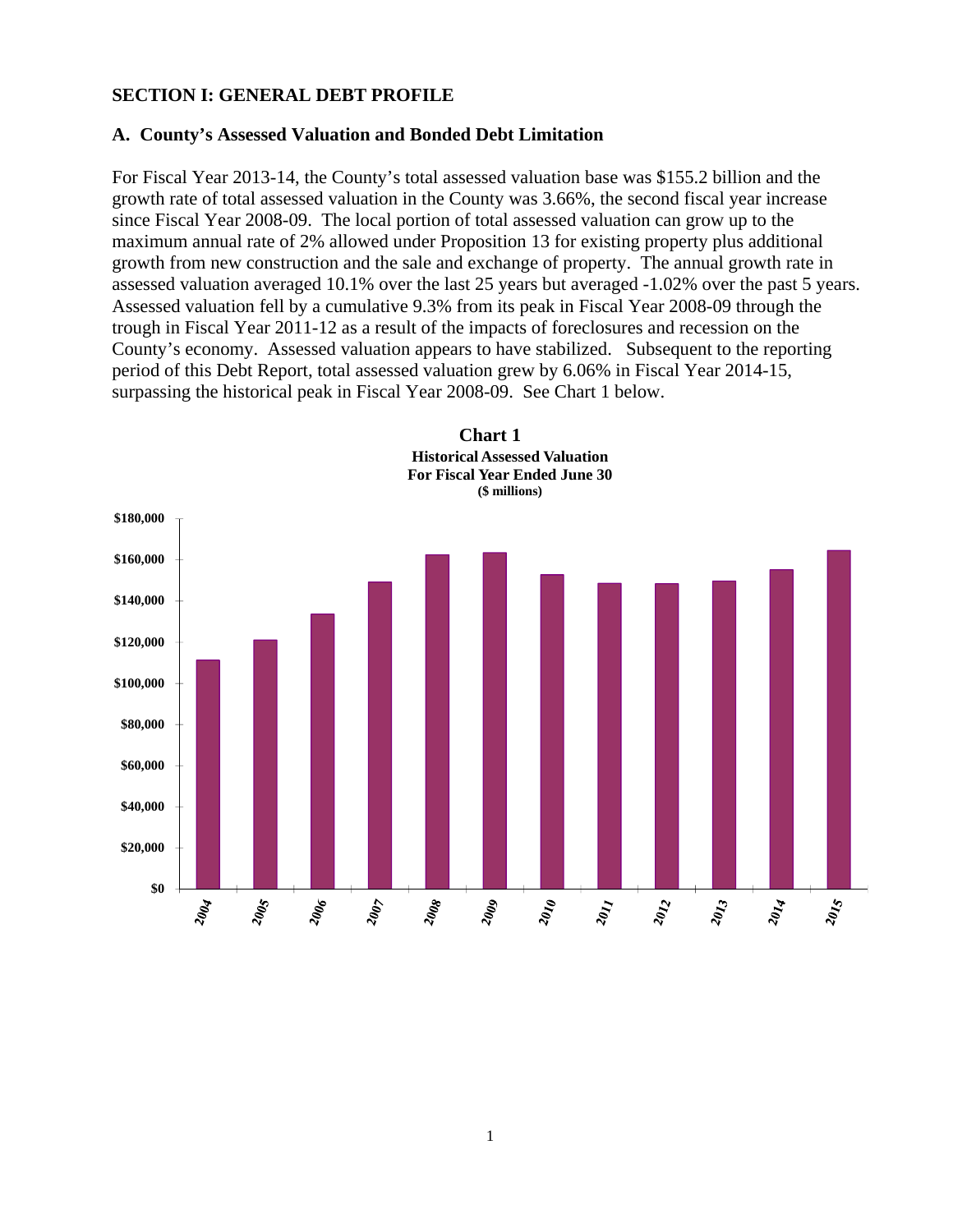In accordance with California Government Code Section 29909, the County's general obligation bonded debt limitation equals  $5.0\%$ <sup>1</sup> of the value of taxable property (i.e., assessed valuation) in the County and was \$7.5 billion<sup>1, 2</sup> in Fiscal Year 2013-14. It should be noted that this limit applies to all County-controlled agencies, including the County General and Enterprise funds, the Successor Redevelopment Agency, the Housing Authority and Special Districts. For technical auditing purposes, only pension obligation bonds and tax allocation bonds are counted as "general obligation bonded debt" even though neither form of debt are true "general obligation bonds" that require voter approval; lease revenue bonded debt and assessment district debt are not required to be included.

The County's bonded debt limitation peaked in Fiscal Year 2008-09 and has been below the peak since then, although improved recent economic performance has caused the declining trend in assessed valuation, and hence, bonding capacity to turn around, as seen in Chart 2 below. Table 1 presents the County's debt limitation versus current outstanding bonded debt. The difference is the "Legal Debt Margin." Chart 2 shows that the Legal Debt Margin (i.e., the distance between the blue and green lines) has been very large but declined during the recent period when assessed valuation was declining. Due to the difficulty of achieving two-thirds voter approval for general obligation bonds issued by counties, the County has not historically benefited from having such large debt capacity. Local agencies similar to the County generally have not been successful when competing with school districts, transportation agencies and the State for voter approval of general obligation bonds.



l 1 Article XIIIA of the California Constitution and Senate Bill 1656, Statutes of 1978, provided for changing assessed valuation from 25% of full cash value to full cash value. Hence, the 5% limitation on general obligation bonds



indebtedness imposed by Section 29909 of the Government Code became 1.25% of assessed valuation.<br><sup>2</sup> Pursuant to the statutory debt limitation of 1.25% of assessed valuation, the bonded debt limitation was Pursuant to the statutory debt limitation of 1.25% of assessed valuation, the bonded debt limitation was \$1.9 billion. Assessed valuation (excluding unitary valuation) was \$164.6 billion for Fiscal Year 2014-15, subsequent to the reporting period for this Debt Report.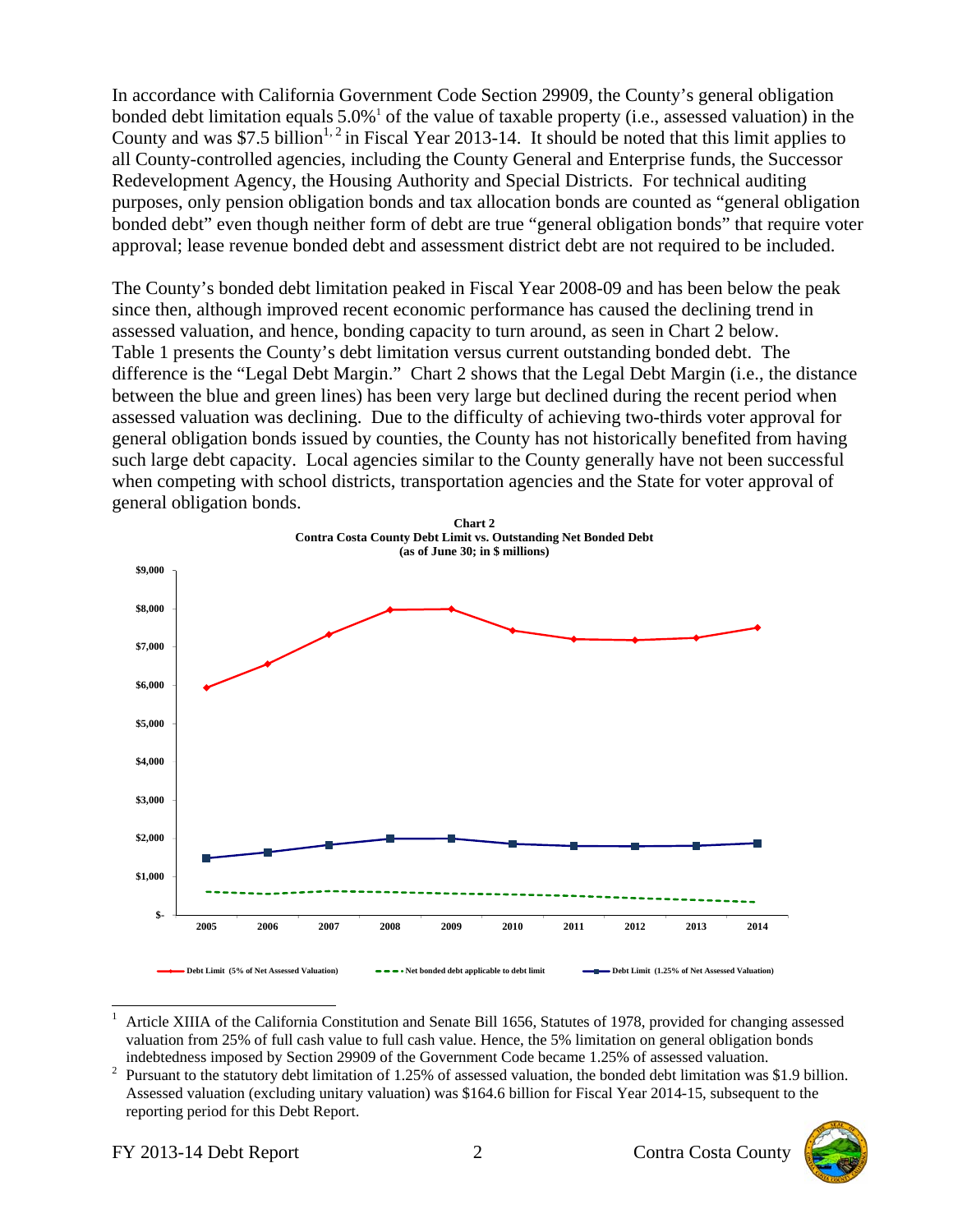### **Table 1 Contra Costa County – All Agencies Bonded Debt Limitation and Legal Debt Margin, Fiscal Year 2013-14 (in \$000s)**

| <b>Total Assessed Valuation</b>                      | \$150,129,829 |
|------------------------------------------------------|---------------|
| Bonded Debt Limitation (5% times Assessed Valuation) | 7,506,491     |
| Less: Outstanding Bonded Debt                        | (350, 945)    |
| Plus: Amounts Available in Bond Interest and         |               |
| Redemption Fund to Pay Principal                     | 13,958        |
| <b>Equals: Legal Debt Margin</b>                     | \$7,169,504   |

### **B. Bonds Outstanding**

As of June 30, 2014, the County had a total of \$532.722 million of outstanding Pension Obligation Bonds and Lease Revenue Bonds, a detailed listing of which is shown in Table 2 and the debt service requirements for which can be found in Appendix 1. The County's entire debt portfolio is comprised of fixed-rate debt issues. The Debt Policy permits variable rate issues such as variable rate demand obligations only under special circumstances and does not presently permit derivatives such as swaps. Even prior to the implementation of its formal Debt Policy, the County had issued only fixed rate issues. This approach shields the County from the risks associated with swaps and variable rate issues such as liquidity risk, renewal risk, tax risk, basis risk, counterparty risk, and termination risk.

Also presented in Table 2 is the true interest cost (TIC) for each outstanding bond issue for which such information is available. The TIC varies from issue to issue depending upon the term to maturity and the interest rate environment when each respective issue was sold. It should be noted that Pension Obligation Bonds, the 2010 Series A-2 Lease Revenue Bonds and the 2010 Series A-3 Lease Revenue Bonds are taxable securities whereas all other County debt issues are tax-exempt securities. The TICs for the taxable issuances are generally higher than those for tax-exempt securities.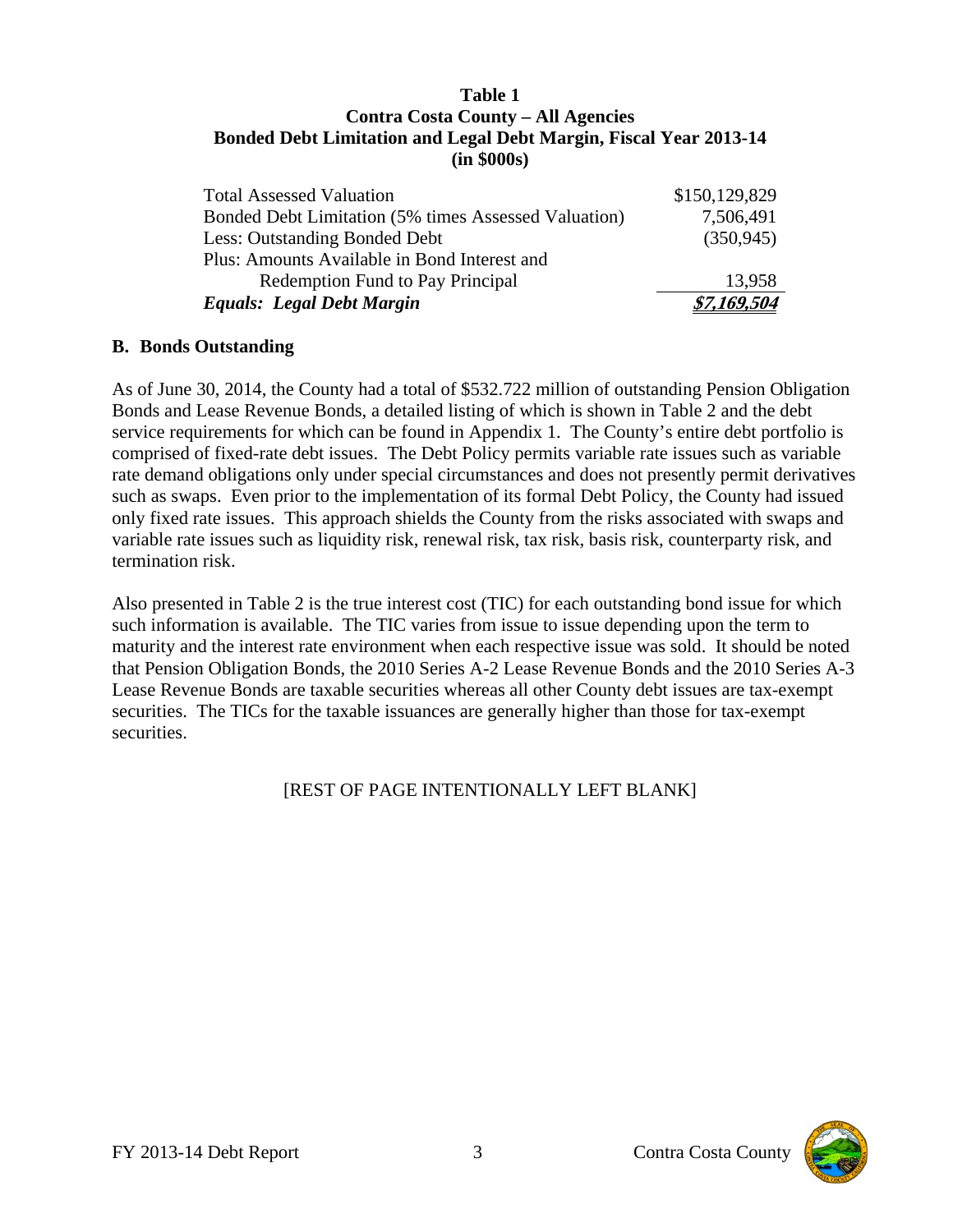#### **Table 2 County of Contra Costa (County Only) Outstanding Lease Revenue and Pension Obligation Bonds and True Interest Cost (as of June 30, 2014)**

|                                                        | Date               | Final<br><b>Maturity</b> | <b>Principal</b><br><b>Amount</b><br><b>Issued</b> | Outstanding<br>Principal | <b>True</b><br><b>Interest</b> |
|--------------------------------------------------------|--------------------|--------------------------|----------------------------------------------------|--------------------------|--------------------------------|
| <b>Bond Issues</b>                                     | of Issue           | <b>Date</b>              | $($ \$000s)                                        | $($ \$000s)              | Cost(%) <sup>1</sup>           |
| Lease Revenue Bond and Obligation Issues (LRBs and     |                    |                          |                                                    |                          |                                |
| $LROs$ ):                                              |                    |                          |                                                    |                          |                                |
| 1999 Series A (Refunding and Various Capital Projects) | 03/04/99           | 06/01/28                 | \$74,685                                           | \$12,745                 | NA                             |
| 2001 Series A (Various Capital Projects)               | 01/25/01           | 06/01/15                 | 18,030                                             | 705                      | 4.62%                          |
| 2002 Series A (Various Capital Projects)               | 06/27/02           | 06/01/16                 | 12,650                                             | 1,125                    | 4.73%                          |
| 2002 Series B (Refunding and Various Capital Projects) | 09/05/02           | 06/01/19                 | 25,440                                             | 6,520                    | 3.97%                          |
| 2003 Series A (Various Capital Projects)               | 08/14/03           | 06/01/17                 | 18,500                                             | 2,310                    | 4.46%                          |
| 2007 Series A (Refunding and Various Capital Projects) | 03/14/07           | 06/01/28                 | 122,065                                            | 121,185                  | 4.27%                          |
| 2007 Series B (Medical Center Refunding)               | 08/07/07           | 06/01/18                 | 110,265                                            | 44,640                   | 4.27%                          |
| 2009 Series A (Various Capital Projects)               | 06/03/09           | 06/01/24                 | 25,062                                             | 18,453                   | 4.55%                          |
| 2010 Series A-1 (Capital Project I – Tax Exempt)       | 11/16/10           | 06/01/20                 | 6,790                                              | 5,915                    | $4.15\%$ <sup>2</sup>          |
| 2010 Series A-2 (Capital Project I – Taxable BABs)     | 11/16/10           | 06/01/30                 | 13,130                                             | 13,130                   | $4.15\%$ <sup>2</sup>          |
| 2010 Series A-3 (Capital Project I – Taxable RZBs)     | 11/16/10           | 06/01/40                 | 20,700                                             | 20,700                   | $4.15\%$ <sup>2</sup>          |
| 2010 Series B (Refunding)                              | 11/16/10           | 06/01/25                 | 17,435                                             | 14,475                   | 3.84%                          |
| 2012 Lease Revenue Obligations                         | 11/11/12           | 06/01/27                 | 13,210                                             | 12,319                   | 2.68%                          |
|                                                        | <b>Total LRBs</b>  |                          | \$477,962                                          | \$274,222                |                                |
|                                                        | and LROs           |                          |                                                    |                          |                                |
| Pension Obligation Bond Issues (POBs):                 |                    |                          |                                                    |                          |                                |
| Series 2003 A (Taxable)                                | 05/01/03           | 06/01/22                 | 322,710                                            | 258,500                  | 5.36%                          |
|                                                        | <b>Total POBs</b>  |                          | <u>\$322,710</u>                                   | <u>\$258,500</u>         |                                |
|                                                        | <b>Grand Total</b> |                          | \$800,672                                          | \$532,722                |                                |

### **C. Innovative Transaction**

In November 2010, the County's Public Financing Authority issued \$6.79 million of its 2010 Series A-1 tax-exempt Lease Revenue Bonds, \$13.13 million of its 2010 Series A-2 taxable Build America Bonds ("BABs"), \$20.7 million of its 2010 Series A-3 taxable Recovery Zone Bonds ("RZBs") (collectively, the "2010 Series A Bonds"), and \$20.7 million of its 2010 Series B Refunding Lease Revenue Bonds. The 2010 Series A Bonds represented an innovative use of specialized bond structures permitted under the American Recovery and Reinvestment Act (ARRA).

The portions of the 2010 Lease Revenue Bonds issued as RZBs and BABs are eligible to receive Federal subsidies of 45% and 35%, respectively, toward bond interest expense. The County obtained \$10.7 million of RZB authorization directly from the federal government in 2009 and another \$10 million from the State in September 2010.

On March 4, 2013 the Internal Revenue Service announced that certain automatic reductions to federal budget items would take place, effective March 1, 2013. Based upon the requirements of the Balanced Budget and Emergency Deficit Control Act of 1985, as amended, the automatic reductions are due to so-called "sequestration." Federal subsidies on BABs and RZBs were reduced by 7.2%, or a reduction of \$33,938.56 from the scheduled subsidies for the County's June 1, 2014 bond interest cost. Unless Congress otherwise addresses the federal deficit matter, sequestration will

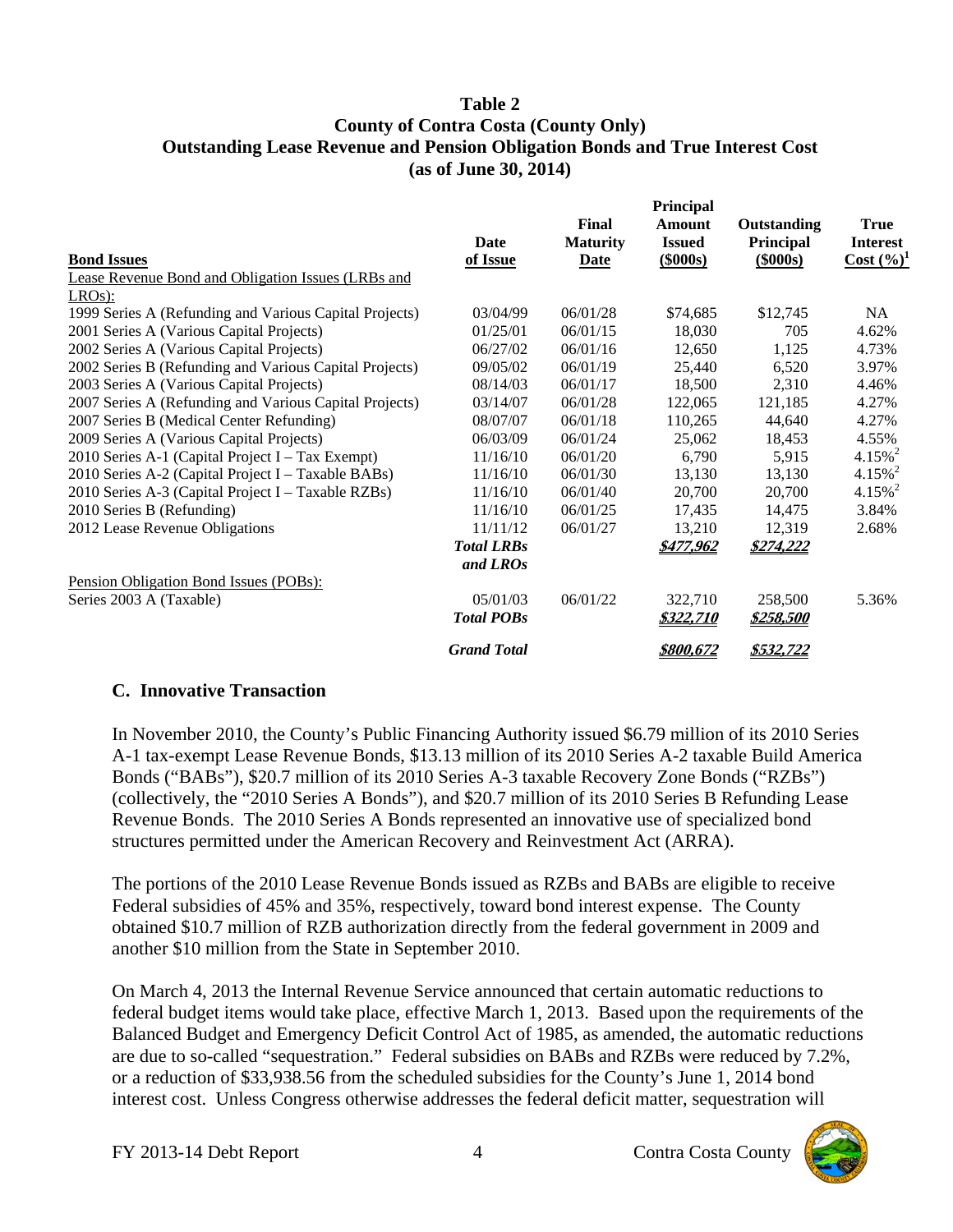occur each federal fiscal year through fiscal year 2024. The sequestration rate is determined at the beginning of the federal fiscal year (October 1).

## **D. Intended Issuances of Bonds**

Intended issuances are based on actual spending patterns and expenditure projections prepared by the General Services Division and other departments and are subject to change. Generally, the County expects to issue Lease Revenue Bonds or Lease Revenue Obligations periodically, but no more than once a year for new money purposes.

In Fiscal Year 2013-14, the County did not issue any bonds.

The County may issue refunding bonds from time to time if significant savings can be achieved. Based upon the latest available County projections, the County expects to issue approximately \$20 million in new money bonds in Fiscal Year 2014-15.

## **E. Refundings**

The County Finance Director monitors market conditions for refunding opportunities that, pursuant to the Debt Management Policy, will produce at least 2% net present value savings for each maturity of bonds refunded and a minimum of 4% overall present value savings. Table 3 sets forth the amount of savings achieved on refundings undertaken since 2002. A total of \$9.61 million of net debt service savings were achieved over the remaining terms of bonds refunded since 2002. The County's largest refunding occurred in Fiscal Year 2006-07 when \$200.9 million of prior Certificates of Participation and Lease Revenue Bonds were refunded as part of the plan of finance for the 2007 Series A and 2007 Series B Lease Revenue Bonds. To the extent that Federal and/or State programs offset debt service cost for projects funded with Lease Revenue Bonds, the County must share the refunding savings attributable to such projects with the Federal and/or State program.

### **Table 3 Lease Revenue Bond Refunding Savings Since 2002 (as of June 30, 2014)**

| <b>Refunding Lease</b><br><b>Revenue Bond Issue</b> | Amount<br><b>Refunded</b><br>(\$ millions) | Term of the<br><b>Refunding</b><br><b>Bonds</b> | <b>Savings</b><br>(\$ millions) | Average<br><b>Annual</b><br><b>Savings</b> |
|-----------------------------------------------------|--------------------------------------------|-------------------------------------------------|---------------------------------|--------------------------------------------|
| 2002 Series B                                       | \$25.870                                   | 18 years                                        | \$0.85                          | \$49,906                                   |
| 2007 Series A (advance refunding)                   | 61.220                                     | 21 years                                        | 3.83                            | 182,380                                    |
| 2007 Series A (current refunding)                   | 26.815                                     | 14 years                                        | 0.90                            | 64.286                                     |
| 2007 Series B                                       | 112.845                                    | 15 years                                        | 2.93                            | 195,333                                    |
| 2010 Series B (current refunding)                   | 17.400                                     | 15 years                                        | 1.10                            | 73,330                                     |
| Total                                               | <u>\$244.150</u>                           |                                                 | <u>\$9.61</u>                   | \$565,235                                  |

In addition to the traditional refundings described above, the County has issued Pension Obligation Bonds in 1994, 2001 and 2003 to refinance its then-unfunded actuarial accrued liability (UAAL) with the Contra Costa County Employers' Retirement Association (CCCERA). The County's objective is to pay a lower interest cost on the Pension Obligation Bonds than the actuarial interest cost (i.e. the assumed investment rate) charged by CCCERA, thereby producing savings for the County. Unlike traditional refundings where the prior debt service is fixed, the debt service on a

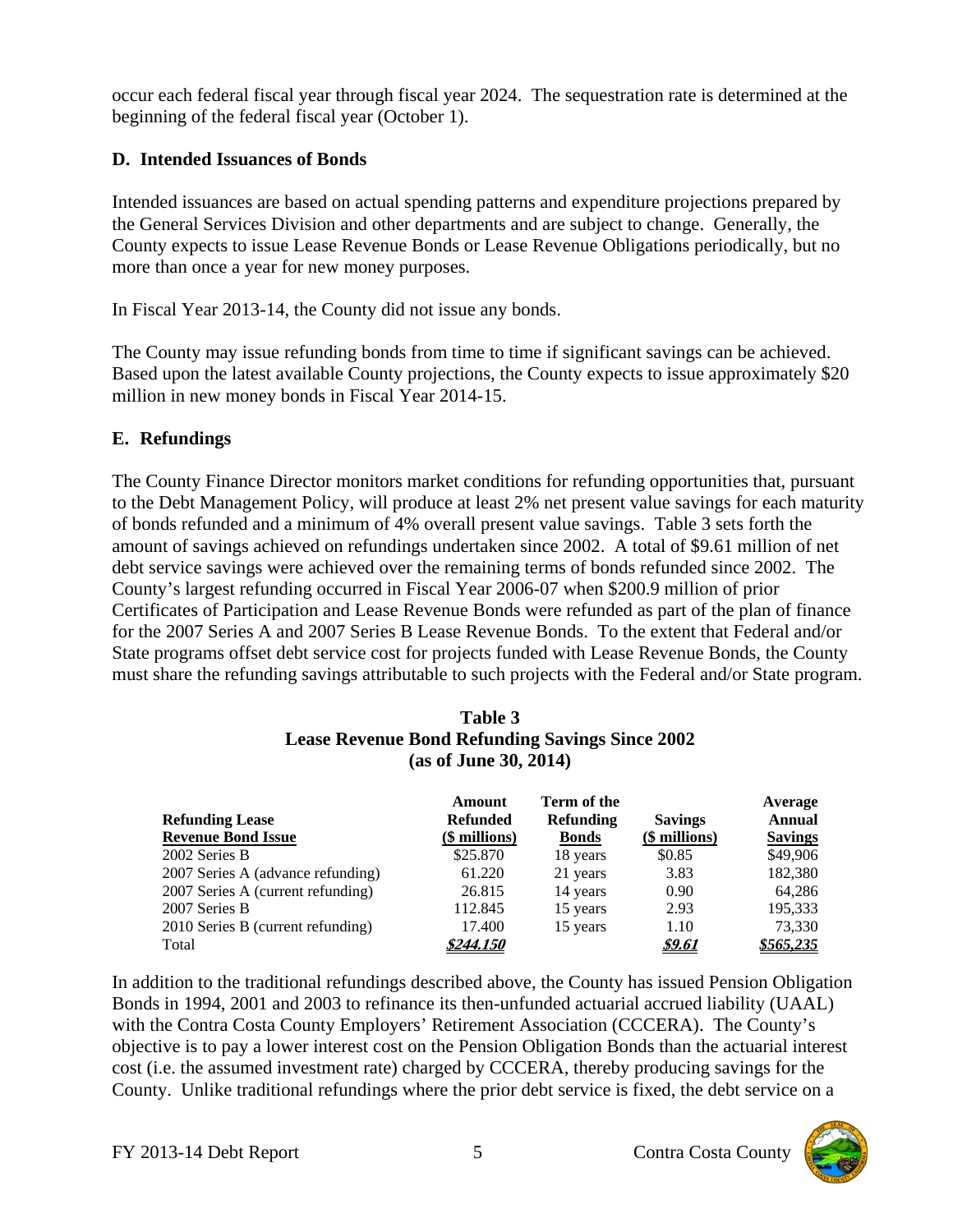UAAL is not necessarily fixed over the term of its amortization; rather, CCCERA's investment performance and/or a number of actuarial assumptions could change from year to year, which would result in the UAAL changing as well. For purposes of determining debt service "savings" from issuance of Pension Obligation Bonds, however, it is typically assumed that the respective UAAL does not change so that the debt service savings are calculated as the difference between the amortization of the respective UAAL at the time of issuance of Pension Obligation Bonds and the debt service on said Pension Obligation Bonds.

For example, in the 2003 Pension Obligation Bond issue, total savings were estimated to be \$113.8 million (\$73 million on a present value basis) over 19 years for average annual savings of about \$6.0 million. The estimated savings reflected the lower interest cost on the bonds (5.36%) versus the 8.35% actuarial interest rate charged by CCCERA at the time, but also assumed CCCERA would earn 8.35% throughout the term of the bonds. The assumed actuarial interest rate has since been lowered to 7.25% meaning that long term savings from Pension Obligation Bonds are also reduced.

CCCERA's net return on market value of assets for the last five calendar years is presented below in Table  $4.1$ 

|                                | Net Return on.                |
|--------------------------------|-------------------------------|
| <b>Year Ending December 31</b> | <b>Market Value of Assets</b> |
| 2010                           | 13.3%                         |
| 2011                           | 2.1%                          |
| 2012                           | 13.5%                         |
| 2013                           | 15.7%                         |
| 2014                           | 7 7 <sub>%</sub>              |

## **Table 4 Net Return on Market Value of CCCERA's Assets**

Unless CCCERA's future performance produces investment returns above the assumed actuarial rate in some years to offset negative or low investment returns in others, the actual savings from Pension Obligation Bonds may be zero or negative.

To the extent that Federal and/or State programs offset debt service costs for any UAAL, the County must share the savings from the reduced debt service attributable to funding the UAAL with Pension Obligation Bonds with such Federal and/or State program.

# [REST OF PAGE INTENTIONALLY LEFT BLANK]

 $\overline{\phantom{a}}$ 

<sup>&</sup>lt;sup>1</sup> The net return figures are set forth in the Cumulative Performance Statistics section of the Quarterly Review  $\&$ Performance Measurement Report for the periods ending December 31 posted on CCCERA's website www.cccera.org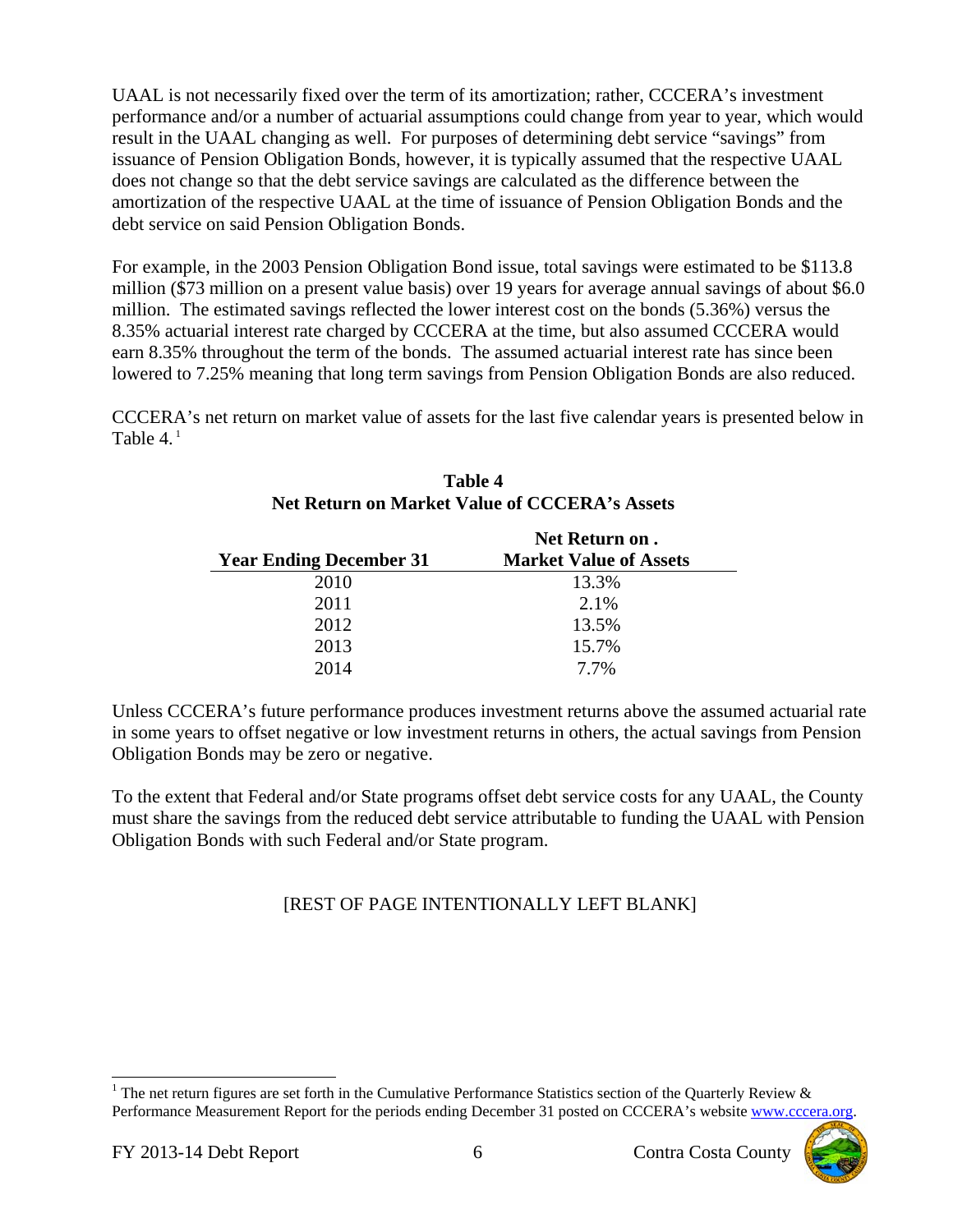## **SECTION II: LEASE REVENUE BOND AND LEASE REVENUE OBLIGATION DEBT**

The County has issued Lease Revenue Bonds and Lease Revenue Obligations ("LRBs and LROs" respectively) (and, prior to 1998, Certificates of Participation) to fund a variety of capital projects including the construction of the County hospital and regional health clinics, improvements to County social service and employment centers and the acquisition of furnishings and equipment, among others. Debt service on LRBs and LROs is paid either from the County General Fund or Enterprise Funds, depending upon which department is financing the improvements.

The County has historically issued its LRBs and LROs debt in fixed-rate mode, the most conservative and stable mode. The Debt Affordability Advisory Committee does consider alternative modes, such as variable rate and synthetic fixed rate, when recommending the appropriate financing structure for a given project.

Shown in Chart 3 is the amortization of principal by issue and by fiscal year for all outstanding LRBs and LROs as of June 30, 2014. Annual principal amortization ranges from about \$21 million to \$23 million until Fiscal Year 2023-24 when it declines to about \$12.0 million and then falls farther to about \$2 million by Fiscal Year 2028-29. Chart 4 presents the amortization of outstanding principal by fiscal year.



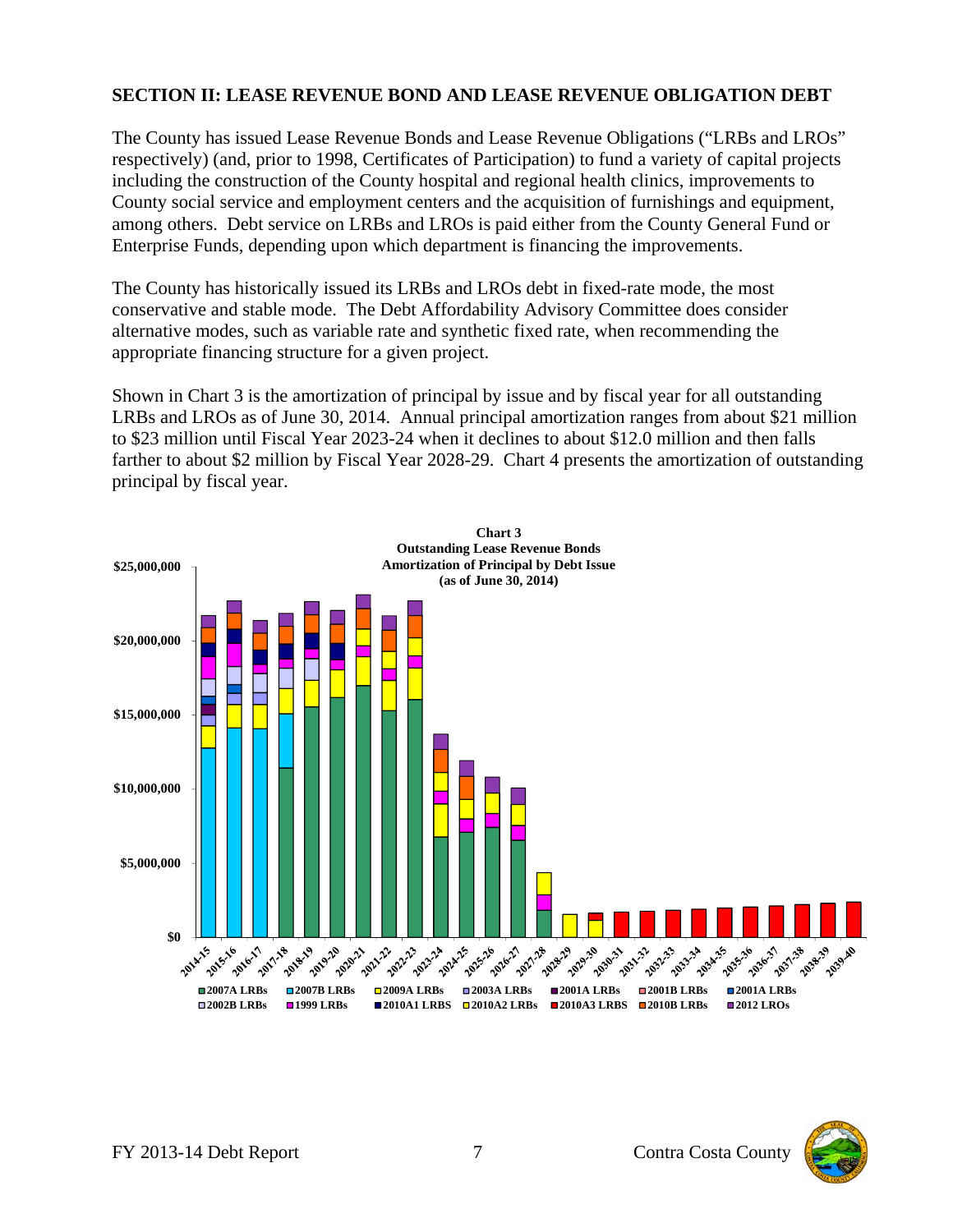

**Chart 4 Amortization of Outstanding Lease Revenue Bond Principal Amounts (as of June 30, 2014)**

# **SECTION III: PENSION OBLIGATION BOND DEBT**

The County has issued Pension Obligation Bonds ("POBs") to refinance its then-existing UAAL with CCCERA and to restructure prior POBs. Debt service on POBs is paid from the County General Fund or Enterprise Funds, depending upon each department's pro-rata share of the respective UAAL being refinanced.

For a discussion of the rationale for issuing POBs, see Section I.E. Refundings.

Shown in Chart 5 is the maturity structure of principal by issue and by fiscal year of all outstanding POBs. Chart 6 presents the amortization of aggregate outstanding principal by fiscal year. The POBs issued in 1994 (the "1994 POBs") have been repaid. The 2001 POBs issue relates to the refinancing of the County's \$333.6 million UAAL as of January 1, 1994. The 2001 POBs issue restructured a portion of the 1994 POBs issue through a tender process and modestly extended the original final term by two years. The 2001 POBs have been repaid. When the 2003 POBs were issued to refinance an approximate then-existing \$319 million UAAL, the term to maturity on the bonds was equal to the Fiscal Year 2021-22 term to maturity used by CCCERA to amortize that UAAL.

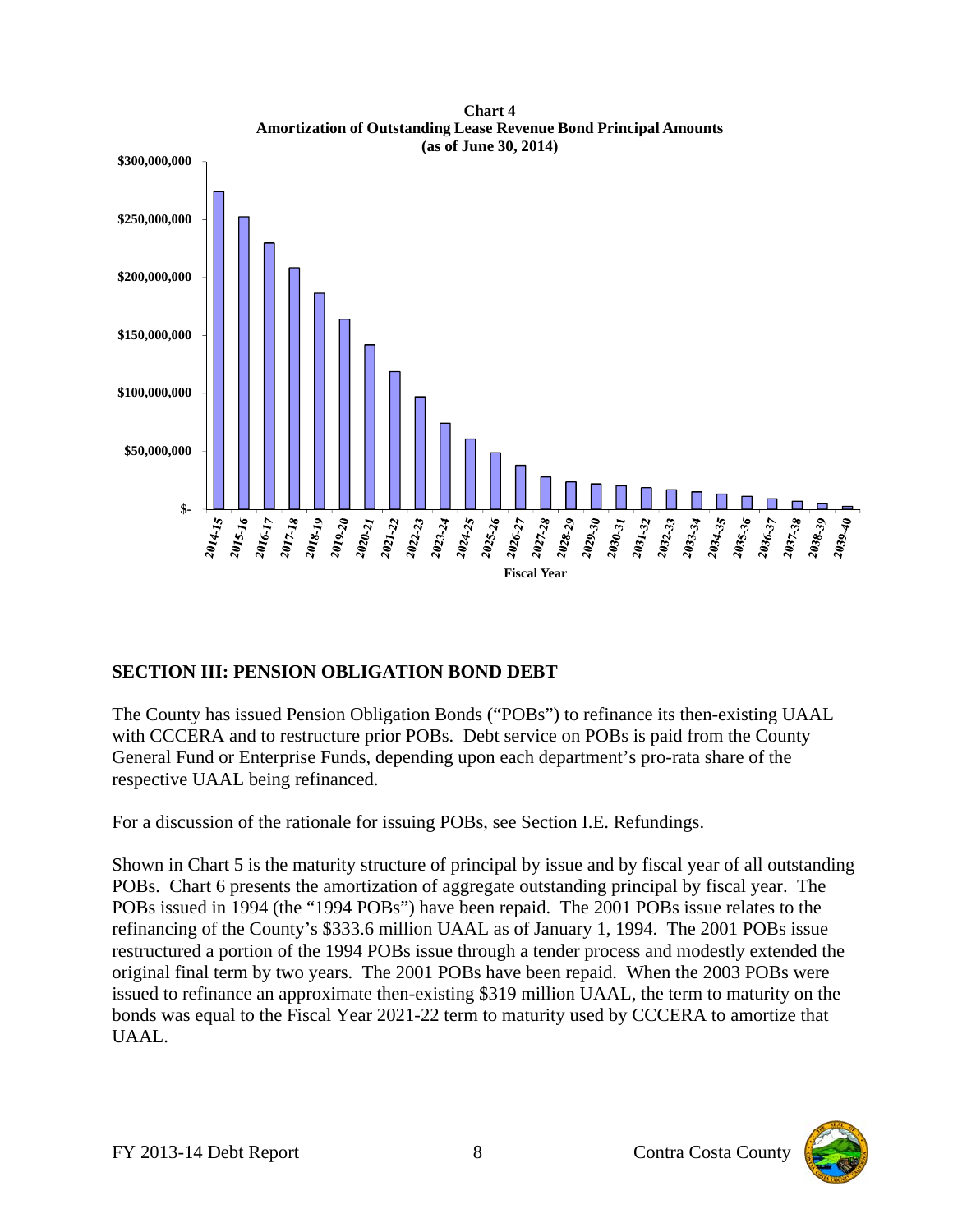

**Chart 5 Maturity Structure of 2003 Pension Obligation Bond Principal**

**Chart 6 Amortization of Outstanding Pension Obligation Bonds (as of June 30, 2014)**



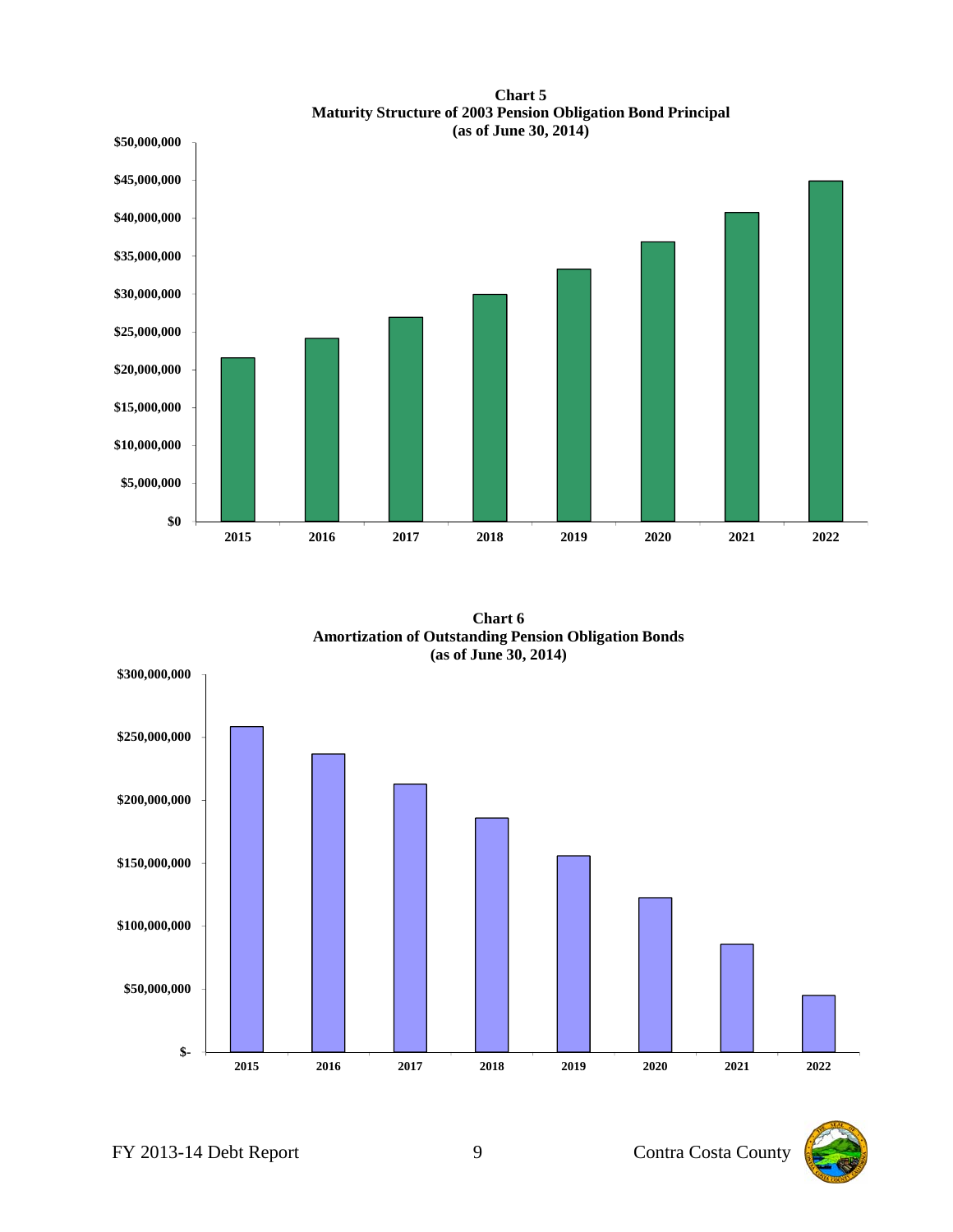## **SECTION IV: THE COUNTY'S CREDIT RATINGS**

### **A. Long-Term Credit Ratings on Implied General Obligation Bonds, Pension Obligation Bonds and Lease Revenue Bonds**

Long-term credit ratings provided by a rating agency are an independent assessment of the relative credit risk associated with purchasing and holding a particular bond through its scheduled term of repayment. Long-term credit ratings serve as unbiased opinions of a borrower's financial strength and ability to repay its debt on a timely basis. Long-term credit ratings are one of the most important indicators of creditworthiness readily available to the investment community and have a direct impact on the borrowing rates paid by the County.

Standard & Poor's ("S&P") and Moody's Investors Service ("Moody's") currently assign the County an implied General Obligation Bond rating (or "Issuer Rating") of AAA and Aa2 , respectively, as shown in Table 4 below. General Obligation Bond ratings are typically one to two notches higher than those of LRBs, owing to the superior credit strength of the *ad valorem* property taxes pledged to repay General Obligation Bonds versus the General Fund pledge that supports repayment of Lease Revenue Bonds. The County's implied General Obligation Bond ratings are "best quality" (S&P) and "high quality investment grade" (Moody's) ratings. S&P and Moody's currently rate the County's POBs AA+ and A1 , respectively. Finally, S&P and Moody's currently rate the County's LRBs AA+ and A1 respectively. All of the S&P POB and LRB ratings are in the "high quality investment grade" category whereas Moody's POB and LRB ratings are in the "upper medium investment grade" category.

The S&P ratings on POBs and LRBs tend to be one notch lower than the implied general obligation bond rating, while the Moody's ratings tend to be two notches lower. Beginning in 2001, S&P began to rate lease obligations only one notch (rather than the previous two notches) lower than the issuer's general obligation bond rating; the rationale is that the availability of lease financings is so critical to the issuer's capital funding that the likelihood of repayment is high; hence, the credit strength of leases is greater as a result. However, S&P has recently been evaluating the abandonment of specific rating notching relationships, such that General Obligation Bonds paid from voter-approved *ad valorem* property taxes would be de-linked from general fund credit. This could lead to wider notching between general fund credits and other forms of debt, depending upon the financial performance of the issuer as occurred when Moody's downgraded the County's POBs on February 20, 2013 to the same rating level as LRBs.

In addition to the rating itself, each rating agency publishes an outlook on the rating. Outlooks are either "Positive", "Stable" or "Negative." A "Positive" outlook indicates a possible upgrade in the rating may occur; a "Negative" outlook indicates a possible rating downgrade may occur; and a "Stable" outlook indicates that neither an upgrade nor a downgrade is anticipated to occur.

Almost ten years ago, in December 2005, Moody's downgraded the County's ratings for each type of bond issue by one notch and assigned a Negative outlook to the rating. S&P assigned a Negative outlook in November 2005, but did not downgrade the ratings. These rating actions were largely attributable to a four year trend of reduced fund balances in the General Fund. As of June 30, 2007, both Moody's and S&P had removed their respective Negative outlooks on the County's ratings. Citing the County's improved financial flexibility and reserves, each of the two agencies assigned an outlook of "Stable" to the County's ratings. The ratings have had a "Stable" outlook ever since.

FY 2013-14 Debt Report 10 Contra Costa County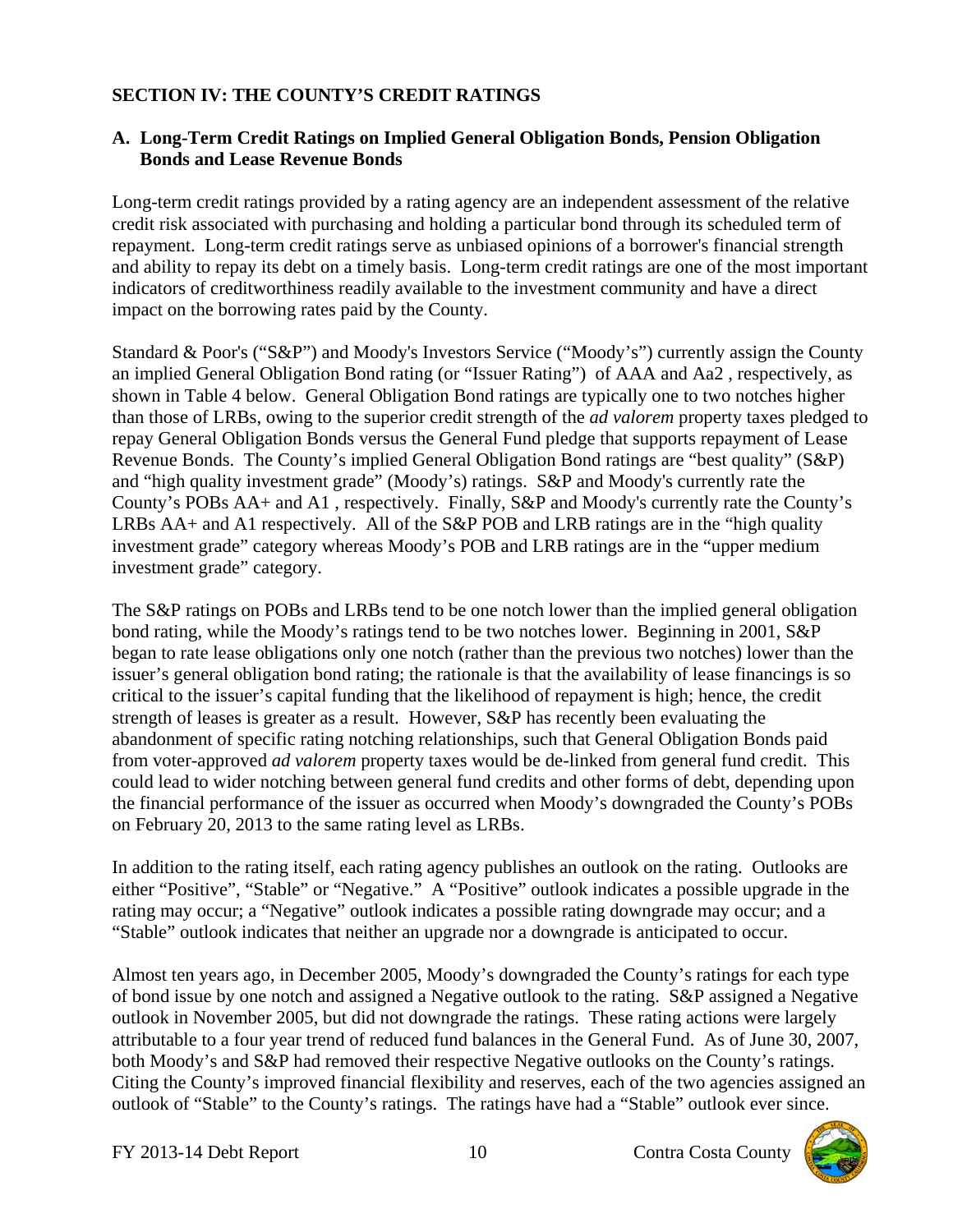Recognizing the importance of maintaining high investment quality ratings, the Board of Supervisors adopted a Reserves Policy on December 20, 2005 that, among other things, established a minimum Unreserved General Fund balance of 5%. Reflecting changes in fund balance measurements promulgated by GASB in Fiscal Year 2009-10, the applicable measure now is the combined "Assigned, Committed and Unassigned" Fund Balances. In addition, the Board of Supervisors adopted a Budget Policy on November 14, 2006 that, among other things, requires the County to maintain structurally balanced budgets. A key objective for the County going forward is keeping its combined Assigned, Committed, and Unassigned General Fund Balance at or above the 5% policy threshold while maintaining structurally balanced budgets so that resources are available to deal with any unforeseen fiscal challenges.

| Table 5<br><b>Credit Quality Tranches</b><br>(County's Implied G.O. Bond Ratings Highlighted in Yellow) |                       |                                                                                                                                                   |  |  |  |
|---------------------------------------------------------------------------------------------------------|-----------------------|---------------------------------------------------------------------------------------------------------------------------------------------------|--|--|--|
|                                                                                                         |                       | (S&P's Lease and Pension Obligation Bond Ratings Highlighted in Blue)<br>(Moody's Lease and Pension Obligation Bond Ratings Highlighted in Green) |  |  |  |
|                                                                                                         | Moody's               | S&P                                                                                                                                               |  |  |  |
|                                                                                                         | (Since April 9, 2010) | (Since December 18, 2013)                                                                                                                         |  |  |  |
| <b>Best Quality</b>                                                                                     | Aaa                   | AAA                                                                                                                                               |  |  |  |
| <b>High Quality Investment</b>                                                                          | Aa1                   | $AA+$                                                                                                                                             |  |  |  |
|                                                                                                         | Aa2                   | AA                                                                                                                                                |  |  |  |
| Grade                                                                                                   | Aa3                   | $AA-$                                                                                                                                             |  |  |  |
|                                                                                                         | A1                    | $A+$                                                                                                                                              |  |  |  |
| <b>Upper Medium Investment</b>                                                                          | A2                    | A                                                                                                                                                 |  |  |  |
| Grade                                                                                                   | A <sub>3</sub>        | $A-$                                                                                                                                              |  |  |  |
|                                                                                                         | Baa1                  | $BBB+$                                                                                                                                            |  |  |  |
| <b>Medium Investment Grade</b>                                                                          | Baa2                  | <b>BBB</b>                                                                                                                                        |  |  |  |
|                                                                                                         | Baa3                  | BBB-                                                                                                                                              |  |  |  |
| <b>Below Investment Grade</b>                                                                           | Ba1 and lower         | BB+ and lower                                                                                                                                     |  |  |  |

A history of the County's implied General Obligation Bond, Pension Obligation Bond and Lease Revenue Bond ratings since 1995 is presented in Appendix 2.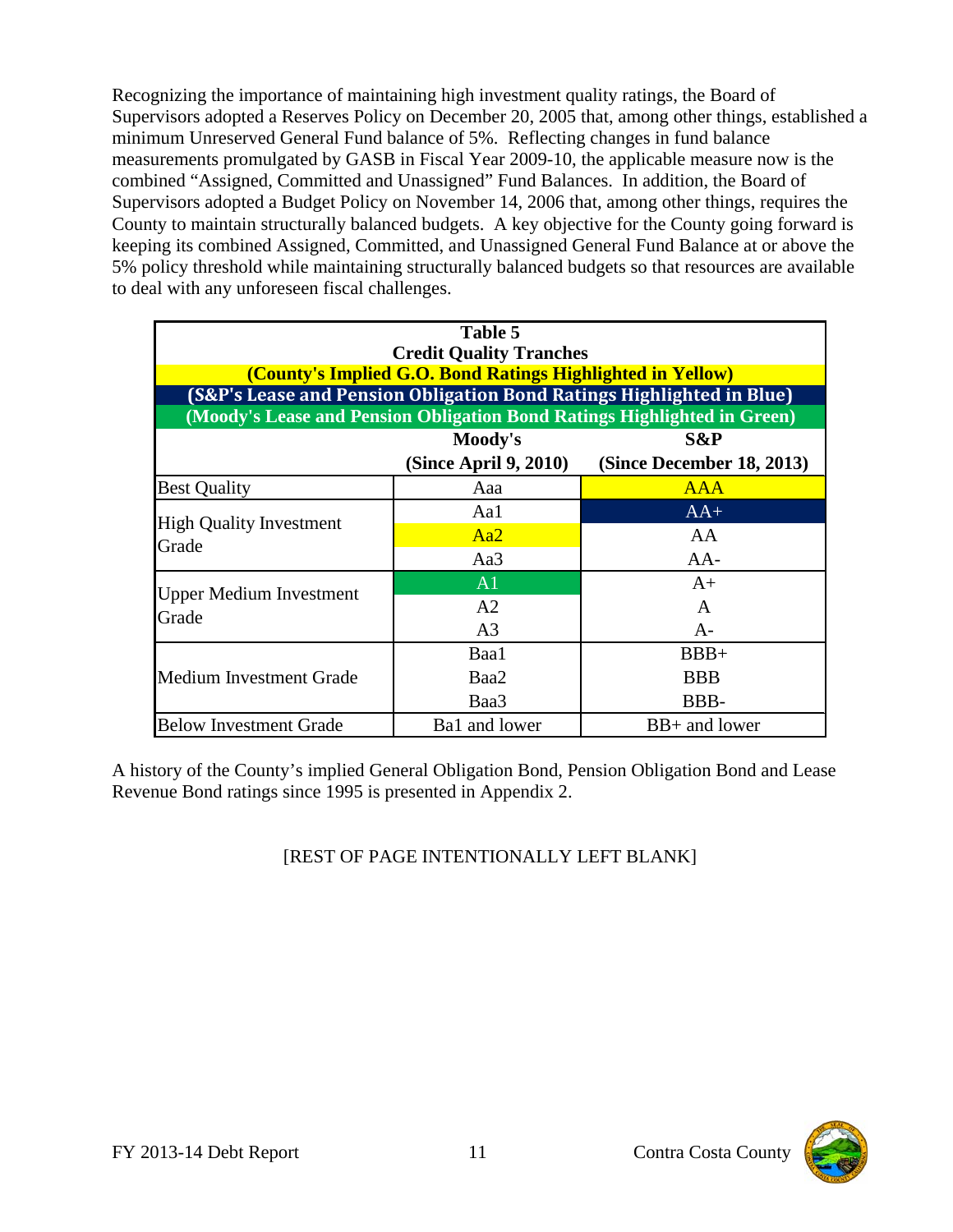Listed below are the implied General Obligation Bond/Issuer ratings for the County's cohort counties, namely, the other large, urban counties in California. These ratings are as of the date listed in the tables. The County's performance on various debt and reserve ratio compared to its cohort counties is presented in Section V.B.

|                |                |       | Changes from the           |              |
|----------------|----------------|-------|----------------------------|--------------|
|                | Moody's        | S&P   | FY 2012-13 Debt Report     | "As of" Date |
| Alameda        | Aa1            | $AA+$ | None                       | 01/27/2015   |
| Contra Costa   | Aa2            | AAA   | S&P Upgrade to AAA         | 09/18/2014   |
| Los Angeles    | Aa2            | $AA+$ | None                       | 01/06/2015   |
| Orange         | Aa1            | AA    | None                       | 12/19/2014   |
| Riverside      | Aa3            | AA    | None                       | 10/20/2009   |
| Sacramento     | A <sub>2</sub> | A     | None                       | 09/30/2013   |
| San Bernardino | Aa2            | AA    | None                       | 12/20/2013   |
| Santa Clara    | Aa2            | AAA   | None                       | 04/01/2014   |
| San Diego      | Aaa            | AAA   | Upgraded by Moody's to Aaa | 08/12/2014   |

## **B. Long-Term Ratings on the Successor Agency to the Contra Costa County Redevelopment Agency1**

The County's Redevelopment Successor Agency has four outstanding bond issues secured by property tax increment. These issues are not secured by the county's General Fund or other funds. S&P changed the outlook on three of these bond issues from Negative to Stable in 2013. S&P also raised its rating on the 1999 Bonds to BB- from B in 2014, the ratings for the other outstanding bond issues were affirmed. The ratings by S&P on the four bond issues are as follows:

|                         | <b>Amount Outstanding</b> |                  |                    |
|-------------------------|---------------------------|------------------|--------------------|
|                         | As of June 30, 2014       |                  | <b>Ratings in</b>  |
| <b>Bond Issue</b>       | $(\$000)$                 | Ratings in 2013  | 2014               |
| 1999 Bonds              | \$8,615.0                 | <b>B</b> /Stable | <b>BB-</b> /Stable |
| 2003A Bonds             | 6,065.0                   | BBB+/Stable      | BBB+/Stable        |
| 2007A Senior Bonds      | 63,315.0                  | BB+/Stable       | BB+/Stable         |
| 2007B Subordinate Bonds | 14,450.0                  | <b>B</b> /Stable | <b>B</b> /Stable   |
| Total                   | \$92,445.0                |                  |                    |

## **C. Short-Term Credit Ratings on Tax and Revenue Anticipation Notes**

The County issued tax and revenue anticipation notes ("TRANs") from Fiscal Year 1979-80 through Fiscal Year 2002-03 and in Fiscal Years 2005-06 and 2006-07 to finance periodic cash flow deficits. The County always received the highest possible short-term ratings from Moody's (MIG 1) and S&P (SP-1+) on its prior TRANs, reflecting strong cash flows and ample debt service coverage from both the General Fund and intrafund borrowing sources. The rating agencies also cited the demonstrated accuracy of the cash flows prepared by the Auditor-Controller as a positive factor in the ratings.



<sup>&</sup>lt;sup>1</sup> These debt issues were issued through the Contra Costa County Public Finance Authority.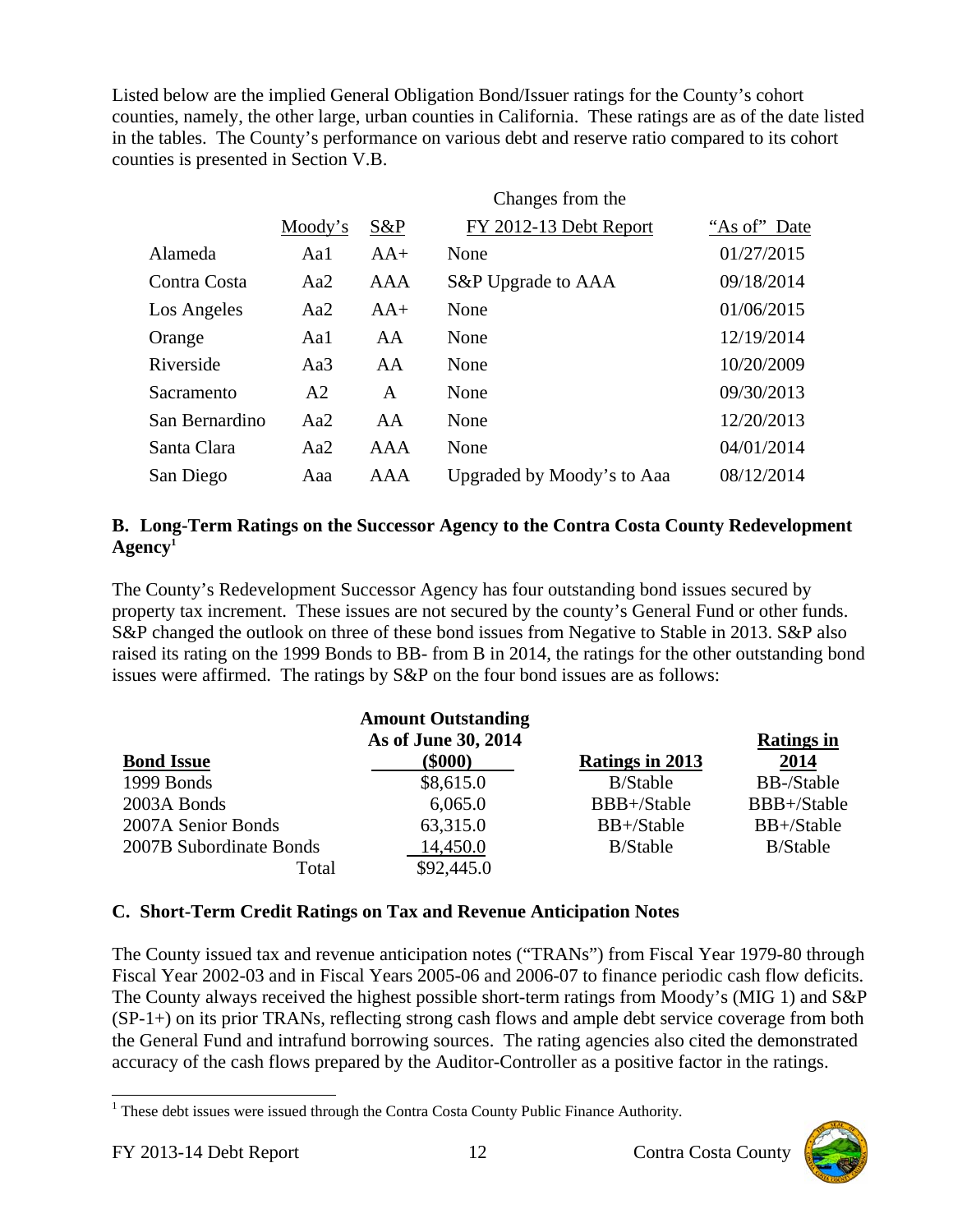## **SECTION V: DEBT RATIOS**

## **A. Use of Debt Ratios**

Pursuant to the County's Debt Management Policy set forth in Appendix 3, the Debt Affordability Advisory Committee must calculate certain debt factors and debt burden ratios, compare them to benchmarks and report the results in this Debt Report. Measuring the County's debt performance through the use of debt ratios provides a convenient way to compare the County's credit performance to other borrowers. The most common debt ratios applied to counties are:

- **Ratio of Outstanding Debt to Assessed Value**. The ratio is calculated for both the County's "Direct Debt" (i.e., its General Obligation Bonds), and "Combined Direct Debt" (i.e. General Obligation Bonds, Pension Obligation Bonds and Lease Revenue Bonds). In addition, a ratio is also calculated that measures the aggregation of all debt issues attributable to agencies located in the County and is commonly referred to as "Combined Total Debt" or "Overall Debt" in the California Municipal Statistics Overlapping Debt Statement. It is important to monitor the levels and growth of Direct Debt, Combined Direct Debt and Overall Debt as they portray the debt burden borne by the County's taxpayers and serve as proxies for taxpayer capacity to take on additional debt in the future. It is noted that the County presently does not have any outstanding General Obligation Bonds.
- **Assessed Valuation Per Capita**. The formula for this computation is total Assessed Valuation divided by the population residing within the County's boundaries. This ratio is a measure of the underlying wealth base of the County.
- **Ratio of Outstanding Debt Per Capita.** The formula for this computation is Outstanding Debt divided by the population residing within the County's boundaries. Ratios can be computed for both "Direct Debt Per Capita" and "Overall Debt Per Capita." It is important to monitor one or both of these ratios as they attempt to measure the degree to which debt is concentrated, i.e. whether it is spread across a large or small population.
- **Ratio of Net Direct Debt to General Fund Revenues.** In response to S&P's updated methodology, this ratio is incorporated into the report as it measures the total debt burden on the government's revenue position, rather than the annual cost of debt, which can be manipulated by amortization structures. The formula for this computation is Net Direct debt divided by total governmental funds revenue, expressed as a percentage.
- **Percentages of Total and Assigned, Committed and Unassigned General Fund Balance.** These ratios are important measures of the financial flexibility of the County, i.e. the ability of the County to absorb the impact of unforeseen events and emergencies such as earthquakes and sudden drops in assessed valuation due to real estate market cycles. Ratios are computed for both "Available Fund Balance as a Percentage of Revenues" and for "General Fund Balance as a Percentage of Revenues." "Available Fund Balance" is calculated as the sum of committed, assigned and unassigned fund balances in the General Fund and is divided by General Fund revenues to compute the ratio. The "General Fund Balance as a Percentage of Revenues" ratio is calculated using the total General Fund Balance divided by revenues.

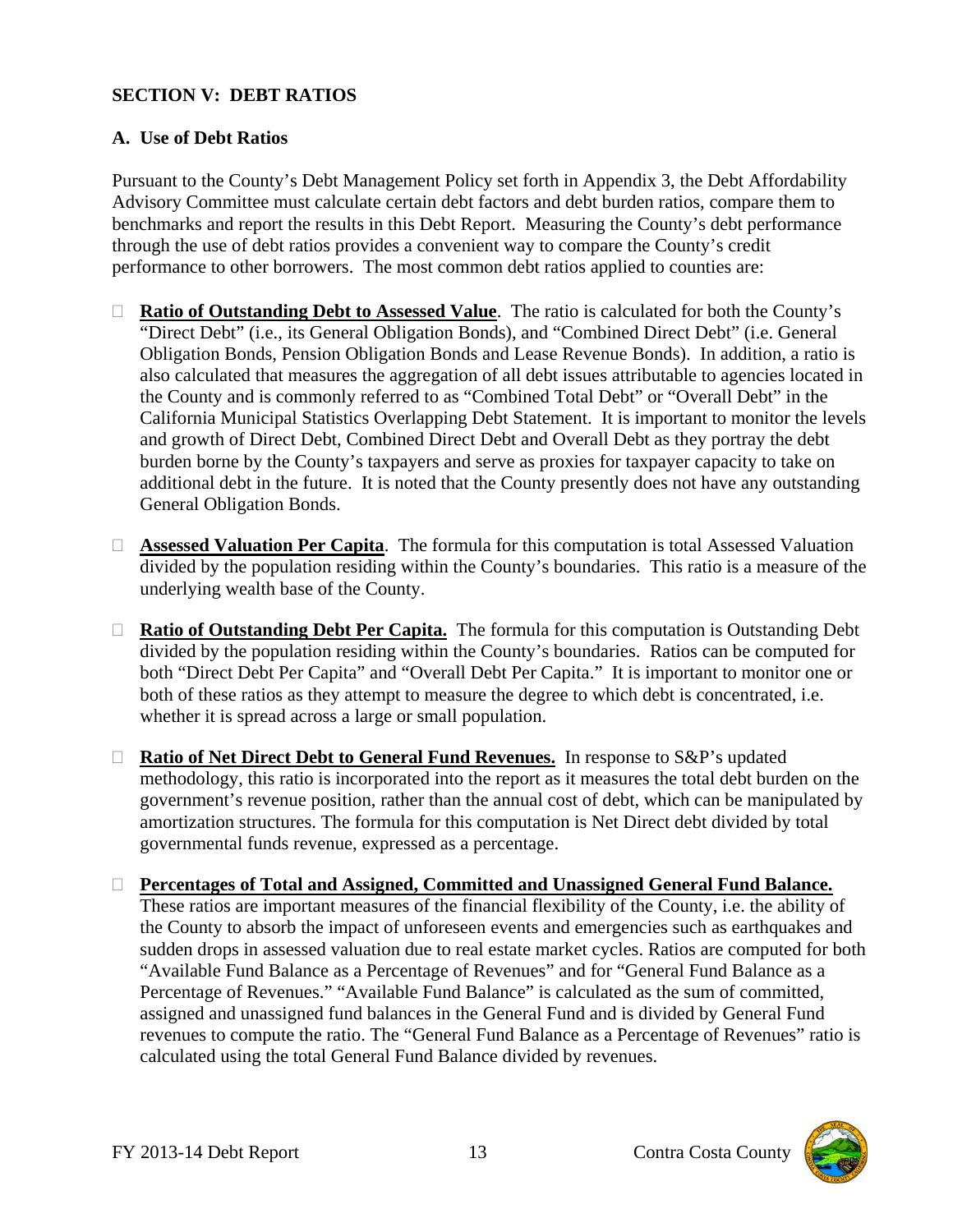- **Percentages of Total Government Available Cash.** These ratios measure the availability of cash and cash equivalents to service both annual debt service payments and governmental funds expenditures. These ratios are an important measure of the availability of liquidity of the County to meet debt service requirements and expenditures. Ratios are computed for both "Total Government Available Cash as a Percentage of Debt Service" and for "Total Government Available Cash as a Percentage of Expenditures." "Total Government Available Cash" is calculated as the sum of cash, and cash equivalents plus investments (when grouped with cash in the audit).
- **Ratio of Annual Debt Service to General Fund Revenues.** The formula for this computation is annual debt service expenditures divided by General Fund revenues as reported in the most recent Comprehensive Annual Financial Report. This ratio focuses on the extent to which annual debt service payments encroach on other funding needs of the County. It should be noted that a portion of the County's debt is paid by departments outside the General Fund, but such debt is treated as General Fund only for purposes of this ratio.
- **Ratio of Annual Debt Service to General Fund Expenditures.** The formula for this computation is annual debt service expenditures divided by General Fund expenditures as reported in the most recent Comprehensive Annual Financial Report. This ratio measures debt service as a percentage of expenditures and encompasses the annual fixed-cost burden that debt places on the County. Again, as noted, a portion of the County's debt is paid by departments outside the General Fund, but such debt is treated as General Fund only for purposes of this ratio.

## **B. County's Compliance with Debt Management Policy; Debt Levels Compared to Other Counties**

The County is one of the largest counties in California as well as in the United States. On the basis of its size, one could argue that it is appropriate to compare the County to other entities with similar size. However, those types of entities comprise a heterogeneous collection of cities, states, school districts and other public agencies rather than a homogenous group such as counties. At the same time, the funding of counties across the United States is not uniform. It would be ideal to compare the County to counties in California; however, published debt ratios and benchmarks tend to be on a national basis except for occasional reports and comparative data prepared on California counties. In order to use published ratios and to compare the County to counties with similar economic bases, the Debt Management Policy requires the Debt Affordability Advisory Committee to include a comparison of the County to other large, urban counties, preferably rated in the double-A category, using published data from S&P and Moody's. Currently, Moody's and S&P publish data on counties nationwide but have not recently published reports on California counties only.

In rating the County, Moody's utilizes the principal methodology "US Local Government General Obligation Debt" that was published in January 2014, replacing the Rating Methodology for General Obligation Bonds Issued by US Local Governments published in April 2013. The April 2013 methodology replaced Moody's General Obligation Bonds Issued by U.S. Local Government methodology originally published in October 2009, that the County has historically been rated under. The new methodology proposed increases in the weight assigned to debt and pensions, reduced the weight attached to economic factors and introduced a scorecard that assigned weights and values to the factors Moody's considers most important in local GO bond analysis. While Moody's updated methodology reflects many of the same core principles that have been historically used to assigning

FY 2013-14 Debt Report 14 Contra Costa County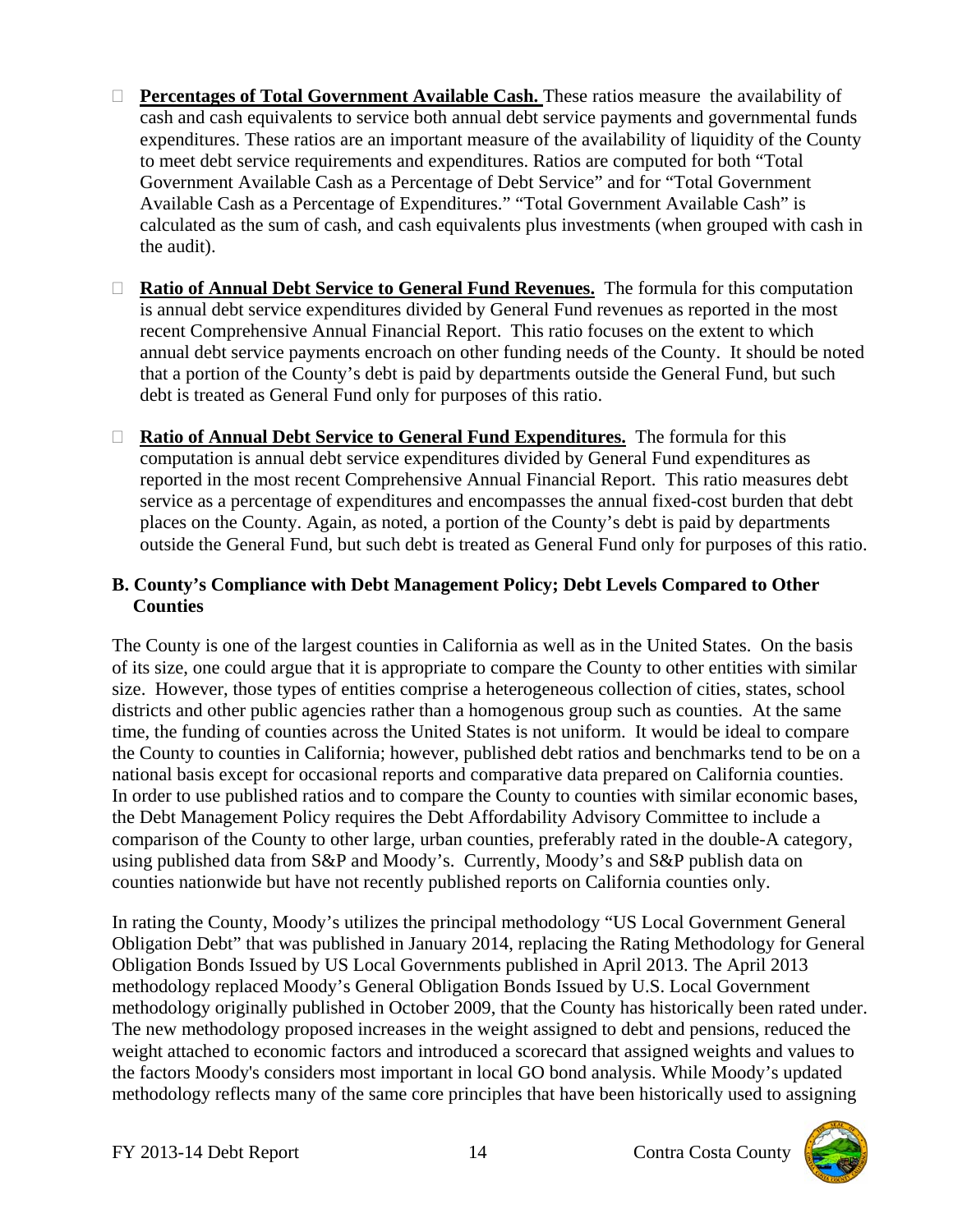ratings to this sector, there was a change to one of the debt affordability measures that has been incorporated into this report. Specifically, previous reports incorporated "Unassigned General Fund Balance as Percentage of Revenues" as a debt affordability measure that Moody's monitored and the County compared its ratio to national medians for this measure. This measure has been replaced in Moody's methodology with "Cash Balance (or Available General Fund Balance which is defined as net Cash available in the Operating Funds) as a Percentage of Revenues". For most counties, the General Fund is the principal operating fund and available fund balance includes committed, assigned and unassigned fund balances. This report incorporates this new debt affordability measure and calculates the County's performance compared to medians for similarly rated counties and Moody's national medians for 2013.

Similarly to Moody's, S&P published an updated criteria for "U.S. Local Governments General Obligation Ratings: Methodology and Assumptions" in September 2013 that replaced the previously utilized criteria published in October 2006. With the new methodology, S&P introduced a scorecard aimed to make ratings more comparable across geographies and enhance transparency, and like Moody's, built on previous criteria and encompasses the same core principles. However, there were some changes to the debt affordability measures that this report previously analyzed. Specifically, S&P no longer measures "Direct Debt Per Capita" and instead reviews "Direct Debt as a Percentage of Revenues." Additionally, instead of analyzing "Fund Balance as a Percentage of Revenues," S&P now looks at "Available Cash as a Percentage of Debt Service" and as a "Percentage of Expenditures." Finally, S&P now also reviews "Total Debt Service as a Percentage of General Fund Expenditures." Debt service as a percentage of expenditures measures the annual fixed-cost burden that debt places on the government. Debt to revenues measures the total debt burden on the government's revenue position rather than the annual cost of the debt, which can be manipulated by amortization structures. MDA has incorporated the medians for these measures for the counties rated by S&P into the analysis of the County's debt affordability measures, and has incorporated these ratios into MDA's database calculations.

As noted, the Debt Affordability Advisory Committee decided to include California county comparisons using the database compiled by MDA, the County's financial advisor; this data compares the County to its cohort of large, urban counties without regard to the ratings of the individual counties, from data provided in each respective county's CAFR as of June  $30, 2014$ .<sup>1</sup> Additionally, as the methodologies for Moody's and S&P have been updated with new ratios, MDA has also calculated the respective metrics for the County and the cohort counties to facilitate evaluation.

Table 6 below sets forth the debt affordability measures for Direct Debt and Overall Debt, General Fund Balance and Per Capita performance of the County compared to medians and/or means for counties whose ratings are in the AAA rating category by S&P and in the AA rating category by Moody's. There are presently no published medians or means regarding lease debt service ratios, but data from MDA's database are presented. In addition, Table 6 sets forth additional debt affordability measures comparing the County to other California urban counties using the MDA database<sup>2</sup>.

 $\overline{\phantom{a}}$ 



<sup>&</sup>lt;sup>1</sup> The MDA database does not include City and County of San Francisco because it is both a city and a county.

 $2$  The Moody's nationwide medians are from the publication "2013 U.S. Local Government Medians Demonstrate Stability of Sector." The S&P nationwide means and medians are from the publication "General Obligation Medians for Counties Under the Revised Local GO Criteria: 2Q 2014 Update."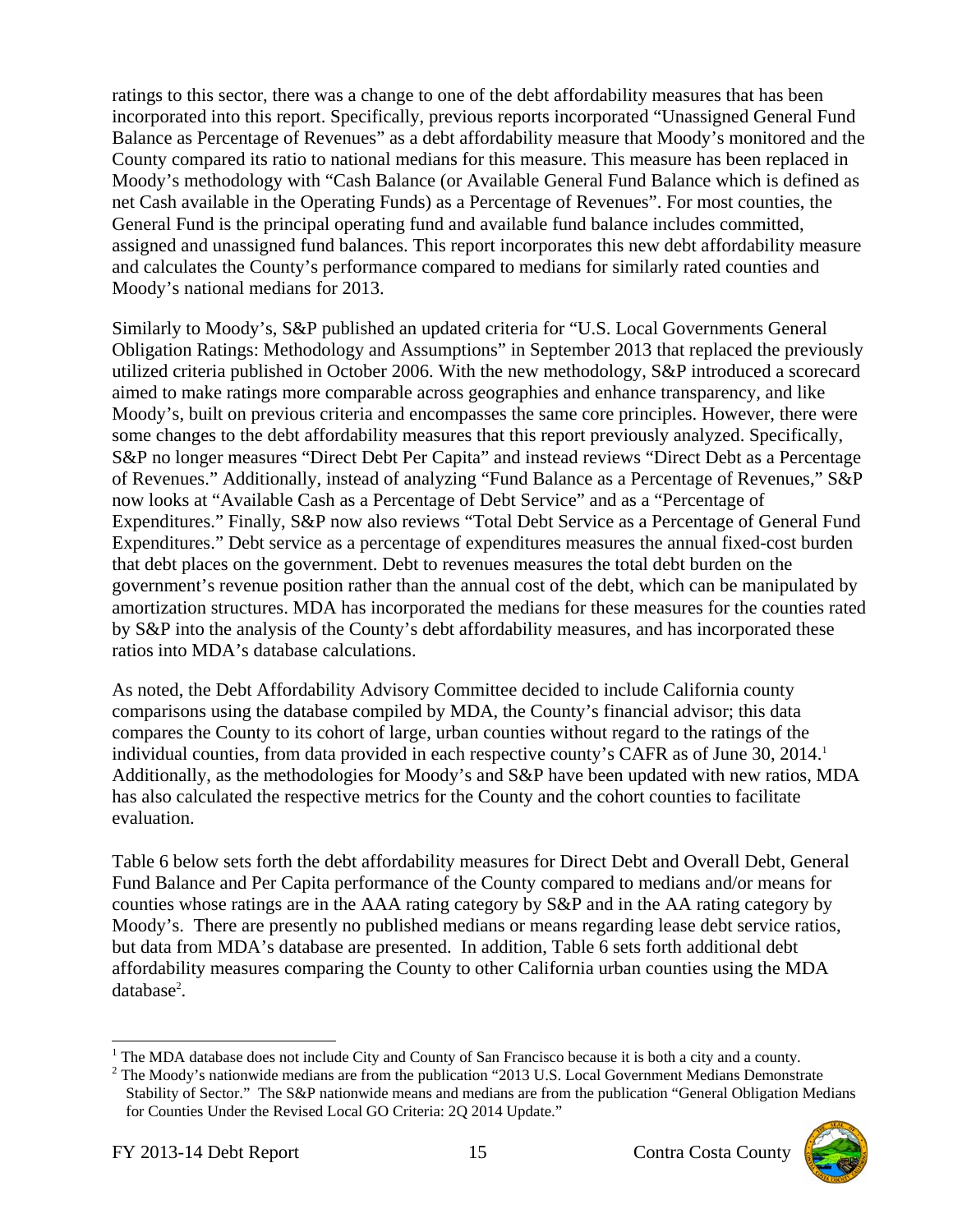| <b>Debt Affordability</b><br><b>Measure</b>                                                                                                                                                                     | <b>Benchmark</b>                                                                                | <b>Benchmark's</b><br><b>Value</b> | County<br><b>Actual</b> |
|-----------------------------------------------------------------------------------------------------------------------------------------------------------------------------------------------------------------|-------------------------------------------------------------------------------------------------|------------------------------------|-------------------------|
| Direct Debt to<br><b>Assessed Value</b>                                                                                                                                                                         | Moody's Median for Large Aa Rated Counties Nationwide<br>(At Least 1,000,000 Population)        | 0.38%                              | 0.38%                   |
|                                                                                                                                                                                                                 | MDA's Large Urban California County Median                                                      | 0.42%                              |                         |
| Overall Debt to<br><b>Assessed Valuation</b>                                                                                                                                                                    | Moody's Median for Large Aa Rated Counties Nationwide<br>(At Least 1,000,000 Population)        | 2.89%                              | 3.63%                   |
|                                                                                                                                                                                                                 | MDA's Large Urban California County Median                                                      | 3.50%                              |                         |
| <b>Assessed Valuation (or</b><br>Market Value)<br>Per Capita                                                                                                                                                    | Moody's Median for Large Aa Rated Counties Nationwide<br>(At Least 1,000,000 Population)        | \$117,260                          | \$142,288               |
|                                                                                                                                                                                                                 | Standard & Poor's AAA GO Median for Counties Under<br>Revised Local GO Criteria: 2Q 2014 Update | \$110,504                          |                         |
|                                                                                                                                                                                                                 | MDA's Large Urban California County Median                                                      | \$127,094                          |                         |
| Direct Debt Per Capita                                                                                                                                                                                          | MDA's Large Urban California County Median                                                      | \$456                              | \$547                   |
| Direct Debt as Percentage<br>of Governmental Funds<br>Revenue                                                                                                                                                   | Standard & Poor's AAA GO Median for Counties Under<br>Revised Local GO Criteria: 2Q 2014 Update | 70%                                | 32%                     |
|                                                                                                                                                                                                                 | MDA's Large Urban California County Median                                                      | 32%                                |                         |
| Available General Fund<br>Balance as Percentage of<br>Revenues (Note: this<br>measures Operating Funds<br><b>Balance and includes</b><br>Assigned, Unassigned and<br>Committed Balances in this<br>calculation) | Moody's Median for Large Aa Rated Counties Nationwide<br>(At Least 1,000,000 Population         | 17%                                | 17%                     |
|                                                                                                                                                                                                                 | MDA's Large Urban California County Median                                                      | 17%                                |                         |

### **Table 6 County's Debt Affordability Measures (As of June 30, 2014)**

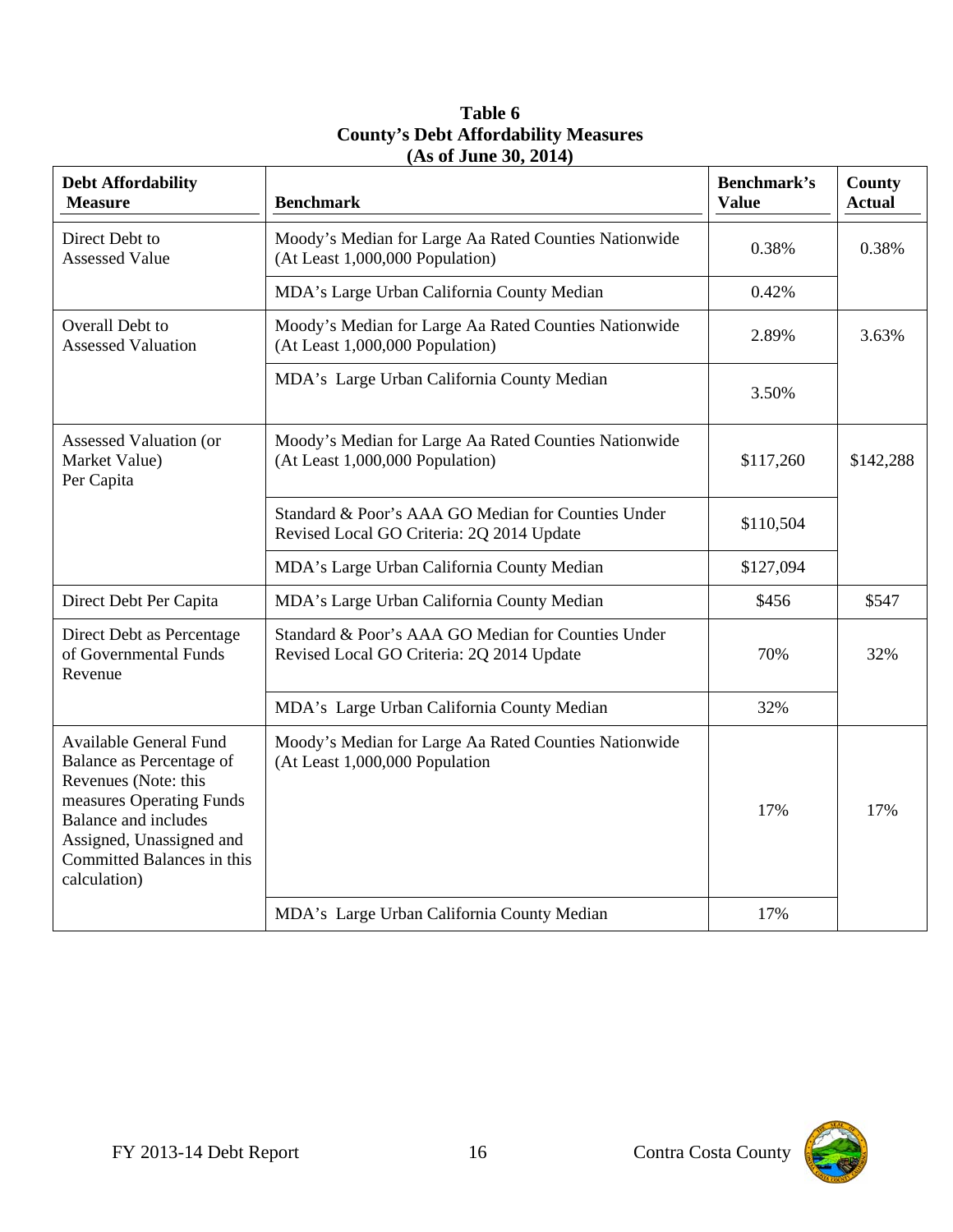### **Table 6 (Continued) County's Debt Affordability Measures (As of June 30, 2014)**

| <b>Debt Affordability</b><br><b>Measure</b>                                | <b>Benchmark</b>                                                                                | Benchmark's<br><b>Value</b> | County<br><b>Actual</b> |
|----------------------------------------------------------------------------|-------------------------------------------------------------------------------------------------|-----------------------------|-------------------------|
| General Fund Balance as<br>Percentage of Revenues                          | Moody's Median for Large Aa Rated Counties Nationwide<br>(At Least 1,000,000 Population)        | 19%                         | 18%                     |
|                                                                            | MDA's Large Urban California County Median                                                      | 19%                         |                         |
| <b>Total Government</b><br>Available Cash as<br>Percentage of Debt Service | Standard & Poor's AAA GO Median for Counties Under<br>Revised Local GO Criteria: 2Q 2014 Update | 677%                        | 470%                    |
|                                                                            | MDA's Large Urban California County Median                                                      | 689%                        |                         |
| <b>Total Government</b><br>Available Cash as<br>Percentage of Expenditures | Standard & Poor's AAA GO Median for Counties Under<br>Revised Local GO Criteria: 2Q 2014 Update | 47%                         | 41%                     |
|                                                                            | MDA's Large Urban California County Median                                                      | 43%                         |                         |
| Debt Payments as a<br>Percentage of<br><b>General Fund Revenues</b>        | MDA's Large Urban California County Median                                                      | 5.4%                        | 7.9%                    |
| <b>Total Debt Service as</b><br>Percentage of General Fund<br>Expenditures | Standard & Poor's AAA GO Median for Counties Under<br>Revised Local GO Criteria: 2Q 2014 Update | 7%                          | 9%                      |
|                                                                            | MDA's Large Urban California County Median                                                      | 5%                          |                         |

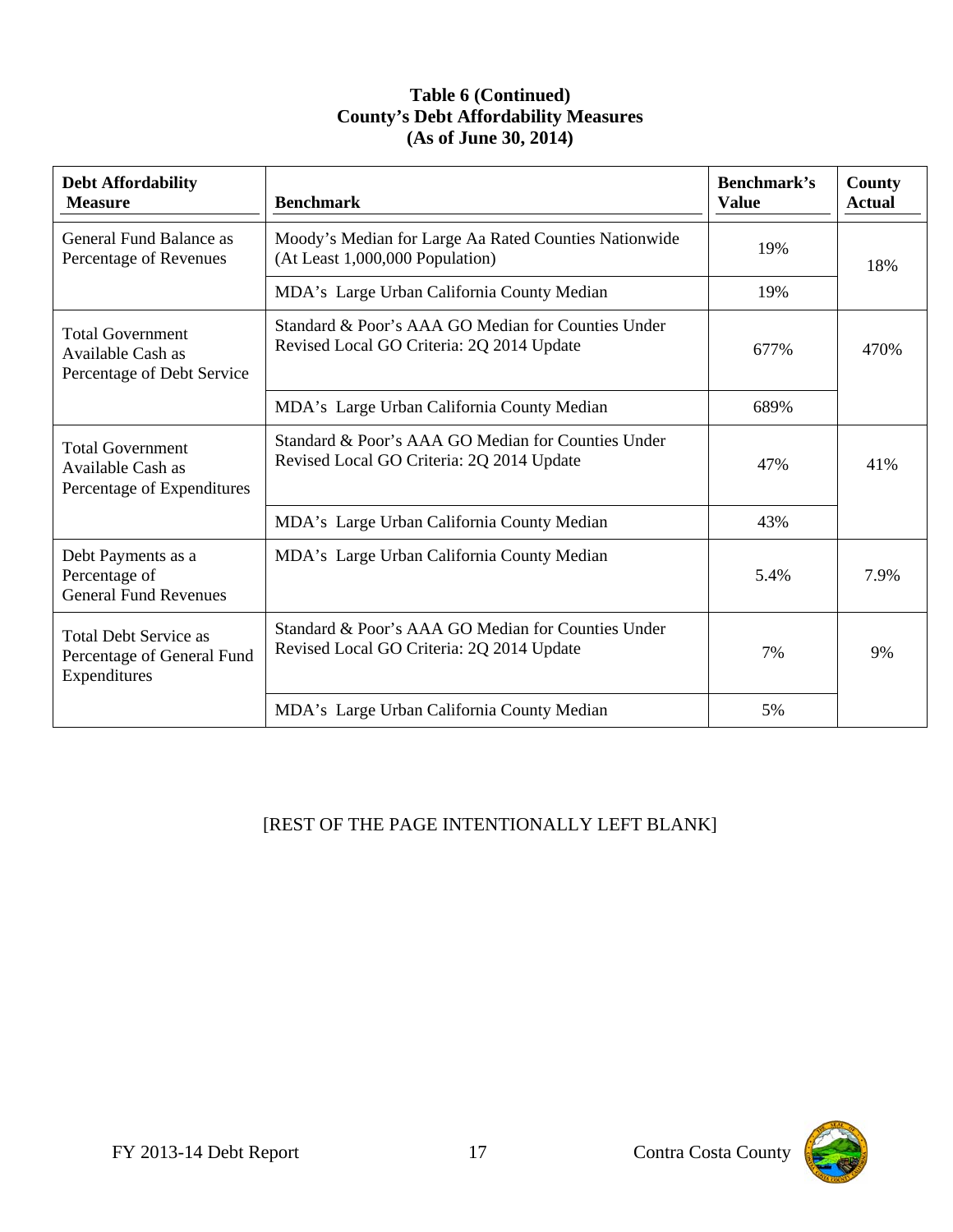The data in Table 6 shows that the County's performance is better than the national benchmark on two of the eleven measures: Assessed Valuation Per Capita, which reflects the County's strong underlying wealth base relative to its size; and Direct Debt as a Percentage of Governmental Funds Revenue, which reflects the low debt burden on the County's revenue position. The Available General Fund Balance as Percentage of Revenues, which reflects the County's increases in revenue and healthy balances is in line with the national and cohort medians. The County's performance on Overall Debt to Assessed Value and Direct Debt to Assessed Value is mixed; Direct Debt to AV is on par with Moody's national median and is slightly better than the MDA median. With regards to Overall Debt to AV, the County is worse than the Moody's national median and the MDA median. As noted previously, S&P no longer measures Direct Debt Per Capita and as such, there is no national median reported for this ratio. However, the County performed worse than the cohort median for this measure. The County performed worse than the cohort median and S&P's national medians for Total Government Available Cash as a Percentage of Debt Service, Available Cash as Percentage of Expenditures, and Debt Service as a Percentage of Expenditures. It should be noted, though, that the gaps are not as wide when the County is compared to its California cohorts as when compared against large counties nationwide. While the comparison to California counties is arguably more relevant, the Committee notes that the rating agencies evaluate the County relative to a broader universe of counties and, thus, the comparisons to counties nationwide are important to monitor.

Below are presented charts from the MDA database that provides a closer look at the County versus its California cohorts on each benchmark.

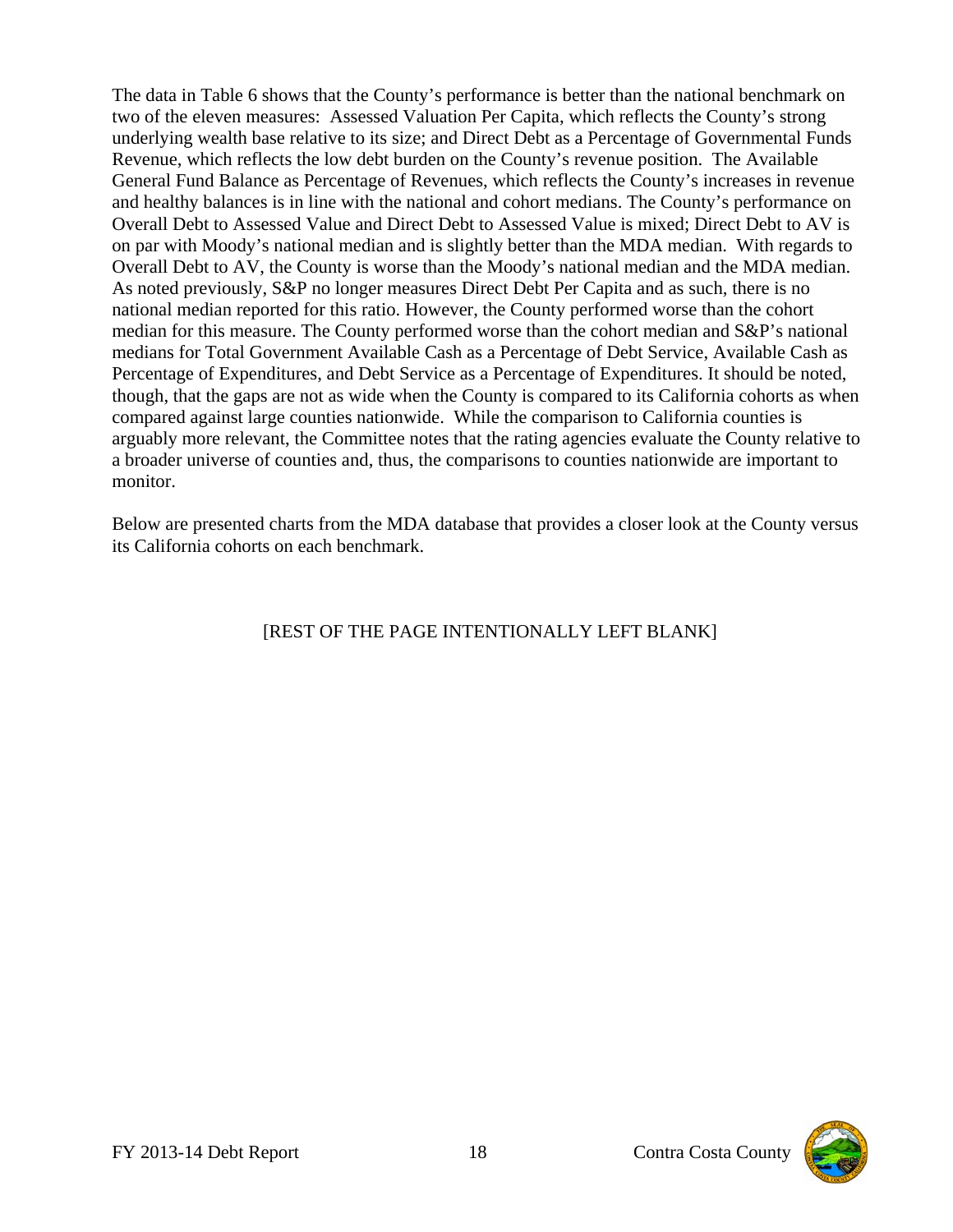The County's ratio of Direct Net Debt to Assessed Valuation is on par with the national median but slightly below the California cohort median. Orange and Los Angeles Counties performed best on this ratio.



Direct Net Debt as Percentage of Assessed Valuation (as of June 30, 2014)

**Chart 7** 

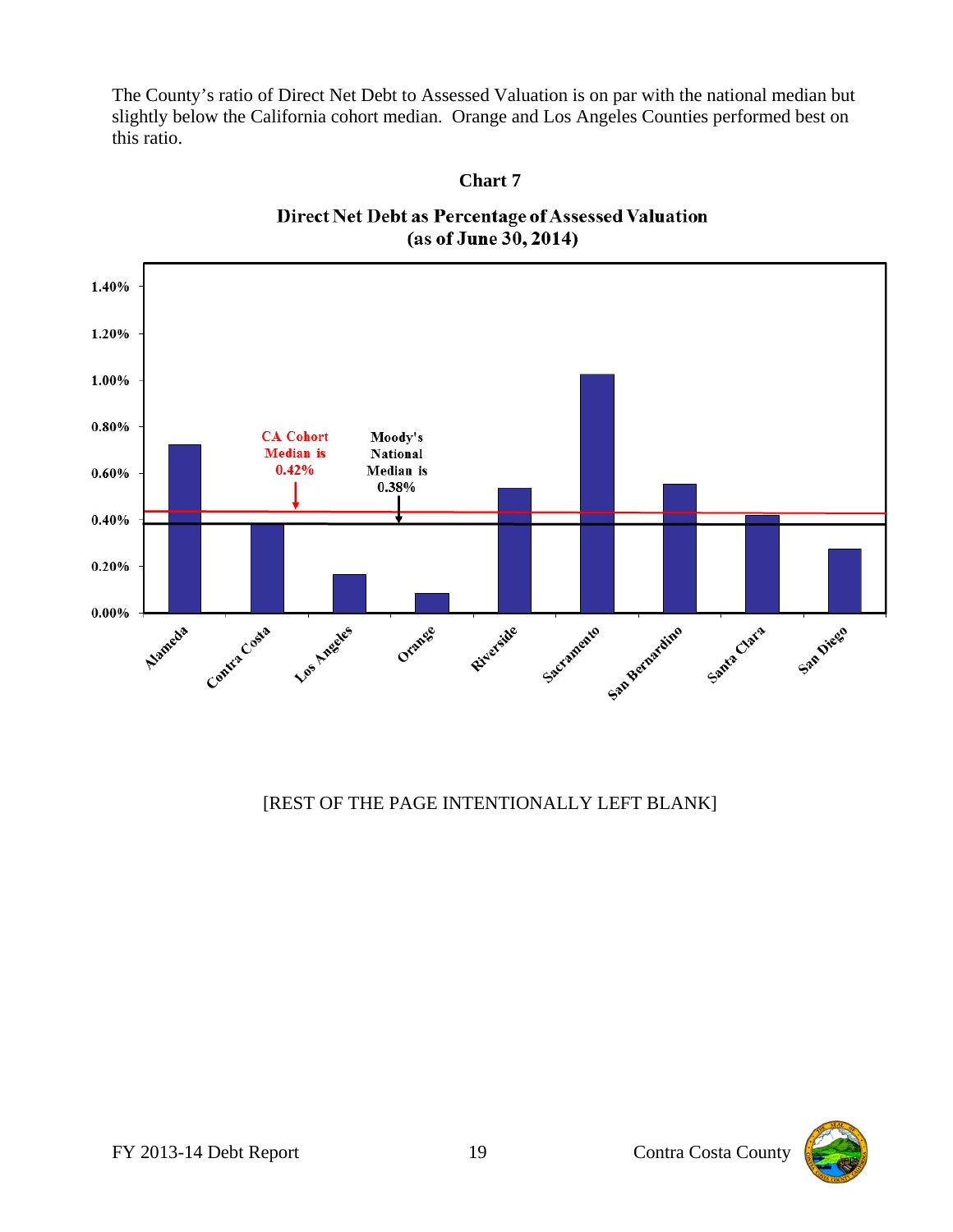The County's ratio of Overall Net Debt to Assessed Valuation is above the Moody's median and the California cohort median. Orange County performed best on this measure, while Sacramento, Riverside, and Alameda performed worst on this measure.

**Chart 8** 



**Overall Net Debt as Percentage of Assessed Valuation** (as of June 30, 2014)

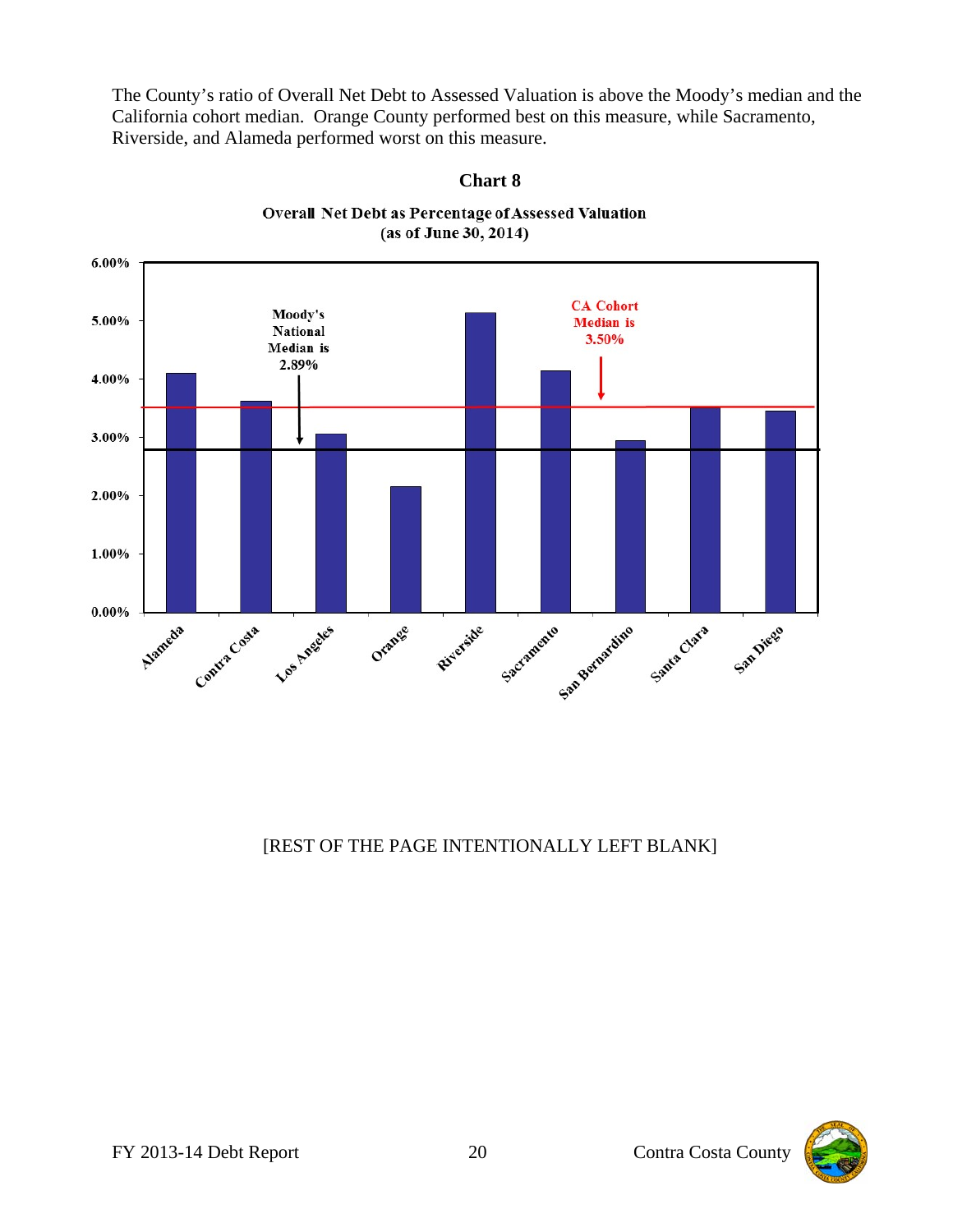The County's performance on Assessed Valuation Per Capita is better than both the national and California cohort medians. This reflects the County's strong underlying wealth base relative to the other counties. Only Santa Clara County and Orange County outperformed the County on this measure. Four of the counties – Los Angeles, Riverside, Sacramento and San Bernardino - were below the Moody's national median of \$117,260 and three of the counties – Riverside, Sacramento, and San Bernardino were below the S&P national median of \$110,504.



# **Chart 9 Assessed Valuation Per Capita**

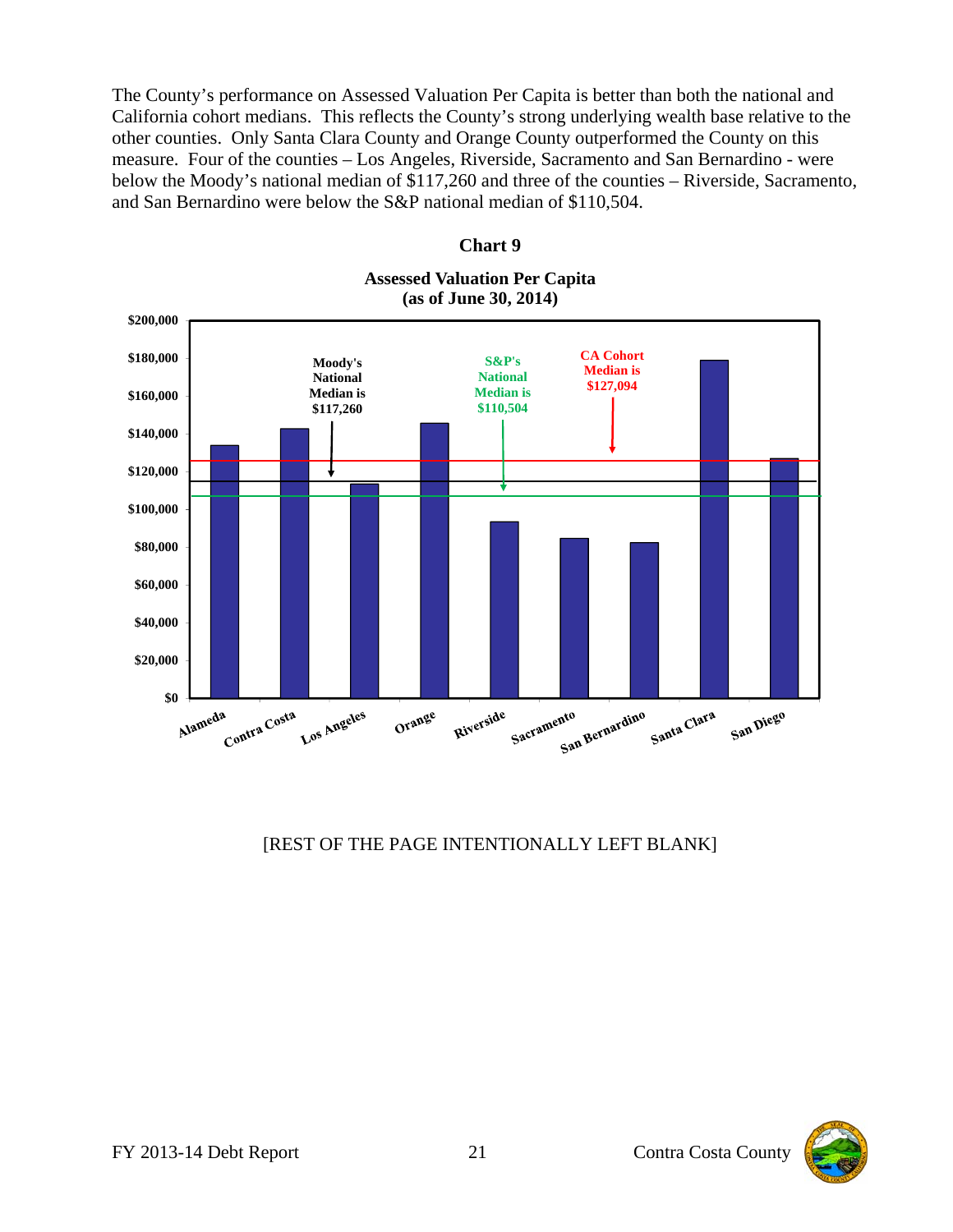As noted previously, S&P no longer reviews Direct Debt per Capita, however, the County's performance on Direct Debt Per Capita is worse than the California cohort median calculated by MDA. Orange County has Pension Obligation Bond debt, but a portion of it is economically defeased and not shown in the chart. It should be noted that the data in the chart does not reflect Federal and/or State reimbursement offsets to debt service, so many of the counties above the national and/or California medians might actually be closer to it.



## **Chart 10**

**Direct Debt Per Capita**

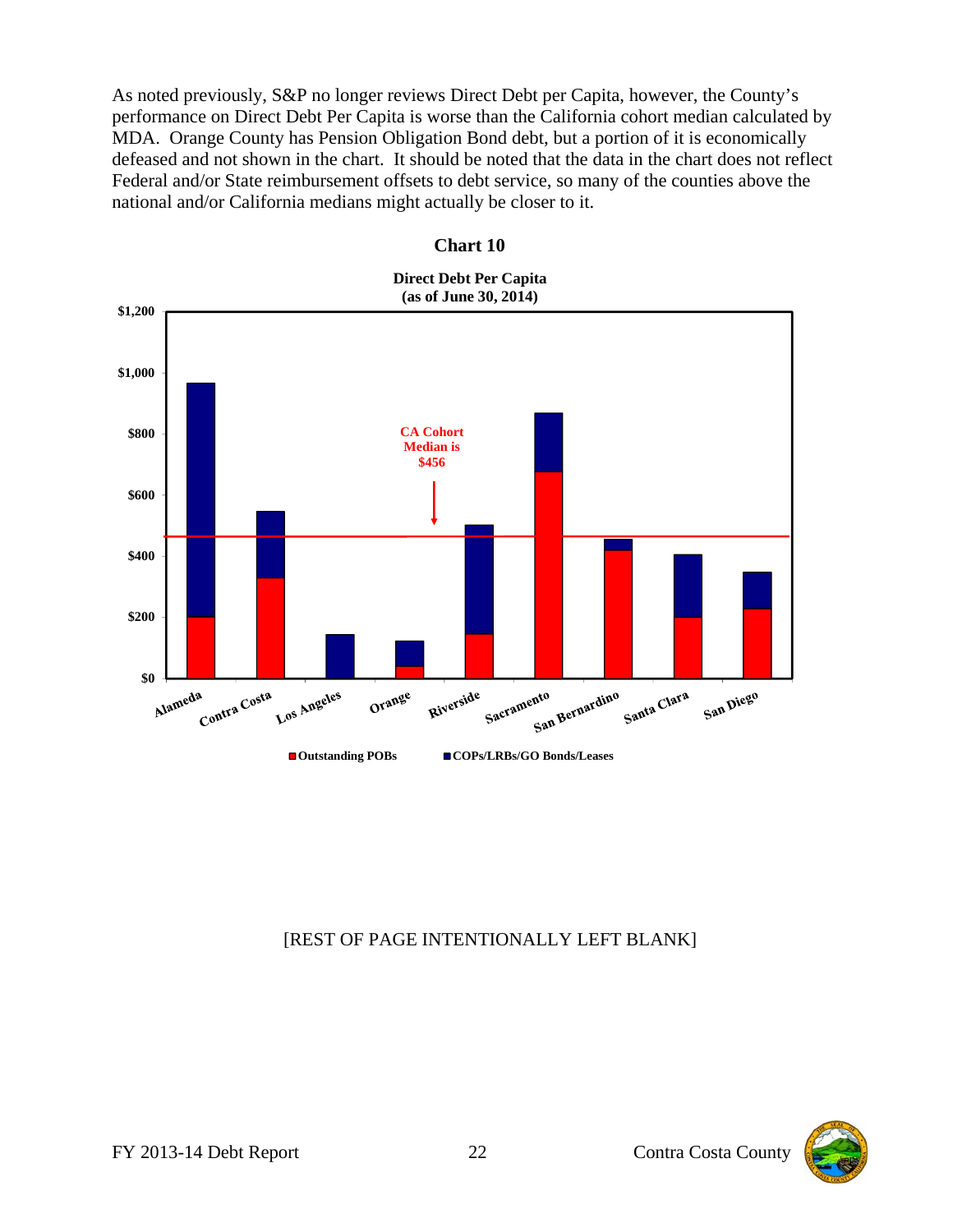The County's Direct Debt as Percentage of Revenues was fifth among the counties, in line with the cohort median, but significantly better than S&P's national median of 70%. Alameda, Sacramento and Santa Clara counties had the worst performance against this metric, although they were still better than the S&P median.

### **Chart 11**

![](_page_33_Figure_2.jpeg)

#### **Direct Debt as % of Revenues (as of June 30, 2014)**

![](_page_33_Picture_5.jpeg)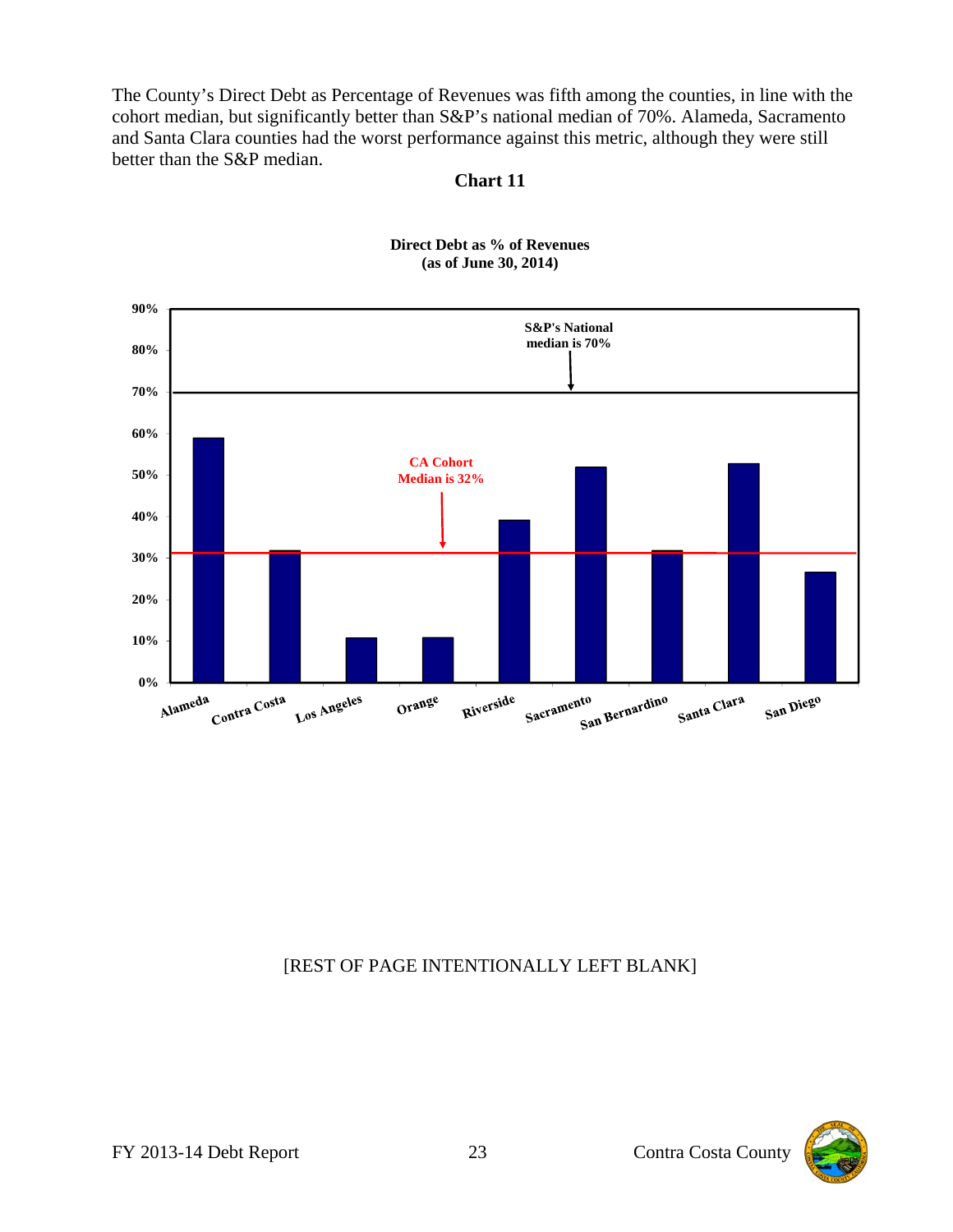The County's Available Fund Balance as a Percentage of Revenues was on par with the cohort and Moody's national medians and only lower than Alameda and San Diego counties. Sacramento County recorded a negative balance.

### **Chart 12**

![](_page_34_Figure_2.jpeg)

#### **Available Fund Balance as % of Revenues (as of June 30, 2014)**

![](_page_34_Picture_5.jpeg)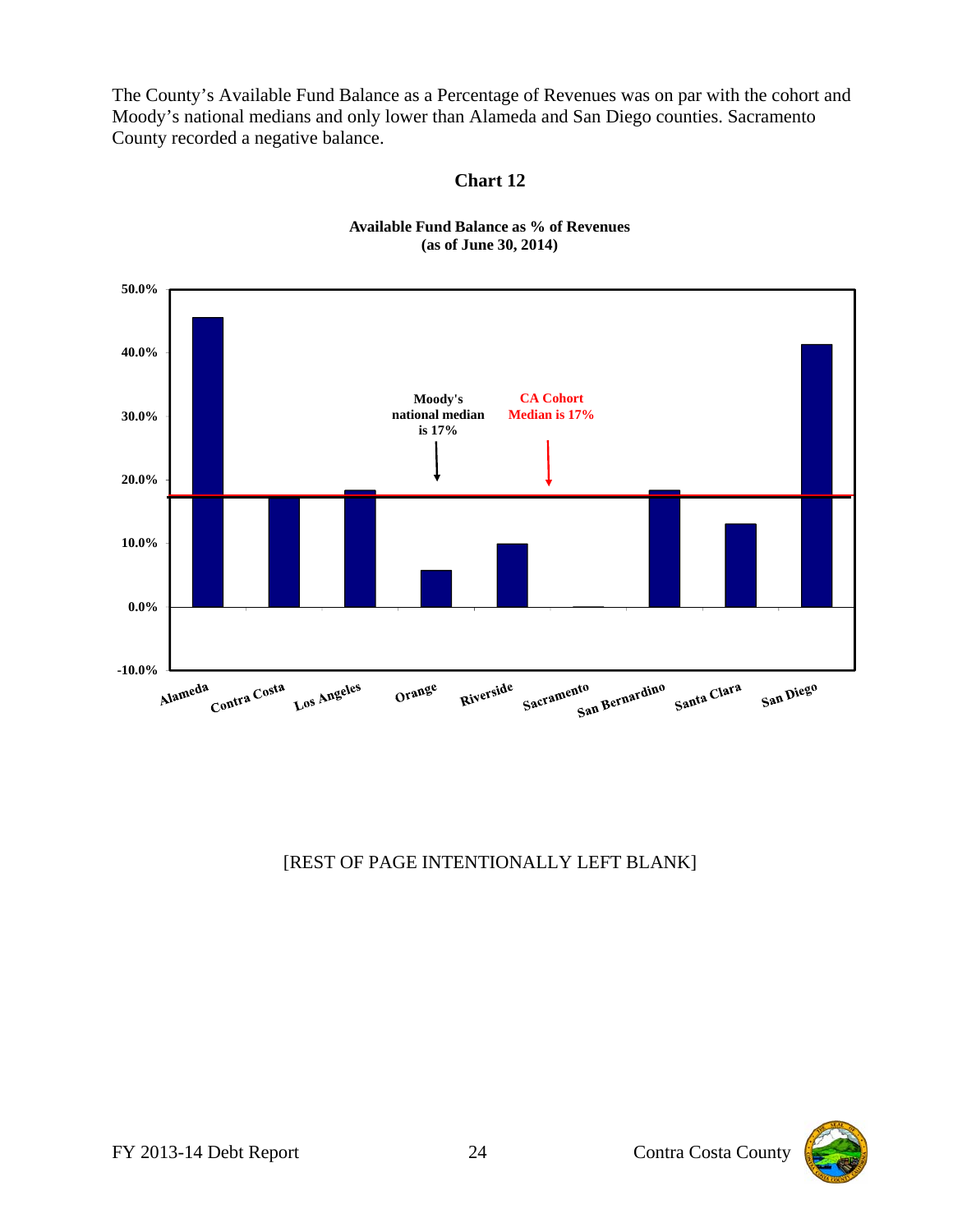The County's total General Fund Balance as a Percentage of Revenues was fourth lowest among the counties at 18%. The cohort's median was equivalent to the Moody's national median of 19%. Alameda, San Diego and San Bernardino outperformed the other counties by a significant margin. It should be noted that a large portion (60%) of Orange County's General Fund Balance is comprised of Nonspendable Fund Balance, most of which represents discounted pre-payments to the Orange County Employees Retirement System for a portion of Fiscal Year 2013-14 pension costs.

![](_page_35_Figure_1.jpeg)

#### **Chart 13**

![](_page_35_Picture_6.jpeg)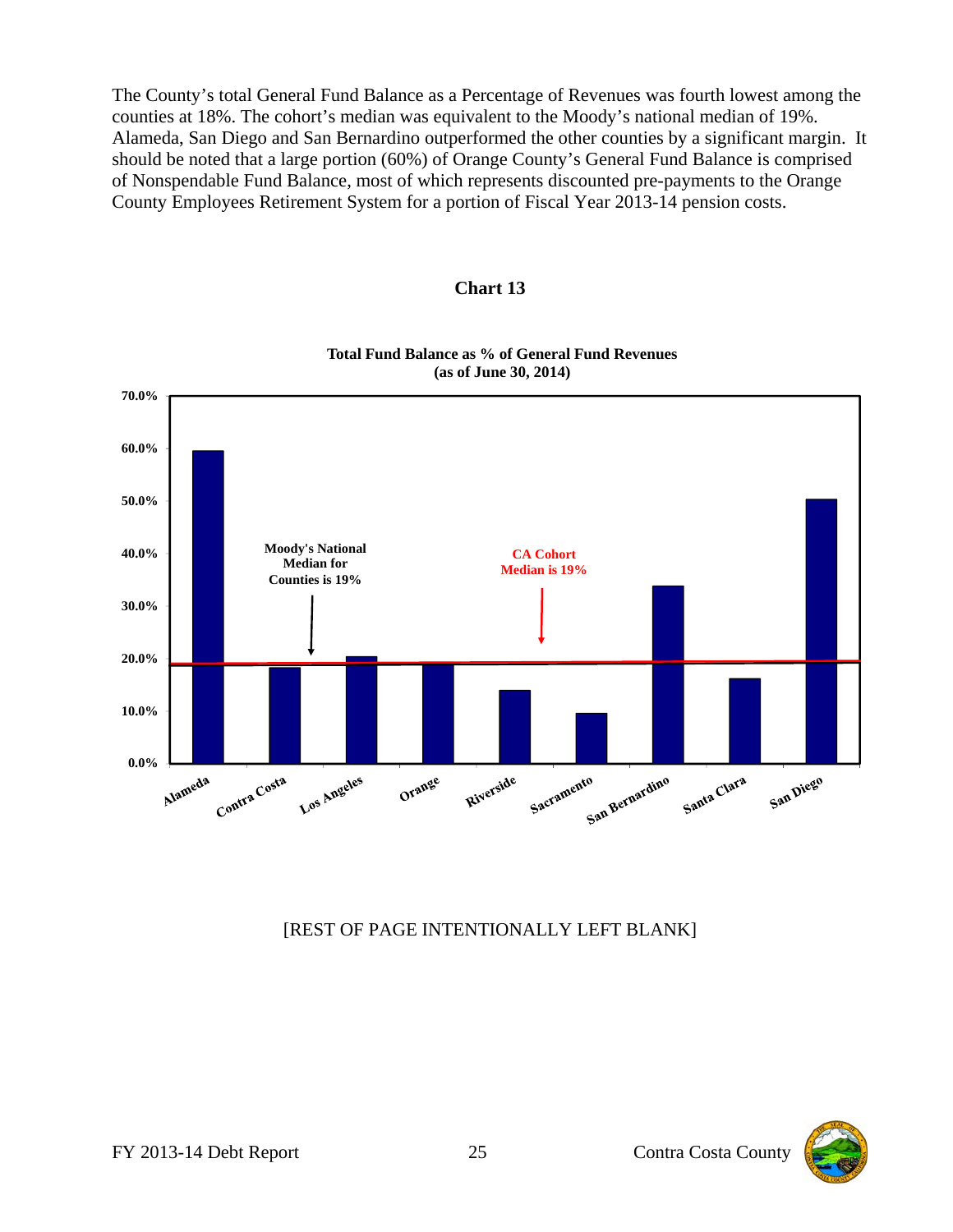The County's Total Available Cash as a Percentage of Debt Service was the second lowest among the counties. Orange, San Diego, San Bernardino and Los Angeles outperformed the other counties by a significant margin.

![](_page_36_Figure_1.jpeg)

**Chart 14** 

![](_page_36_Picture_4.jpeg)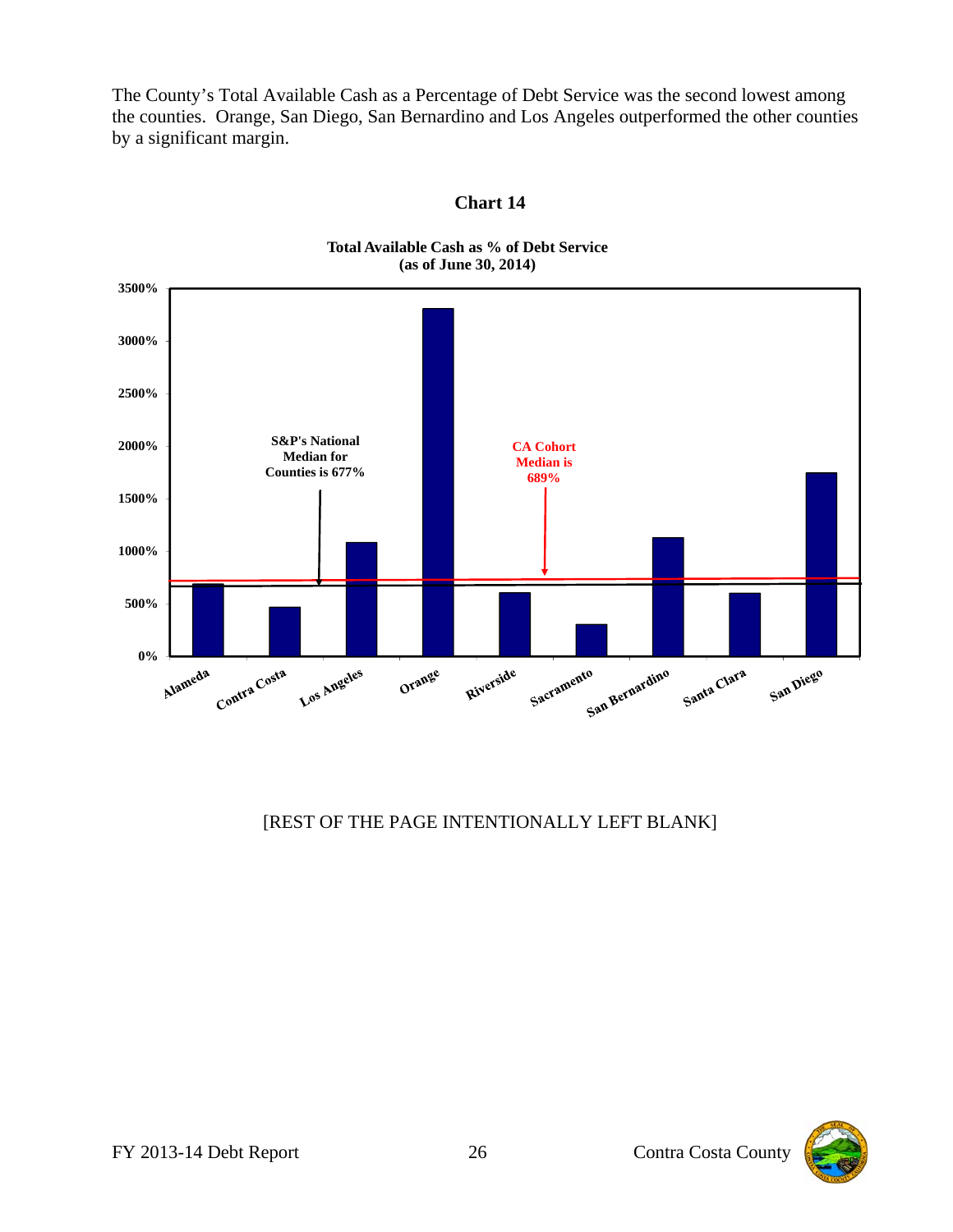The County performed slightly worse than the cohort median for Available Cash as a Percentage of Expenditures. The cohort median was also below S&P's national median for this metric. Alameda, Orange, San Bernardino and San Diego counties performed best against this metric.

![](_page_37_Figure_1.jpeg)

**Total Available Cash as % of Expenditures (as of June 30, 2014)**

**Chart 15** 

![](_page_37_Picture_4.jpeg)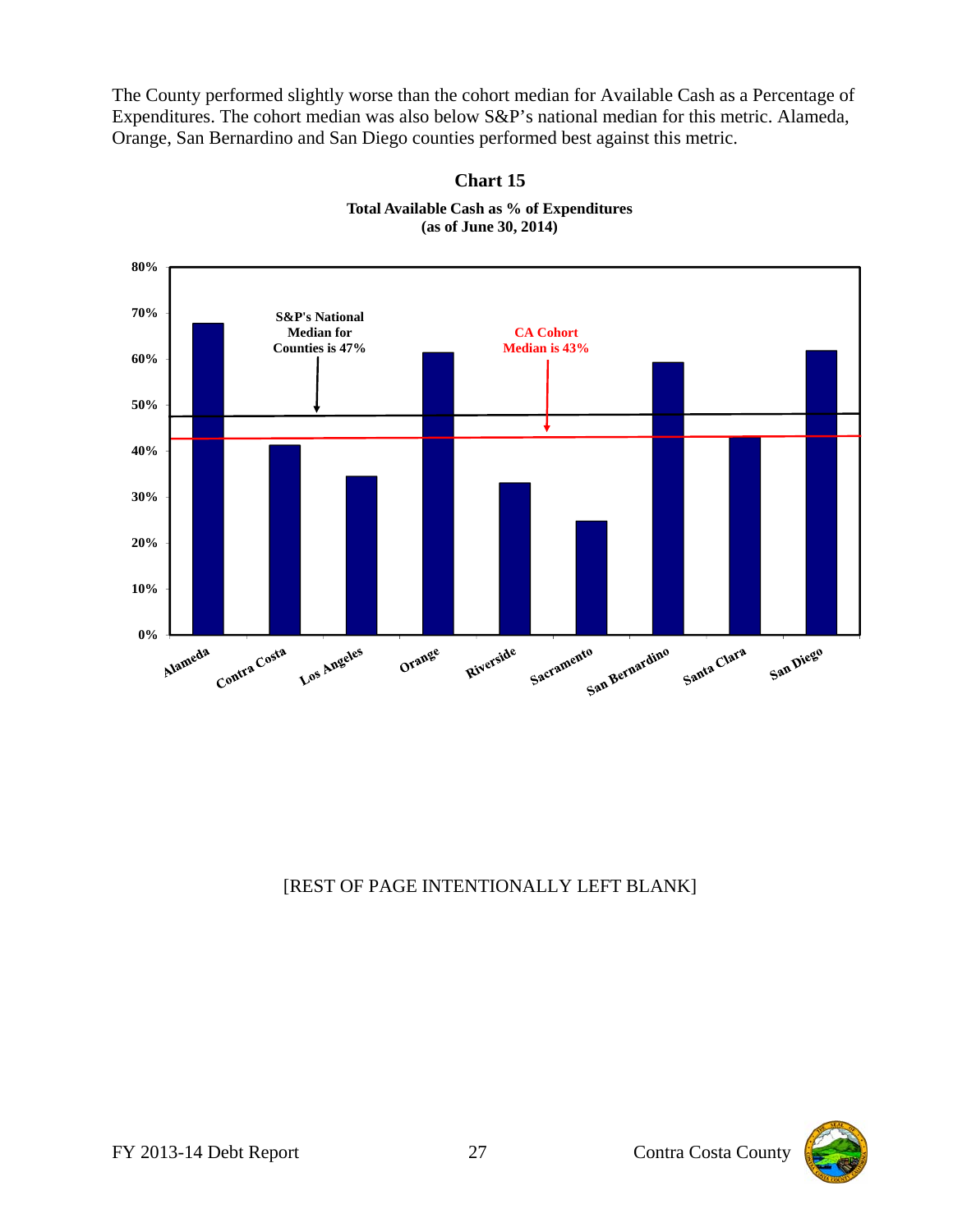Alameda County had the highest annual debt service burden among the counties as measured by Annual General Fund Debt Service as a Percent of General Fund Revenues. The County had the second highest annual debt service burden followed closely by Sacramento County. While the County improved upon this metric in the past couple of years, its relatively worse performance may reflect the large decline in County revenues relative to the cohort counties due to prior weakness in assessed valuation performance.

![](_page_38_Figure_1.jpeg)

![](_page_38_Figure_2.jpeg)

![](_page_38_Picture_4.jpeg)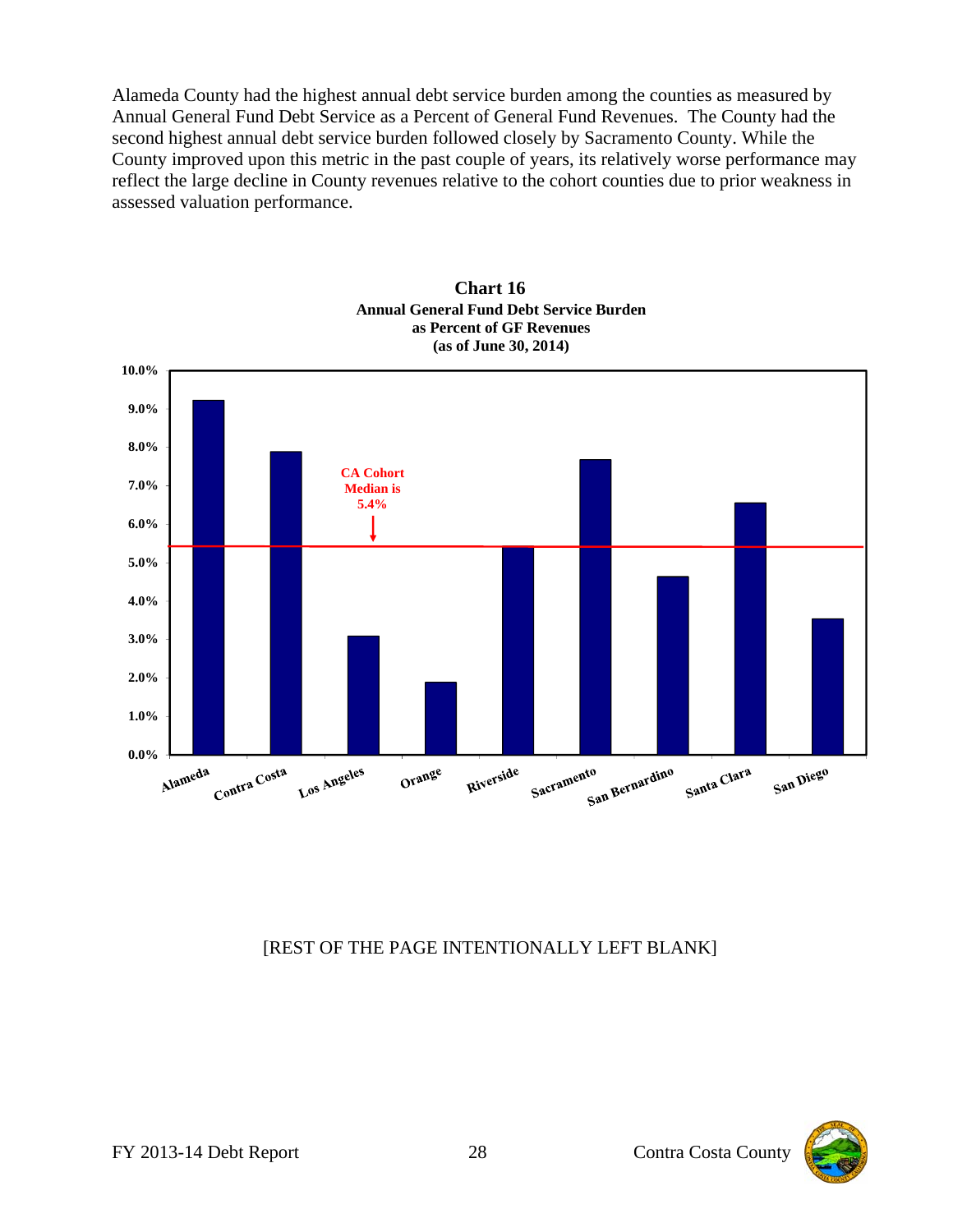Alameda County had the highest annual debt service burdens among the counties as measured by Annual General Fund Debt Service as a Percent of General Fund Expenditures. Once again, the County and Sacramento had the second and third highest annual debt service burdens. The cohort performed better against this metric than S&P's national median.

![](_page_39_Figure_1.jpeg)

#### **Chart 17 Annual General Fund Debt Service Burden as Percent of GF Expenditures (as of June 30, 2014)**

![](_page_39_Picture_4.jpeg)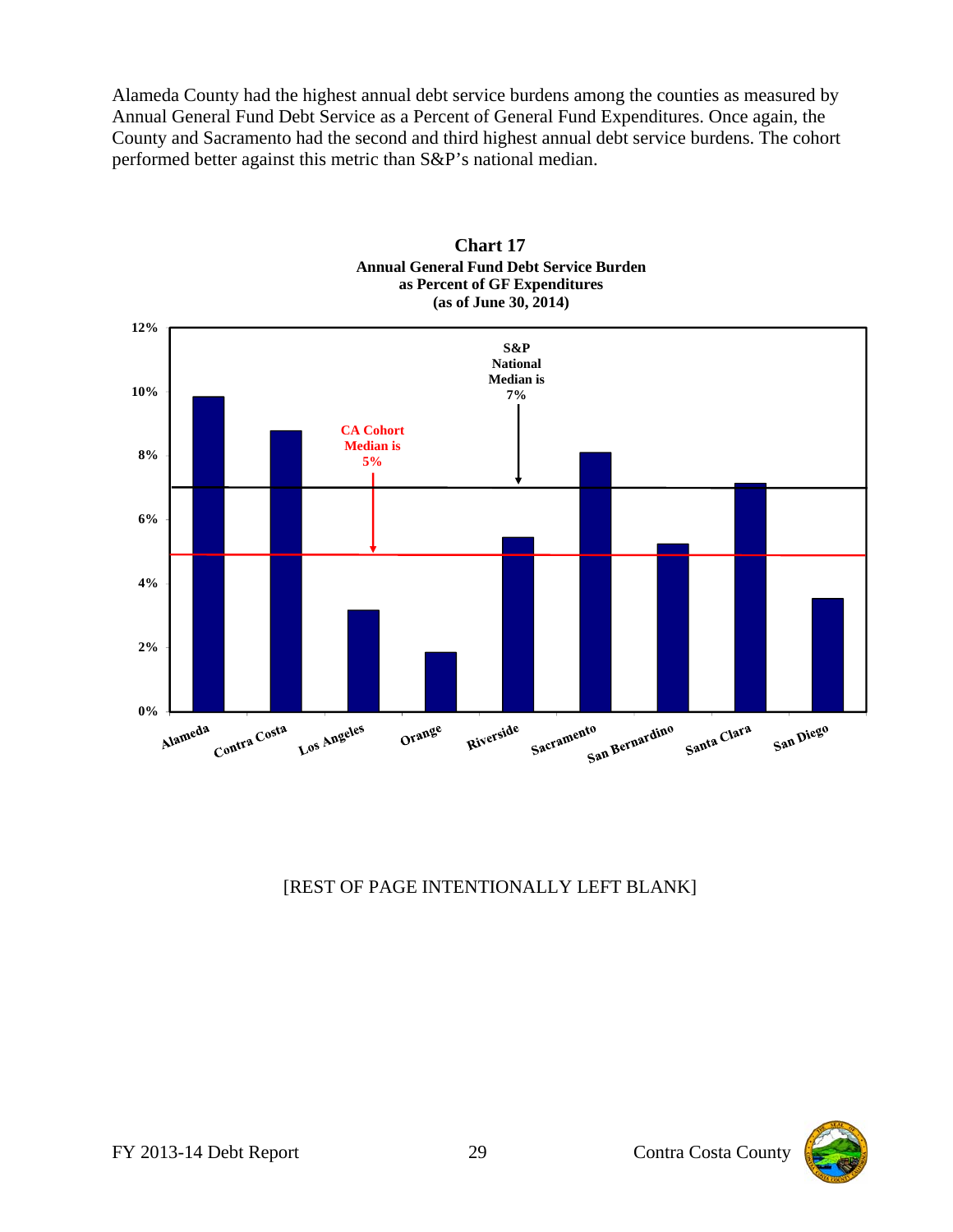## **SECTION VI: UNFUNDED PENSION OBLIGATIONS AND OTHER POST-EMPLOYMENT BENEFITS (OPEB)**

The rating agencies have indicated they consider an agency's management of its respective unfunded actuarial accrued liabilities for pension costs (Pension UAAL) and Other Post-Employment Benefits (OPEB UAAL) to be significant credit factors, as Pension UAAL and OPEB UAAL costs can affect an agency's financial flexibility and performance. In Tables 7 and 8 below, the comparative Pension UAAL and OPEB UAAL performance of the cohort urban counties is presented, using information presented in the respective county CAFRs.

It should be noted that the underlying actuarial assumptions for the measurement of the Pension UAAL may vary from county to county, and that the Pension Funded Ratio may be higher than otherwise due the particular County having deposited the proceeds of POBs in the pension system. The amounts of outstanding POBs for the particular counties are presented in the table below to provide a more complete picture of pension-related debt.

The County had the fifth lowest Pension Funded Ratio. In addition to the Pension UAAL, the County also had \$258.5 million of outstanding pension obligation bonds.

## **Table 7 Comparative County Pension System UAALs and Funded Ratios (as of June 30, 2014)**

|                | <b>Pension</b>      |                          |               |                    |  |  |
|----------------|---------------------|--------------------------|---------------|--------------------|--|--|
|                |                     | <b>Pension Actuarial</b> | <b>Funded</b> | <b>Outstanding</b> |  |  |
| County         | <b>Pension UAAL</b> | <b>Valuation Date</b>    | <b>Ratio</b>  | <b>POBs</b>        |  |  |
| Alameda        | \$1,650,743,000     | December 31, 2013        | 75.90%        | \$318,892,000      |  |  |
| Contra Costa   | 1,823,681,000       | December 31, 2013        | 76.40%        | 258,500,000        |  |  |
| Los Angeles    | 13,315,360,000      | June 30, 2013            | 75.00%        | $\Omega$           |  |  |
| Orange         | 3,391,000,000       | June 30, 2014            | 60.53%        | 127,206,000        |  |  |
| Riverside      | 1,543,829,000       | June 30, 2014            | 79.35%        | 334,510,000        |  |  |
| Sacramento     | 1,267,935,000       | June 30, 2014            | 85.20%        | 990,308,000        |  |  |
| San Bernardino | 1,943,517,000       | June 30, 2014            | 79.95%        | 877,230,000        |  |  |
| Santa Clara    | 2,653,628,000       | June 30, 2013            | 72.50%        | 375,419,144        |  |  |
| San Diego      | 2,031,241,000       | June 30, 2014            | 83.30%        | 732,330,000        |  |  |
|                |                     |                          |               |                    |  |  |

(1) The County-only portion of the UAAL was estimated by the actuary to be  $\frac{1}{2}$ . It is likely that the respective county-only portions of the UAALs for the other counties in the table are less than 100% of the related UAAL, but the data is not available.

![](_page_40_Picture_8.jpeg)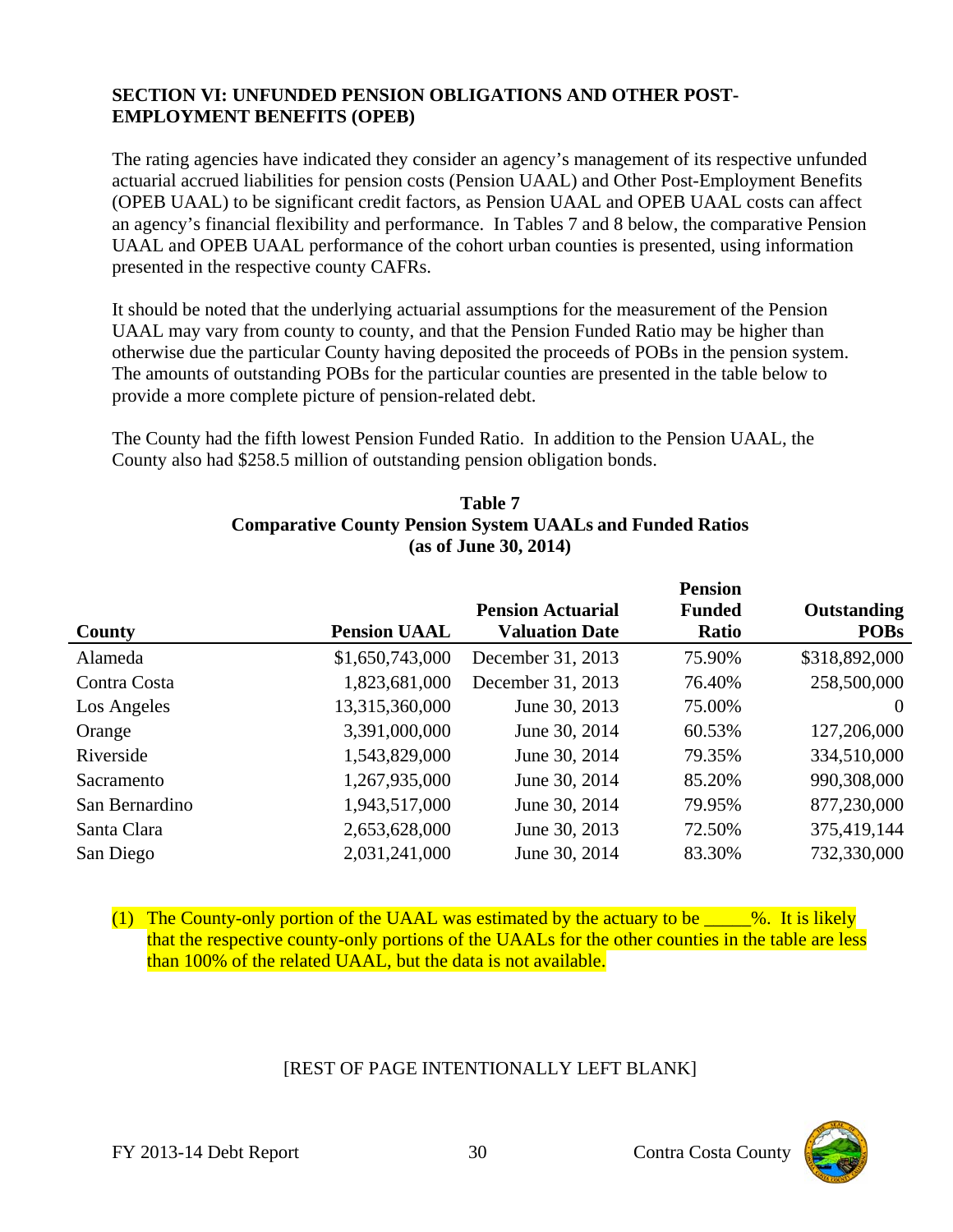Among the nine counties with an OPEB liability, the County had the fifth highest OPEB Funded Ratio and the third highest OPEB UAAL as a percentage of payroll.

| County         | <b>OPEB Liability</b> | <b>OPEB</b><br><b>Funded Ratio</b> | OPER as %<br>of Payroll | <b>OPEB</b> Actuarial<br><b>Valuation Date</b> |
|----------------|-----------------------|------------------------------------|-------------------------|------------------------------------------------|
| Alameda        | \$106,949,000         | 85.2%                              | 11.7%                   | December 31, 2013                              |
| Contra Costa   | 794,422,000           | 14.0%                              | 129.4%                  | January 1, 2014                                |
| Los Angeles    | 25,733,000,000        | $0.0\%$                            | 388.7%                  | July 1, 2012                                   |
| Orange         | 418,061,000           | 27.1%                              | 35.6%                   | June 30, 2013                                  |
| Riverside      | 17,065,000            | 61.1%                              | 1.6%                    | July 1, 2013                                   |
| Sacramento     | 115,690,000           | $0.0\%$                            | 15.3%                   | June 30, 2013                                  |
| San Bernardino | $\theta$              | N/A                                | N/A                     | Not applicable                                 |
| Santa Clara    | 1,869,900,000         | 23.1%                              | 127.8%                  | June 30, 2014                                  |
| San Diego      | 180,238,000           | 2.7%                               | 17.1%                   | June 30, 2012                                  |

## **Table 8 Comparative OPEB Liabilities**

## **SECTION VII: DERIVATIVES**

Some municipal issuers undertake derivative transactions such as interest rate swaps in connection with variable rate bond issues and, less often, in connection with fixed rate bond issues. The purpose of a swap is to hedge the interest rate risk associated with the underlying bonds. Pursuant to GASB Statement No. 64, municipal entities must disclose their derivative exposure in their annual audits and provide the estimated mark-to-market value of the derivative. The mark-to-market value will fluctuate depending upon prevailing interest rates at the time of the audit and is meant to provide an estimate of the gain or loss on the derivative position should the interest rate swap be terminated at that time. Interest rate swaps contain provisions that include, among other things, automatic termination events if downgrades in the credit ratings of the municipal entity or the swap counterparty or both reach certain levels. Table 9 provides a summary of the derivative positions of the cohort counties as of June 30, 2104. The County had no derivative exposure.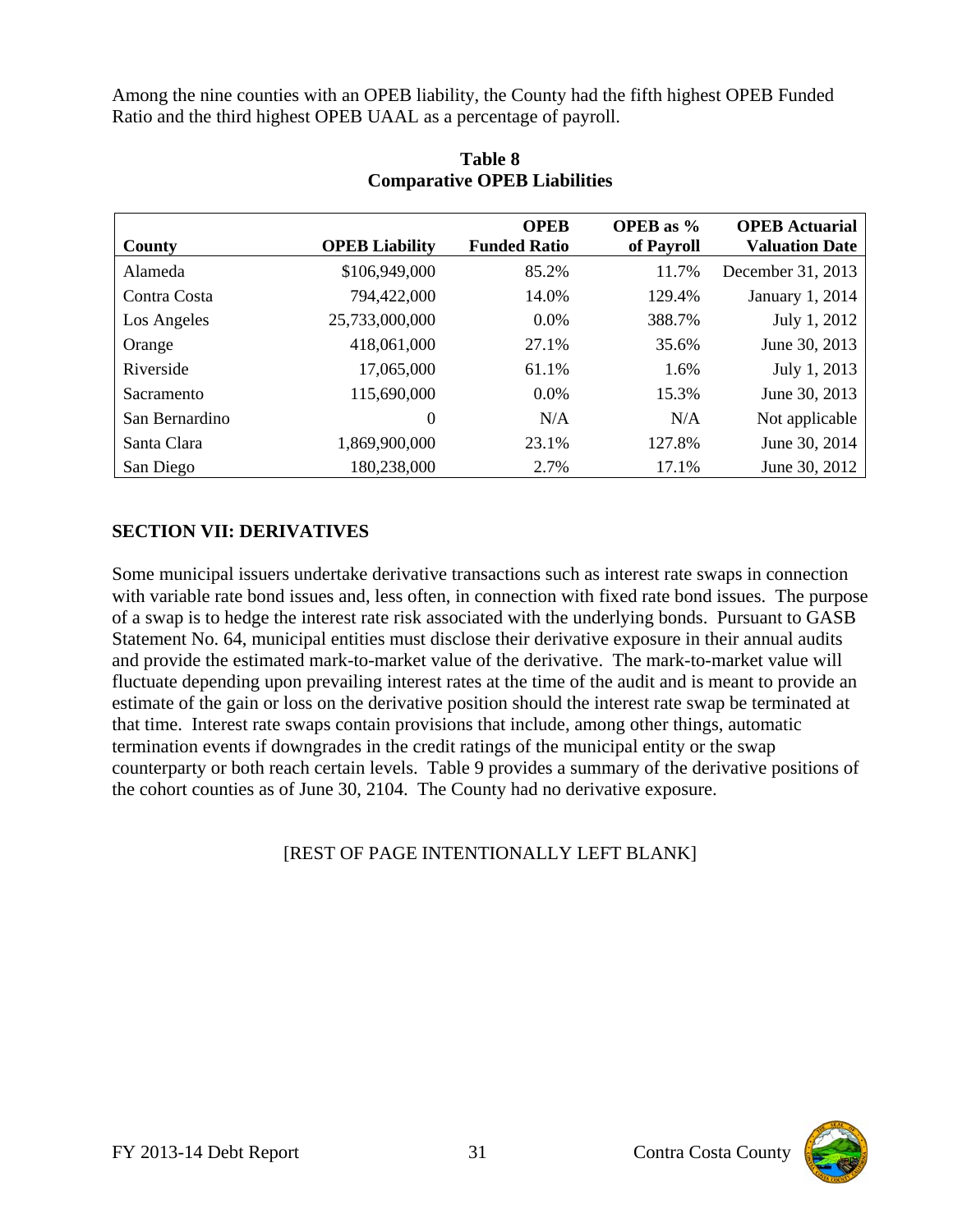|                | <b>Number of</b> | <b>Notional</b> | <b>Fair Value as of</b> |                               |
|----------------|------------------|-----------------|-------------------------|-------------------------------|
| County         | <b>Swaps</b>     | Amount          | 6/30/2014               | <b>Final Maturity Date(s)</b> |
| Alameda        | $\overline{0}$   | Not applicable  | Not applicable          | Not applicable                |
| Contra Costa   | $\overline{0}$   | Not applicable  | Not applicable          | Not applicable                |
| Los Angeles    | $\theta$         | Not applicable  | Not applicable          | Not applicable                |
| Orange         | $\overline{0}$   | Not applicable  | Not applicable          | Not applicable                |
| Riverside      | 1                | \$76,300,000    | $-$ \$52,500,000        | 2032                          |
| Sacramento     | 3                | \$561,970,000   | $-$158,804,000$         | 2030, 2034, and 2039          |
| San Bernardino | $\boldsymbol{0}$ | Not applicable  | Not applicable          | Not applicable                |
| Santa Clara    | 1                | \$142,050,000   | $-$16,976,000$          | 2035                          |
| San Diego      | $\theta$         | Not applicable  | Not applicable          | Not applicable                |

## **Table 9 Comparative Interest Rate Swap Positions**

## **SECTION VIII: OUTSIDE MEMBERS OF THE FINANCING TEAM**

Pursuant to the Policy, the County includes its general financial advisor, underwriters, investment advisor, bond counsel and disclosure counsel as members of the financing team that, in addition to completing new issuances of debt, provide feedback to the Debt Affordability Advisory Committee on various debt matters. The following firms are currently members of the financing team<sup>1</sup>:

MDA –Financial Advisor Orrick, Herrington & Sutcliffe LLP – Bond and Tax Counsel Schiff Hardin LLP – Disclosure Counsel Bond Logistix – Investment Advisor and Arbitrage Rebate Calculation Agent Underwriters: Banc of America Securities LLC – Merrill Lynch Barclays Capital **Citigroup** Stifel Nicolaus & Co. - De La Rosa J.P. Morgan Loop Capital Piper Jaffray Raymond James/Morgan Keegan RBC Capital Markets

<sup>&</sup>lt;sup>1</sup> The underwriter pool was reopened in March 2009 due to the significant changes in the number of underwriting firms and movement of bankers among firms. The underwriters listed were appointed to the new underwriting pool in April 2009.

![](_page_42_Picture_6.jpeg)

 $\overline{\phantom{a}}$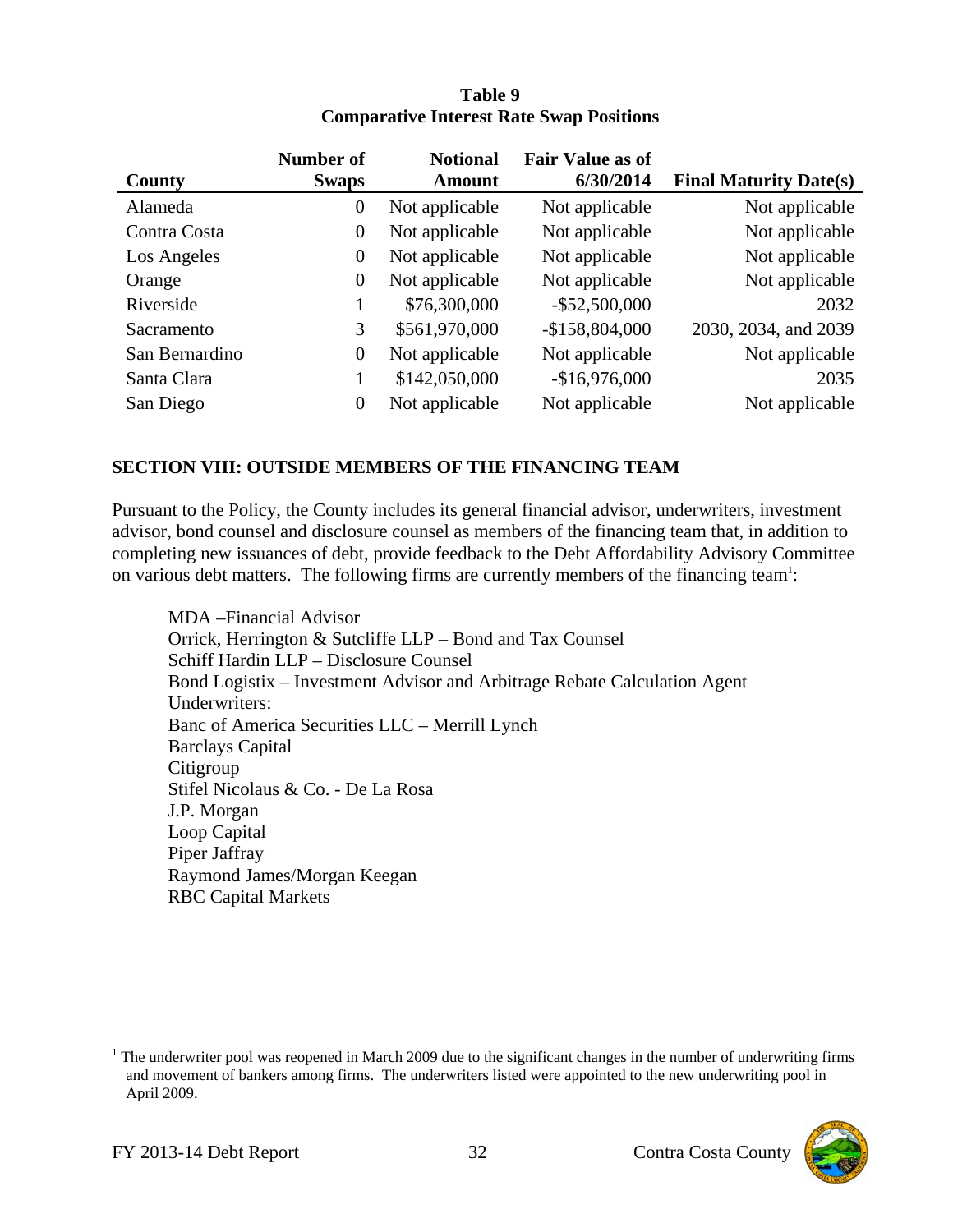#### **APPENDIX 1**

### **Contra Costa County**

## **Debt Service Requirements for Outstanding Lease Revenue and Pension Obligation Bonds (As of June 30, 2014)**

| <b>Fiscal Year</b>                                                                       |                    |                     |                     |  |
|------------------------------------------------------------------------------------------|--------------------|---------------------|---------------------|--|
| Ending                                                                                   | <b>Total Lease</b> | <b>Total POB</b>    | <b>Total</b>        |  |
| 6/30                                                                                     | Debt Service (1)   | <b>Debt Service</b> | <b>Debt Service</b> |  |
| 2015                                                                                     | \$33,983,436       | \$35,409,894        | \$69,393,329        |  |
| 2016                                                                                     | 33,975,738         | 36,914,526          | 70,890,264          |  |
| 2017                                                                                     | 31,574,978         | 38,484,360          | 70,059,338          |  |
| 2018                                                                                     | 31,049,878         | 40,114,901          | 71,164,779          |  |
| 2019                                                                                     | 30,930,766         | 41,821,636          | 72,752,402          |  |
| 2020                                                                                     | 29,406,326         | 43,600,400          | 73,006,725          |  |
| 2021                                                                                     | 29,403,076         | 45,452,243          | 74,855,319          |  |
| 2022                                                                                     | 26,883,280         | 47,382,398          | 74,265,678          |  |
| 2023                                                                                     | 26,869,519         |                     | 26,869,519          |  |
| 2024                                                                                     | 16,856,664         |                     | 16,856,664          |  |
| 2025                                                                                     | 14,472,145         |                     | 14,472,145          |  |
| 2026                                                                                     | 12,830,207         |                     | 12,830,207          |  |
| 2027                                                                                     | 11,629,503         |                     | 11,629,503          |  |
| 2028                                                                                     | 5,477,077          |                     | 5,477,077           |  |
| 2029                                                                                     | 2,471,648          |                     | 2,471,648           |  |
| 2030                                                                                     | 2,472,696          |                     | 2,472,696           |  |
| 2031                                                                                     | 2,473,619          |                     | 2,473,619           |  |
| 2032                                                                                     | 2,474,104          |                     | 2,474,104           |  |
| 2033                                                                                     | 2,472,122          |                     | 2,472,122           |  |
| 2034                                                                                     | 2,472,674          |                     | 2,472,674           |  |
| 2035                                                                                     | 2,475,569          |                     | 2,475,569           |  |
| 2036                                                                                     | 2,470,618          |                     | 2,470,618           |  |
| 2037                                                                                     | 2,471,885          |                     | 2,471,885           |  |
| 2038                                                                                     | 2,475,073          |                     | 2,475,073           |  |
| 2039                                                                                     | 2,474,988          |                     | 2,474,988           |  |
| 2040                                                                                     | 2,471,630          |                     | 2,471,630           |  |
|                                                                                          |                    |                     |                     |  |
| <b>TOTAL</b>                                                                             | \$365,019,217      | \$329,180,356       | \$694,199,573       |  |
| (1) Excludes capital leases; includes federal subsidy receipts for certain lease revenue |                    |                     |                     |  |

bonds (Build America Bonds and Recovery Zone Bonds).

![](_page_43_Picture_5.jpeg)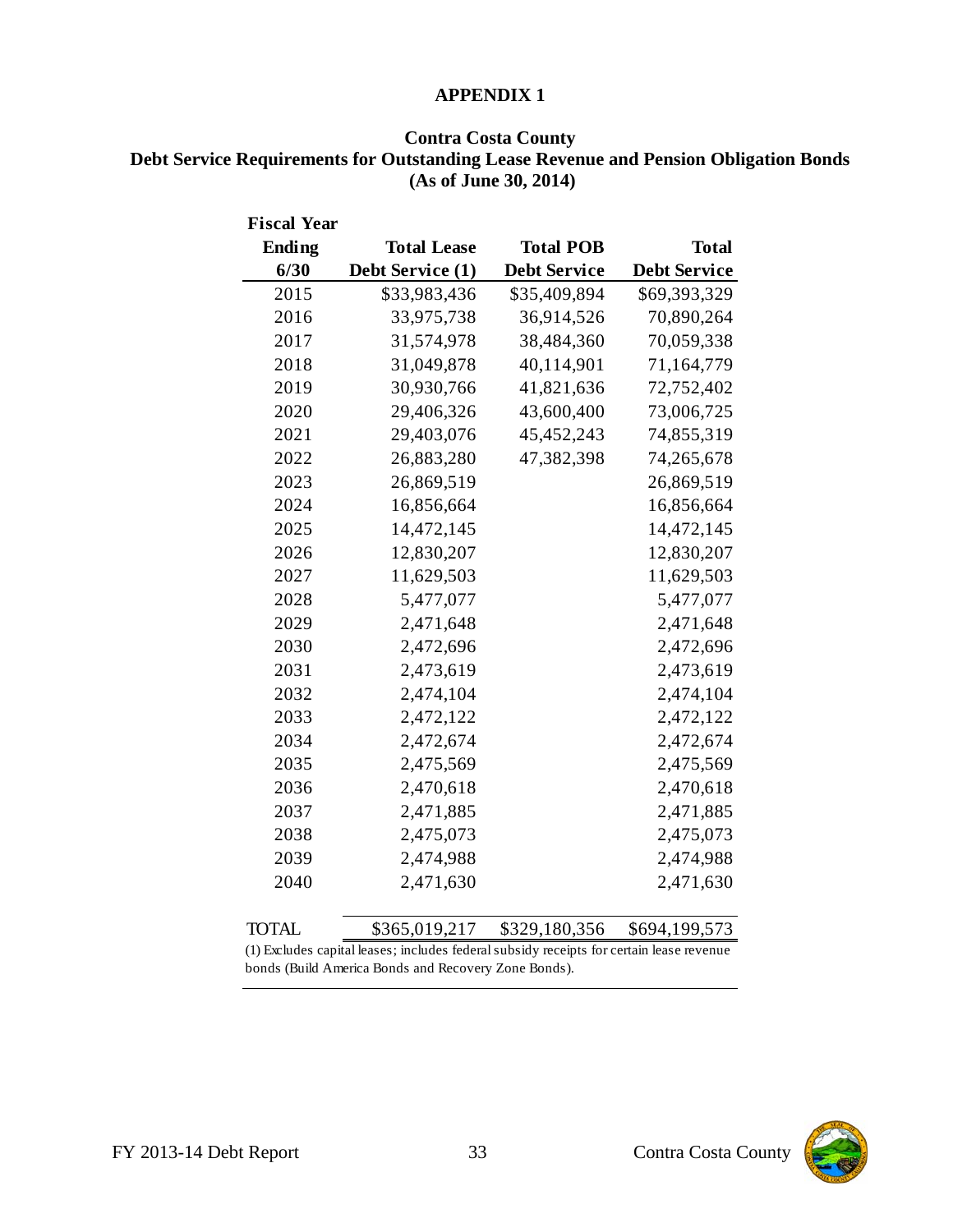### **APPENDIX 2**

#### **Contra Costa County**

# **History of Underlying Long-Term Ratings Since 1995<sup>1</sup>**

**All Rating Outlooks are "Stable" Unless Otherwise Noted in Footnotes 4 and 5**

**(as of June 30, 2014)**

|                       | <b>Implied General</b><br><b>Obligation</b><br><b>Bond/Issuer</b><br><b>Rating</b> |     | <b>Pension</b>                   |       |                                                                    |       |
|-----------------------|------------------------------------------------------------------------------------|-----|----------------------------------|-------|--------------------------------------------------------------------|-------|
|                       |                                                                                    |     | <b>Obligation</b><br><b>Bond</b> |       | <b>Lease Revenue Bond/</b><br><b>Certificates of Participation</b> |       |
|                       |                                                                                    |     |                                  |       |                                                                    |       |
| FY Ending June 30     | Moody's                                                                            | S&P | Moody's                          | S&P   | Moody's                                                            | S&P   |
| 1995                  | Aa2                                                                                | AA  | A <sub>1</sub>                   | $AA-$ | A <sub>1</sub>                                                     | $A+$  |
| $1996^2$              | Aa2                                                                                | AA  | Aa3                              | $AA-$ | A <sub>1</sub>                                                     | $A+$  |
| 1997                  | Aa2                                                                                | AA  | Aa3                              | AA-   | A <sub>1</sub>                                                     | $A+$  |
| 1998                  | Aa2                                                                                | AA  | Aa3                              | AA-   | A1                                                                 | $A+$  |
| 1999                  | Aa2                                                                                | AA  | Aa3                              | AA-   | A <sub>1</sub>                                                     | $A+$  |
| 2000                  | Aa2                                                                                | AA  | Aa3                              | AA-   | A <sub>1</sub>                                                     | $A+$  |
| $2001^3$              | Aa2                                                                                | AA  | Aa3                              | AA-   | A <sub>1</sub>                                                     | $AA-$ |
| 2002                  | Aa2                                                                                | AA  | Aa3                              | AA-   | A <sub>1</sub>                                                     | $AA-$ |
| 2003                  | Aa2                                                                                | AA  | Aa3                              | $AA-$ | A <sub>1</sub>                                                     | AA-   |
| 2004                  | Aa2                                                                                | AA  | Aa3                              | AA-   | A <sub>1</sub>                                                     | AA-   |
| 2005                  | Aa2                                                                                | AA  | Aa3                              | $AA-$ | A1                                                                 | AA-   |
| 2006 <sup>4</sup>     | Aa3                                                                                | AA  | A1                               | $AA-$ | A <sub>2</sub>                                                     | $AA-$ |
| $2007^{5}$            | Aa3                                                                                | AA  | A1                               | $AA-$ | A <sub>2</sub>                                                     | AA-   |
| 2008                  | Aa3                                                                                | AA  | A <sub>1</sub>                   | AA-   | A2                                                                 | AA-   |
| 2009                  | Aa3                                                                                | AA  | A1                               | AA-   | A <sub>2</sub>                                                     | AA-   |
| $2010^{\overline{6}}$ | Aa2                                                                                | AA  | Aa3                              | AA-   | A1                                                                 | AA-   |
| 2011                  | Aa2                                                                                | AA  | Aa3                              | AA-   | A <sub>1</sub>                                                     | AA-   |
| $2012^7$              | Aa2                                                                                | AA  | Aa3                              | $AA-$ | A <sub>1</sub>                                                     | AA-   |
| 2013                  | Aa2                                                                                | AA  | A <sub>1</sub>                   | $AA-$ | A <sub>1</sub>                                                     | $AA-$ |
| $201\overline{4^8}$   | Aa2                                                                                | AAA | A <sub>1</sub>                   | $AA+$ | A <sub>1</sub>                                                     | $AA+$ |

<sup>1</sup> Municipal bond insurance policies were purchased to allow the ratings to be increased to Aaa (Moody's) and AAA (S&P) on all or portions of all Lease Revenue Bond/COPs issues since Fiscal Year 1987-88 and on all or portions of all Pension Obligation Bonds since FY 2000-01. While the County never requested underlying ratings from Fitch, Fitch automatically assigned its rating to all insured County issues since Fiscal Year 2002-03.

 $2^2$  Beginning in 1996, Moody's began to rate pension obligation bonds one notch (rather than the previous two notches) lower than the issuer's general obligation bond rating. In addition, Moody's replaced their two-notch per tier system (e.g. Aa1, Aa2) with a three notch per tier system (e.g. Aa1, Aa2, Aa3).

 $3$  Beginning in 2001, Standard and Poor's began to rate lease obligations one notch (rather than the previous two notches) lower than the issuer's general obligation bond rating.

<sup>4</sup> S&P assigned an outlook of "Negative" to the County in November 2005. On December 1, 2005, Moody's downgraded the County one notch and changed the outlook to "Negative".

<sup>5</sup> Moody's assigned an outlook of "Stable" to the County in November 2006. In February 2007, S&P changed the outlook to "Stable".

<sup>6</sup> The changes in Moody's ratings reflect the recalibration of ratings completed by Moody's in April 2010.

<sup>7</sup>On February 20, 2013 Moody's downgraded the County's Pension Obligation Bonds to A1 with a "Stable" outlook.

<sup>8</sup>On December 19, 2013, S&P upgraded the County's ratings for each type of debt.

![](_page_44_Picture_17.jpeg)